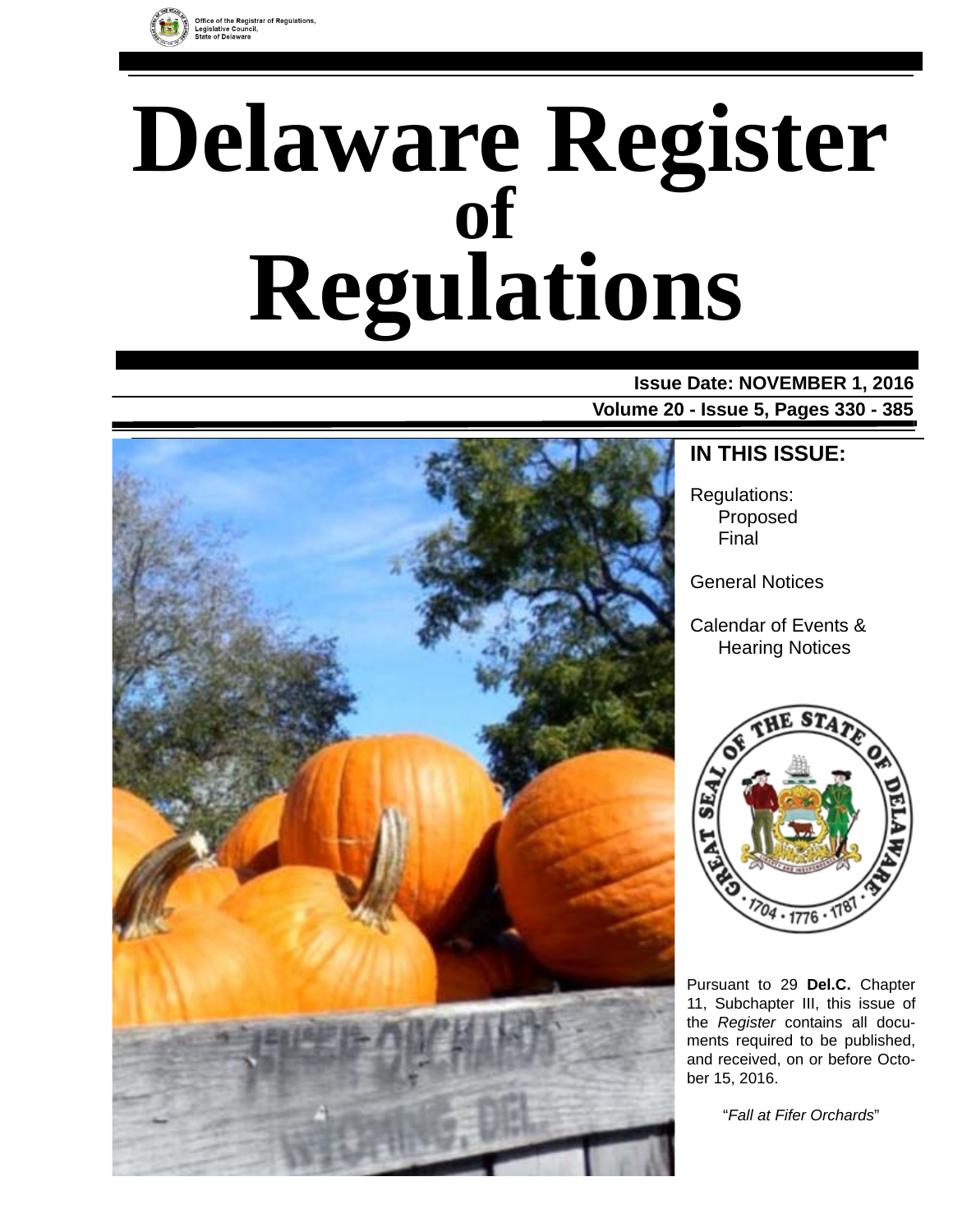# **INFORMATION ABOUT THE DELAWARE REGISTER OF REGULATIONS**

# **DELAWARE REGISTER OF REGULATIONS**

The *Delaware Register of Regulations* is an official State publication established by authority of 69 *Del. Laws*, c. 107 and is published on the first of each month throughout the year.

The *Delaware Register* will publish any regulations that are proposed to be adopted, amended or repealed and any emergency regulations promulgated.

The *Register* will also publish some or all of the following information:

- Governor's Executive Orders
- Governor's Appointments
- Agency Hearing and Meeting Notices
- Other documents considered to be in the public interest.

# **CITATION TO THE DELAWARE REGISTER**

The *Delaware Register of Regulations* is cited by volume, issue, page number and date. An example would be:

19 **DE Reg.** 1100 (06/01/16)

Refers to Volume 19, page 1100 of the *Delaware Register* issued on June 1, 2016.

# **SUBSCRIPTION INFORMATION**

The cost of a yearly subscription (12 issues) for the *Delaware Register of Regulations* is \$135.00. Single copies are available at a cost of \$12.00 per issue, including postage. For more information contact the Division of Research at 302-744-4114 or 1-800-282-8545 in Delaware.

# **CITIZEN PARTICIPATION IN THE REGULATORY PROCESS**

Delaware citizens and other interested parties may participate in the process by which administrative regulations are adopted, amended or repealed, and may initiate the process by which the validity and applicability of regulations is determined.

Under 29 **Del.C.** §10115 whenever an agency proposes to formulate, adopt, amend or repeal a regulation, it shall file notice and full text of such proposals, together with copies of the existing regulation being adopted, amended or repealed, with the Registrar for publication in the *Register of Regulations* pursuant to §1134 of this title. The notice shall describe the nature of the proceedings including a brief synopsis of the subject, substance, issues, possible terms of the agency action, a reference to the legal authority of the agency to act, and reference to any other regulations that may be impacted or affected by the proposal, and shall state the manner in which persons may present their views; if in writing, of the place to which and the final date by which such views may be submitted; or if at a public hearing, the date, time and place of the hearing. If a public hearing is to be held, such public hearing shall not be scheduled less than 20 days following publication of notice of the proposal in the *Register of Regulations*. If a public hearing will be held on the proposal, notice of the time, date, place and a summary of the nature of the proposal shall also be published in at least 2 Delaware newspapers of general circulation. The notice shall also be mailed to all persons who have made timely written requests of the agency for advance notice of its regulation-making proceedings.

**DELAWARE REGISTER OF REGULATIONS, VOL. 20, ISSUE 5, TUESDAY, NOVEMBER 1, 2016**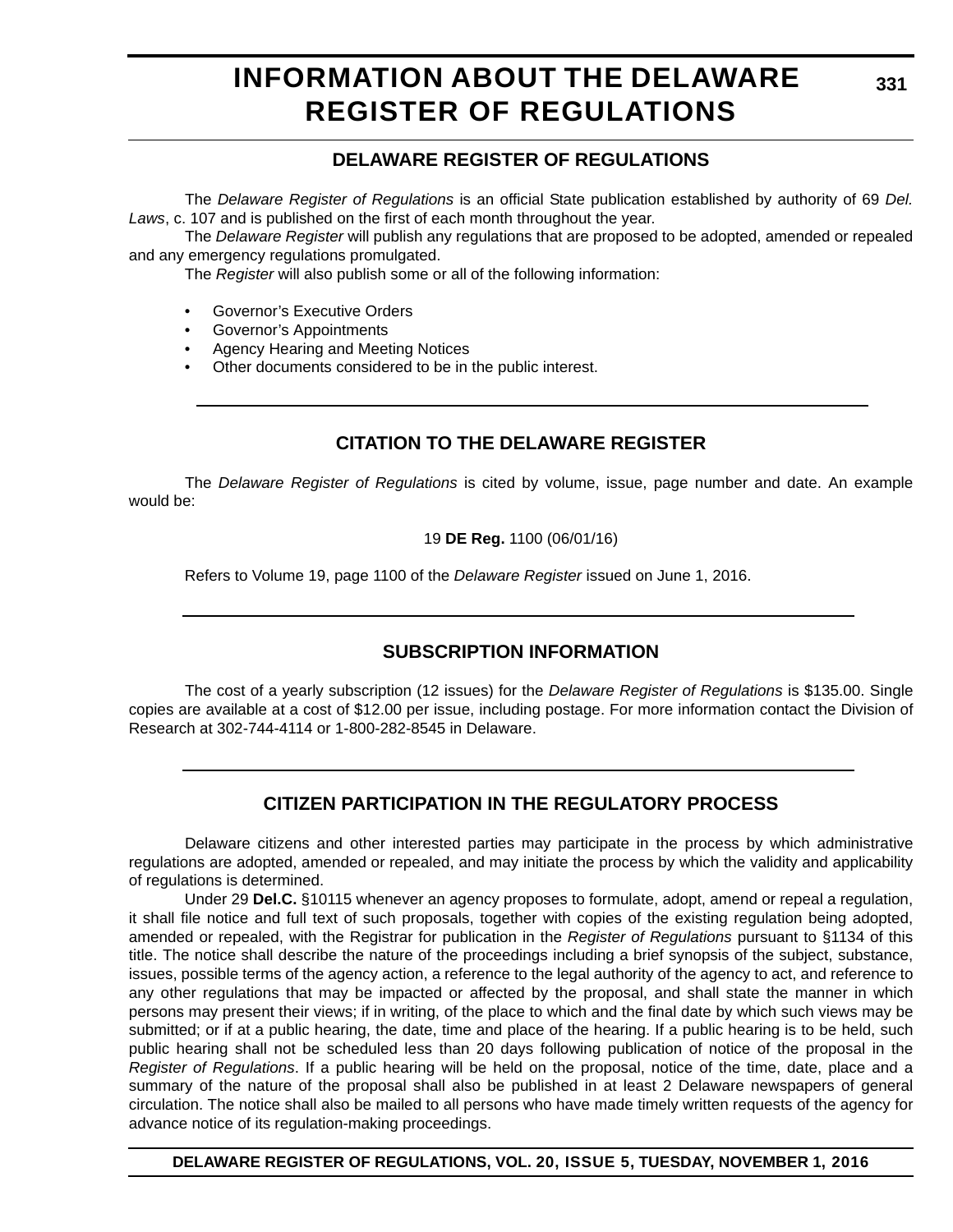**332**

# **INFORMATION ABOUT THE DELAWARE REGISTER OF REGULATIONS**

The opportunity for public comment shall be held open for a minimum of 30 days after the proposal is published in the *Register of Regulations*. At the conclusion of all hearings and after receipt, within the time allowed, of all written materials, upon all the testimonial and written evidence and information submitted, together with summaries of the evidence and information by subordinates, the agency shall determine whether a regulation should be adopted, amended or repealed and shall issue its conclusion in an order which shall include: (1) A brief summary of the evidence and information submitted; (2) A brief summary of its findings of fact with respect to the evidence and information, except where a rule of procedure is being adopted or amended; (3) A decision to adopt, amend or repeal a regulation or to take no action and the decision shall be supported by its findings on the evidence and information received; (4) The exact text and citation of such regulation adopted, amended or repealed; (5) The effective date of the order; (6) Any other findings or conclusions required by the law under which the agency has authority to act; and (7) The signature of at least a quorum of the agency members.

The effective date of an order which adopts, amends or repeals a regulation shall be not less than 10 days from the date the order adopting, amending or repealing a regulation has been published in its final form in the *Register of Regulations*, unless such adoption, amendment or repeal qualifies as an emergency under §10119.

Any person aggrieved by and claiming the unlawfulness of any regulation may bring an action in the Court for declaratory relief.

No action of an agency with respect to the making or consideration of a proposed adoption, amendment or repeal of a regulation shall be subject to review until final agency action on the proposal has been taken.

When any regulation is the subject of an enforcement action in the Court, the lawfulness of such regulation may be reviewed by the Court as a defense in the action.

Except as provided in the preceding section, no judicial review of a regulation is available unless a complaint therefor is filed in the Court within 30 days of the day the agency order with respect to the regulation was published in the *Register of Regulations*.

# **CLOSING DATES AND ISSUE DATES FOR THE DELAWARE REGISTER OF REGULATIONS**

| <b>ISSUE DATE</b> | <b>CLOSING DATE</b> | <b>CLOSING TIME</b> |
|-------------------|---------------------|---------------------|
| December 1        | November 15         | 4:30 p.m.           |
| January 1         | December 15         | 4:30 p.m.           |
| February 1        | January 17          | 4:30 p.m.           |
| March 1           | February 15         | 4:30 p.m.           |
| April 1           | March 15            | 4:30 p.m.           |
|                   |                     |                     |

# **DIVISION OF RESEARCH STAFF**

**Lori Christiansen**, Director; **Mark J. Cutrona**, Deputy Director; **Tara Donofrio**, Administrative Specialist II; **Julie Fedele**, Joint Sunset Research Analyst; **Bethany Fiske**, Assistant Registrar of Regulations; **Deborah Gottschalk**, Legislative Attorney; **Robert Lupo**, Printer; **Kathleen Morris**, Human Resources/Financials; **Georgia Roman**, Unit Operations Support Specialist; **Victoria Schultes,** Administrative Specialist II; **Don Sellers,** Printer; **Yvette W. Smallwood**, Registrar of Regulations; **Holly Vaughn Wagner**, Legislative Attorney; **Rochelle Yerkes**, Office Manager; **Sara Zimmerman**, Legislative Librarian.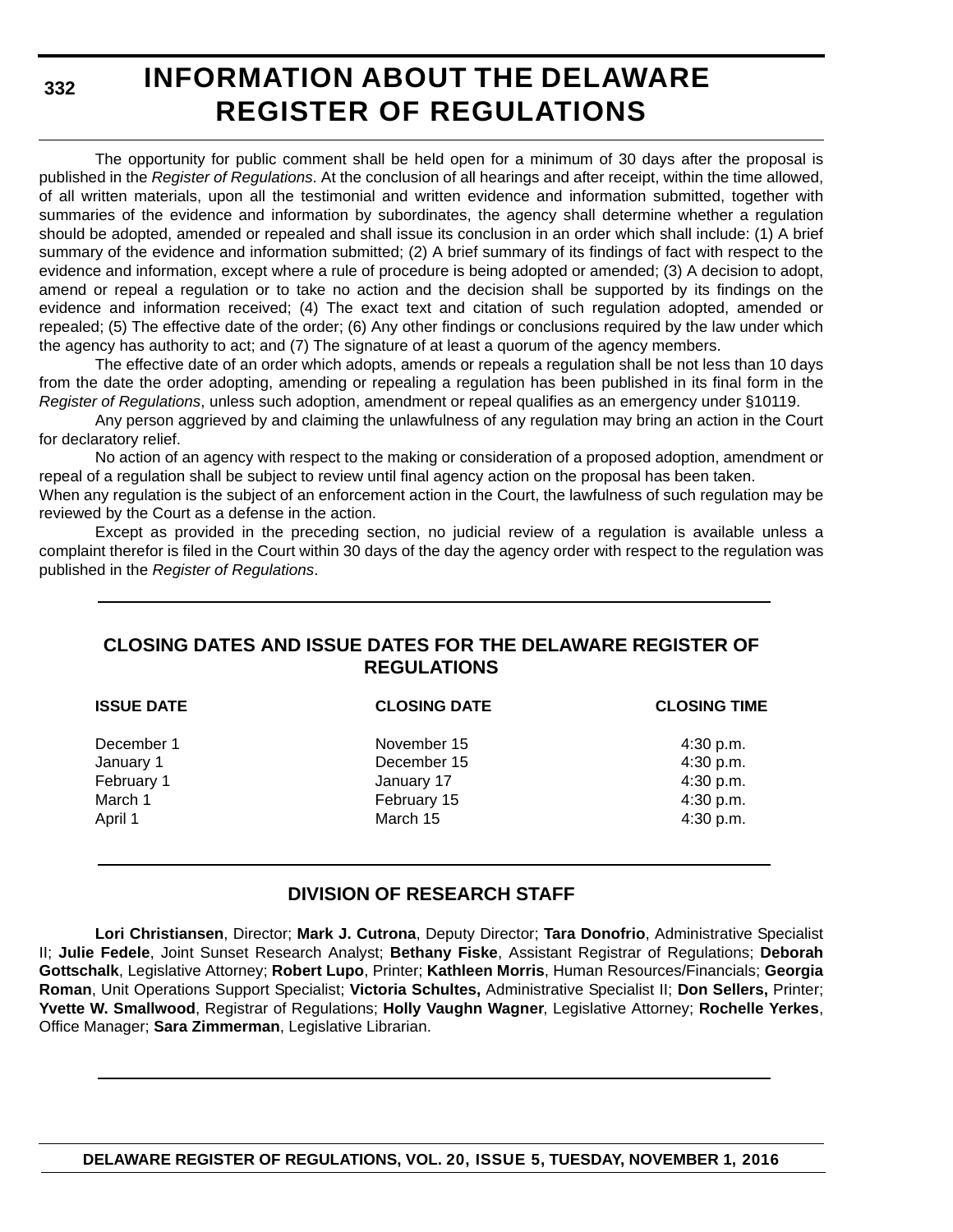# **TABLE OF CONTENTS**

**333**

<span id="page-3-0"></span>

|                                                                                                       | JJJ |
|-------------------------------------------------------------------------------------------------------|-----|
|                                                                                                       | 335 |
| <b>PROPOSED</b>                                                                                       |     |
| <b>DEPARTMENT OF EDUCATION</b><br><b>Office of the Secretary</b>                                      |     |
|                                                                                                       | 338 |
| <b>DEPARTMENT OF HEALTH AND SOCIAL SERVICES</b><br><b>Division of Medicaid and Medical Assistance</b> |     |
| Patient Pay Calculation for Division of Developmental Disabilities Services (DDDS) Waiver             | 340 |
| <b>Division of Public Health</b>                                                                      | 342 |
|                                                                                                       | 346 |
| <b>Health Care Commission</b>                                                                         | 347 |
| <b>DEPARTMENT OF JUSTICE</b>                                                                          |     |
| <b>Fraud and Consumer Protection Division</b>                                                         |     |
|                                                                                                       | 348 |
| DEPARTMENT OF NATURAL RESOURCES AND ENVIRONMENTAL CONTROL                                             |     |
| <b>Division of Waste and Hazardous Substances</b>                                                     |     |
|                                                                                                       | 353 |
|                                                                                                       | 355 |
| <b>DEPARTMENT OF STATE</b>                                                                            |     |
| <b>Division of Professional Regulation</b>                                                            |     |
|                                                                                                       | 356 |
|                                                                                                       | 357 |
| <b>EXECUTIVE DEPARTMENT</b>                                                                           |     |
| <b>Delaware Economic Development Authority</b>                                                        |     |
|                                                                                                       | 362 |
|                                                                                                       | 364 |
|                                                                                                       | 364 |
|                                                                                                       | 364 |

# **FINAL**

| <b>DEPARTMENT OF EDUCATION</b>                                                   |     |
|----------------------------------------------------------------------------------|-----|
| <b>Office of the Secretary</b>                                                   |     |
| 1105 Standards for School Buses Placed in Production on or after January 1, 2017 | 365 |
| <b>Professional Standards Board</b>                                              |     |
|                                                                                  | 366 |
| <b>DEPARTMENT OF FINANCE</b>                                                     |     |
| <b>Office of the State Lottery</b>                                               |     |
|                                                                                  | 370 |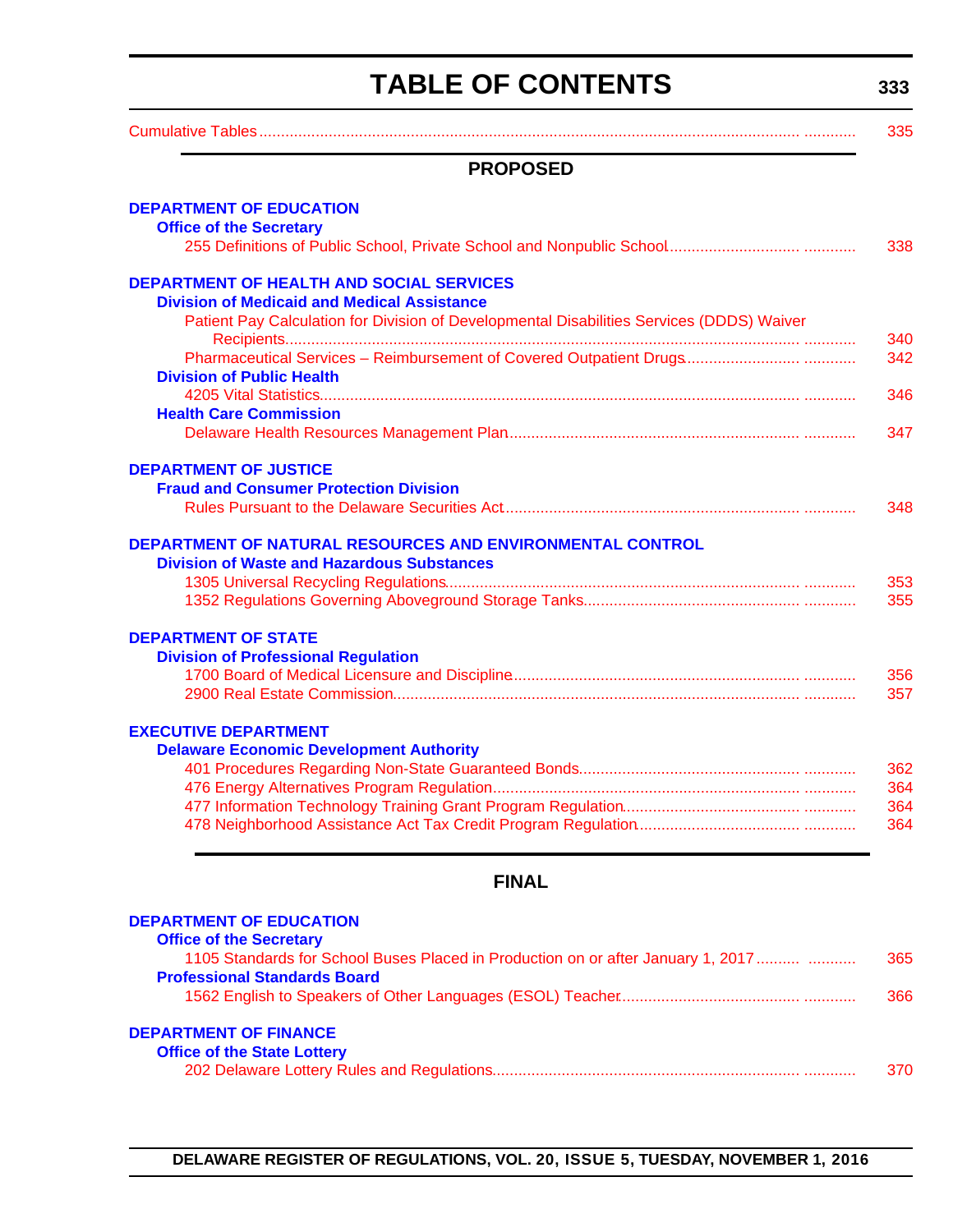# **TABLE OF CONTENTS**

# <span id="page-4-0"></span>**[DEPARTMENT OF INSURANCE](http://www.delawareinsurance.gov/) [Office of the Commissioner](http://www.delawareinsurance.gov/bio.shtml)** 304 Standards and Commissioner's Authority for Companies Deemed to be in Hazardous [Financial Condition......................................................................................................... ............ 371](#page-41-0) [1313 Arbitration of Health Insurance Disputes Between Carriers and Providers ................. ............ 372](#page-42-0) **[DEPARTMENT OF NATURAL RESOURCES AND ENVIRONMENTAL CONTROL](http://www.dnrec.delaware.gov/Pages/Portal.aspx) [Division of Water](http://www.dnrec.delaware.gov/wr/Pages/Default.aspx)** [7301 Regulations Governing the Construction and Use of Wells.......................................... ............ 374](#page-44-0) **[DEPARTMENT OF STATE](http://sos.delaware.gov/) [Division of Professional Regulation](http://dpr.delaware.gov/)** [300 Board of Architects......................................................................................................... ............ 375](#page-45-0) 3000 Board of Professional Counselors of Mental Health and Chemical Dependency [Professionals..................................................................................................................](#page-46-0) ............ 376

# **GENERAL NOTICES**

### **[DEPARTMENT OF HEALTH AND SOCIAL SERVICES](http://www.dhss.delaware.gov/dhss/index.html)**

#### **[Division of Medicaid and Medical Assistance](http://www.dhss.delaware.gov/dhss/dmma/)**

# **CALENDAR OF EVENTS/HEARING NOTICES**

| Delaware River Basin Commission, Notice of Public Hearing and Business Meeting                          | 381 |
|---------------------------------------------------------------------------------------------------------|-----|
|                                                                                                         | 381 |
| Dept. of Health and Social Services, Div. of Medicaid and Medical Assistance; Div. of Public Health;    |     |
| Delaware Health Care Commission, Notices of Public Comment Periods and Public Hearing<br>381 - 382      |     |
| Dept. of Justice, Fraud and Consumer Protection Division, Notice of Public Comment Period               | 382 |
| Dept. of Natural Resources and Environmental Control, Div. of Waste and Hazardous Substances, Notices   |     |
|                                                                                                         | 383 |
| Dept. of State, Div. of Professional Regulation, Board of Medical Licensure and Discipline; Real Estate |     |
|                                                                                                         | 384 |
| Executive Department, Delaware Economic Development Authority, Notices of Public Comment                |     |
| <b>Periods</b><br>384 - 385                                                                             |     |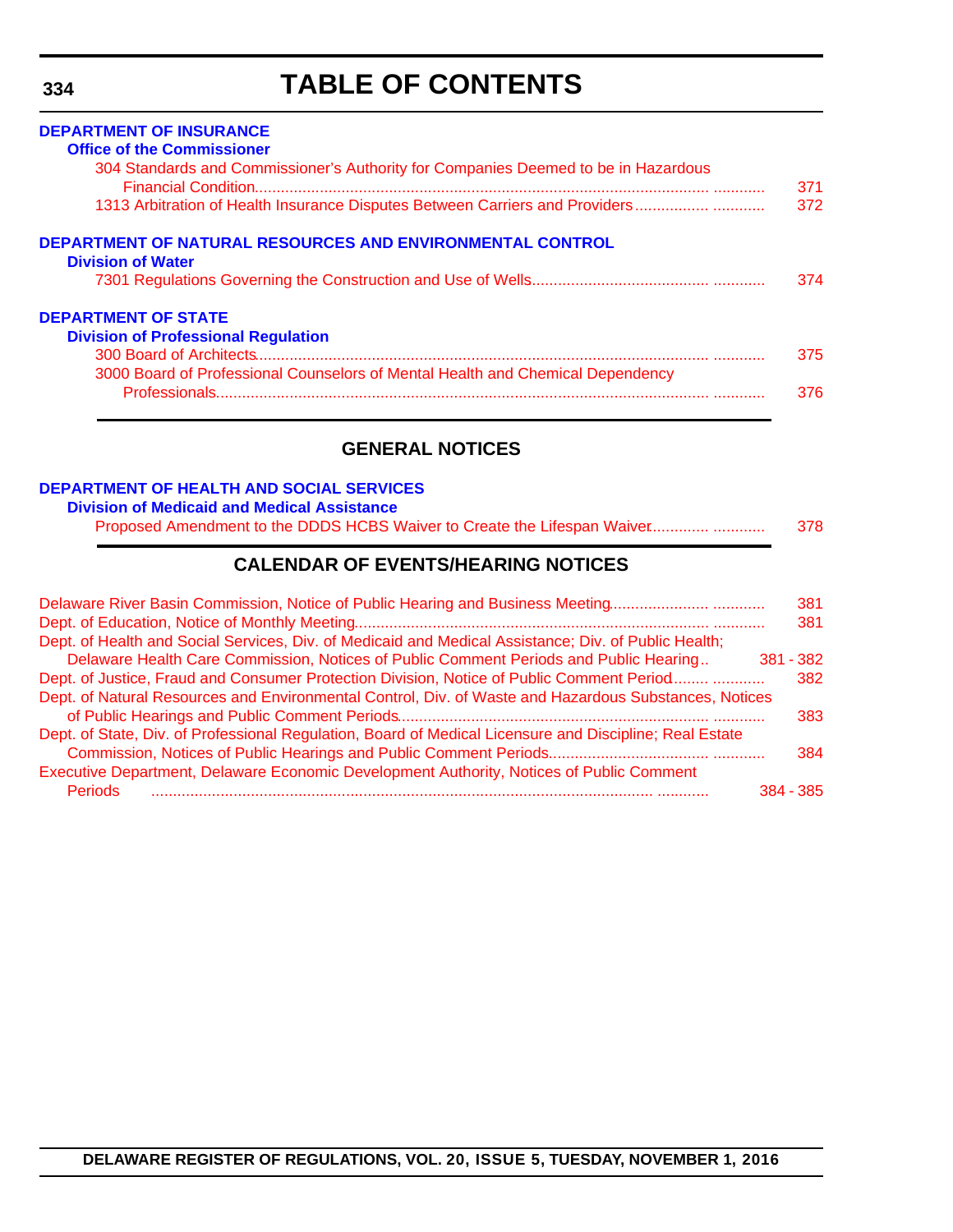# **[CUMULATIVE TABLES](#page-3-0)**

<span id="page-5-0"></span>The table printed below lists the regulations that have been proposed, adopted, amended or repealed in the preceding issues of the current volume of the *Delaware Register of Regulations*.

The regulations are listed alphabetically by the promulgating agency, followed by a citation to that issue of the *Register* in which the regulation was published. Proposed regulations are designated with (Prop.); Final regulations are designated with (Final); Emergency regulations are designated with (Emer.); and regulations that have been repealed are designated with (Rep.).

### **DEPARTMENT OF AGRICULTURE**

| <b>Harness Racing Commission</b>                                                  |                              |
|-----------------------------------------------------------------------------------|------------------------------|
| 502 Delaware Standardbred Breeders' Fund Regulations                              | 20 DE Reg. 219 (Prop.)       |
| DEPARTMENT OF EDUCATION                                                           |                              |
| <b>Office of the Secretary</b>                                                    |                              |
| 255 Definition of Public School, Private School and Nonpublic School              | 20 DE Reg.<br>9 (Prop.)      |
|                                                                                   | 20 DE Reg. 220 (Prop.)       |
| 612 Possession, Use or Distribution of Drugs and Alcohol                          | 20 DE Reg. 223 (Prop.)       |
| 616 Uniform Due Process Procedures for Alternative Placement Meetings             |                              |
|                                                                                   | 20 DE Reg. 277 (Final)       |
| 706 Credit for Experience for Full Time Active Duty Service in the Armed          |                              |
|                                                                                   | 20 DE Reg. 89 (Prop.)        |
|                                                                                   | 20 DE Reg. 281 (Final)       |
|                                                                                   | 20 DE Reg. 227 (Prop.)       |
|                                                                                   | 20 DE Reg. 231 (Prop.)       |
| 922 Children with Disabilities Subpart A, Purposes and Definitions                | 20 DE Reg. 116 (Final)       |
| 925 Children with Disabilities Subpart D, Evaluations, Eligibility Determination, |                              |
|                                                                                   | 20 DE Reg. 172 (Final)       |
| 926 Children with Disabilities Subpart E Procedural Safeguards for Parents        | 20 DE Reg. 233 (Prop.)       |
|                                                                                   | 20 DE Reg. 234 (Prop.)       |
| 1105 Standards for School Buses Placed in Production on or after January          |                              |
|                                                                                   | 20 DE Reg. 141 (Prop.)       |
|                                                                                   | 20 DE Reg. 237 (Prop.)       |
| <b>Professional Standards Board</b>                                               |                              |
|                                                                                   | 20 DE Reg. 174 (Final)       |
|                                                                                   | 20 <b>DE Reg.</b> 42 (Final) |
|                                                                                   | 20 <b>DE Reg.</b> 45 (Final) |
|                                                                                   | 20 DE Reg. 240 (Prop.)       |
| 1562 English to Speakers of Other Languages (ESOL) Teacher                        | 20 DE Reg. 142 (Prop.)       |
|                                                                                   | 20 DE Reg. 244 (Prop.)       |
|                                                                                   | 20 DE Reg. 49 (Final)        |
|                                                                                   |                              |
| DEPARTMENT OF HEALTH AND SOCIAL SERVICES                                          |                              |
| <b>Division of Medicaid and Medical Assistance</b>                                |                              |
| Covered Outpatient Drugs for the Categorically Needy - Nonprescription Drug       |                              |
|                                                                                   | 20 DE Reg. 83 (Emer.)        |
|                                                                                   | 20 DE Reg.<br>91 (Prop.)     |
| Financial Institution Accounts - Delaware Achieving a Better Life Experience      |                              |
|                                                                                   | 20 DE Reg. 283 (Final)       |
| Long-Term Care Eligibility; Spousal Impoverishment Undue Hardship                 | 20 DE Reg.<br>52 (Final)     |
| Long-Term Care Facilities-Eligibility Determinations and Post-Eligibility Treat-  | 20 DE Reg. 117 (Final)       |
| Target Case Management Services for Individuals with Intellectual and             |                              |
|                                                                                   | 20 DE Reg. 247 (Prop.)       |
|                                                                                   |                              |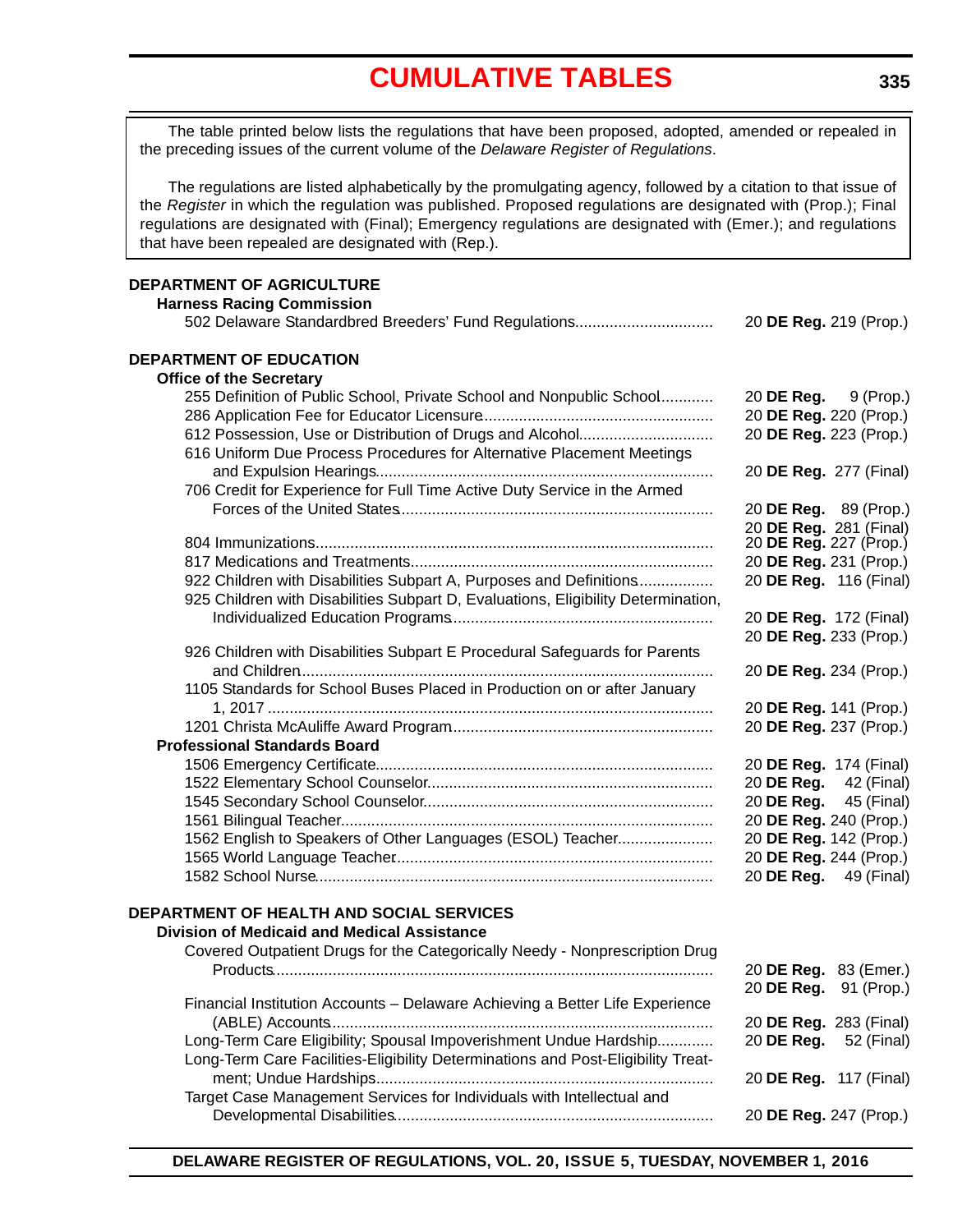# **CUMULATIVE TABLES**

| Title XIX Medicaid State Plan: Medical Care and Other Types of Remedial<br>Care - Behavioral Interventions to Treat Autism Spectrum Disorder | 20 DE Reg. 11 (Prop.)         |                        |
|----------------------------------------------------------------------------------------------------------------------------------------------|-------------------------------|------------------------|
| <b>Division of Public Health</b>                                                                                                             | 20 DE Reg. 291 (Final)        |                        |
|                                                                                                                                              | 20 DE Reg. 176 (Final)        |                        |
|                                                                                                                                              |                               | 20 DE Reg. 249 (Prop.) |
|                                                                                                                                              |                               |                        |
| <b>DEPARTMENT OF INSURANCE</b><br><b>Office of the Commissioner</b>                                                                          |                               |                        |
| 304 Standards and Commissioner's Authority for Companies Deemed to be                                                                        |                               |                        |
|                                                                                                                                              | 20 DE Reg. 146 (Prop.)        |                        |
|                                                                                                                                              | 20 DE Reg. 149 (Prop.)        |                        |
| 1313 Arbitration of Health Insurance Disputes Between Carriers and Providers                                                                 | 20 DE Reg. 150 (Prop.)        |                        |
|                                                                                                                                              | 20 DE Reg. 155 (Prop.)        |                        |
| <b>DEPARTMENT OF JUSTICE</b>                                                                                                                 |                               |                        |
| <b>Fraud and Consumer Protection Division</b>                                                                                                |                               |                        |
| 104 Privacy Policies For Commercial Online Sites, Services and Applications                                                                  | 20 DE Reg.                    | 55 (Final)             |
| DEPARTMENT OF NATURAL RESOURCES AND ENVIRONMENTAL CONTROL                                                                                    |                               |                        |
| <b>Division of Air Quality</b>                                                                                                               |                               |                        |
| 1104 Particulate Emissions from Fuel Burning Equipment                                                                                       | 20 DE Reg. 250 (Prop.)        |                        |
| 1105 Particulate Emissions from Industrial Process Operations                                                                                | 20 DE Reg. 251 (Prop.)        |                        |
|                                                                                                                                              | 20 DE Reg. 256 (Prop.)        |                        |
|                                                                                                                                              | 20 DE Reg. 257 (Prop.)        |                        |
| 1141 Limiting Emissions of Volatile Organic Compounds from Consumer and                                                                      |                               |                        |
|                                                                                                                                              | 20 DE Reg. 21 (Prop.)         |                        |
| <b>Division of Energy and Climate</b>                                                                                                        | 20 DE Reg. 258 (Prop.)        |                        |
| 2105 Evaluation, Measurement and Verification Procedures and Standards                                                                       | 20 DE Reg. 95 (Prop.)         |                        |
| <b>Division of Fish and Wildlife</b>                                                                                                         |                               |                        |
| 3503 Striped Bass Recreational Fishing Seasons; Methods of Take; Creel                                                                       |                               |                        |
|                                                                                                                                              | 20 DE Reg. 265 (Prop.)        |                        |
| 3504 Striped Bass Possession Size Limit; Exceptions                                                                                          | 20 DE Reg.                    | 6 (Emer.)              |
|                                                                                                                                              | 20 DE Reg. 216 (Emer.)        |                        |
|                                                                                                                                              | 20 <b>DE Reg.</b> 265 (Prop.) |                        |
| 3505 Striped Bass Commercial Fishing Seasons; Quotas; Tagging and                                                                            |                               |                        |
|                                                                                                                                              | 20 DE Reg. 265 (Prop.)        |                        |
| <b>Division of Waste and Hazardous Substances</b>                                                                                            | 20 <b>DE Reg.</b> 58 (Final)  |                        |
|                                                                                                                                              | 20 DE Reg. 82 (Errata)        |                        |
|                                                                                                                                              |                               | 20 DE Reg. 296 (Final) |
| <b>Division of Water</b>                                                                                                                     |                               |                        |
| 7301 Regulations Governing the Construction and Use of Wells                                                                                 | 20 DE Reg. 180 (Final)        |                        |
| Division of Watershed Stewardship                                                                                                            |                               |                        |
|                                                                                                                                              | 20 DE Reg. 87 (Emer.)         |                        |
| 5102 Regulation Governing Beach Protection and the Use of Beaches                                                                            | 20 DE Reg. 120 (Final)        |                        |
|                                                                                                                                              | 20 DE Reg. 183 (Final)        |                        |
| DEPARTMENT OF SAFETY AND HOMELAND SECURITY                                                                                                   |                               |                        |
| <b>Division of State Police</b>                                                                                                              |                               |                        |
| 1300 Board of Examiners of Private Investigators & Private Security Agencies,                                                                |                               |                        |
|                                                                                                                                              |                               | 20 DE Reg. 159 (Prop.) |
|                                                                                                                                              |                               | 20 DE Reg. 162 (Prop.) |
|                                                                                                                                              | 20 DE Reg.                    | 61 (Final)             |

**DELAWARE REGISTER OF REGULATIONS, VOL. 20, ISSUE 5, TUESDAY, NOVEMBER 1, 2016**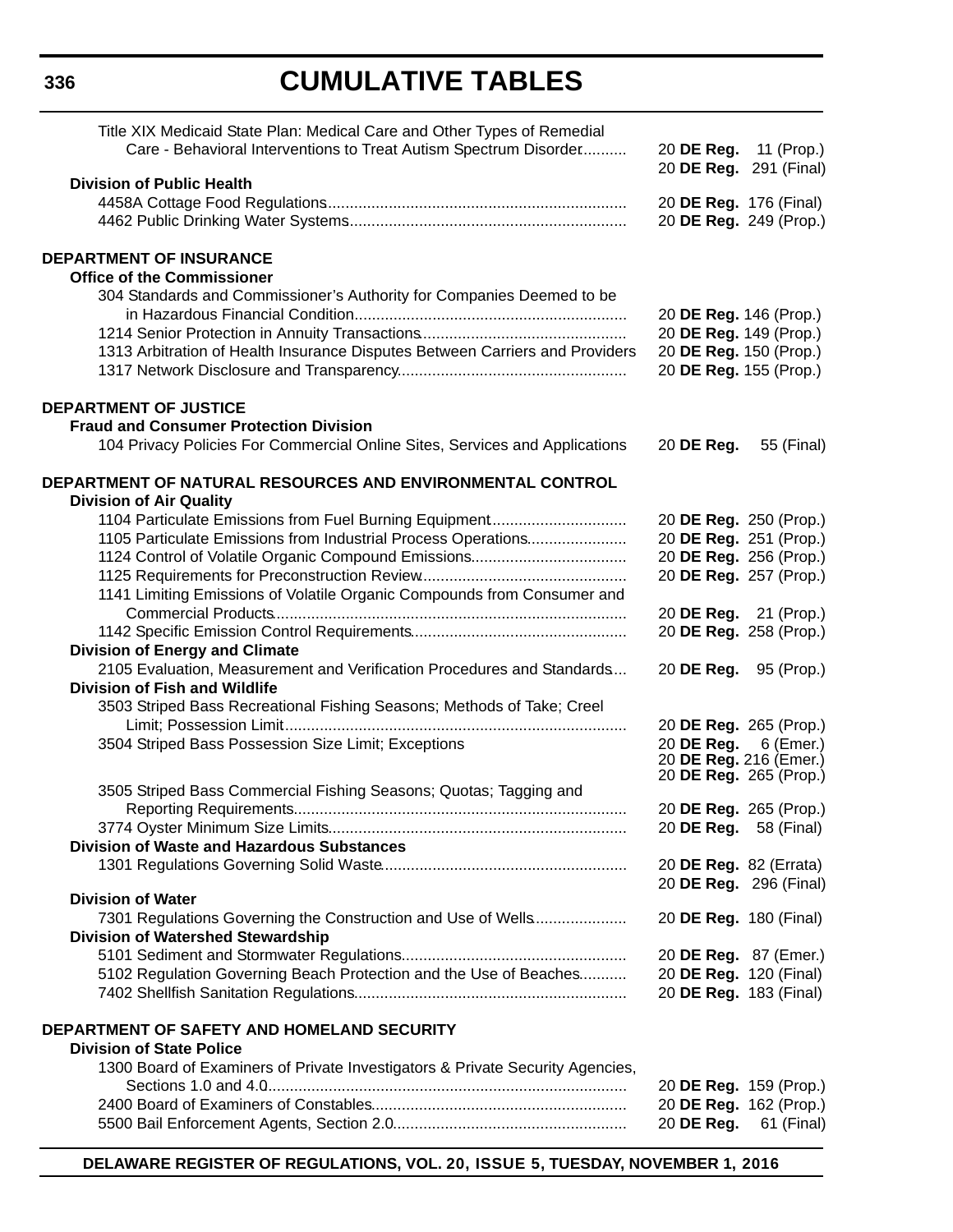# **CUMULATIVE TABLES**

|                                                                              | 20 DE Reg. 166 (Prop.)<br>20 DE Reg. | 22 (Prop.)  |
|------------------------------------------------------------------------------|--------------------------------------|-------------|
|                                                                              | 20 DE Reg. 299 (Final)               |             |
| DEPARTMENT OF SERVICES FOR CHILDREN, YOUTH AND THEIR FAMILIES                |                                      |             |
| <b>Division of Family Services</b>                                           |                                      |             |
|                                                                              | 20 DE Reg. 270 (Prop.)               |             |
|                                                                              | 20 DE Reg. 271 (Prop.)               |             |
|                                                                              | 20 DE Reg. 271 (Prop.)               |             |
| <b>DEPARTMENT OF STATE</b>                                                   |                                      |             |
| <b>Division of Professional Regulation</b>                                   |                                      |             |
| 103 Regulations Governing Charitable Gambling Other Than Raffles             | 20 DE Reg.                           | 123 (Final) |
|                                                                              | 20 DE Reg.                           | 186 (Final) |
|                                                                              | 20 DE Reg.                           | 300 (Final) |
|                                                                              | 20 DE Reg.                           | 23 (Prop.)  |
|                                                                              | 20 DE Reg.                           | 187 (Final) |
|                                                                              | 20 DE Reg.                           | 62 (Final)  |
|                                                                              | 20 DE Reg.                           | 190 (Final) |
|                                                                              | 20 DE Reg.                           | 301 (Final) |
|                                                                              | 20 DE Reg.                           | 65 (Final)  |
| 3000 Board of Professional Counselors of Mental Health and Chemical          |                                      |             |
|                                                                              | 20 DE Reg.                           | 25 (Prop.)  |
|                                                                              | 20 DE Reg. 168 (Prop.)               |             |
| 3700 Board of Speech/Language Pathologists, Audiologists and Hearing Aid     |                                      |             |
|                                                                              | 20 DE Reg. 107 (Prop.)               |             |
|                                                                              | 20 DE Reg. 169 (Prop.)               |             |
|                                                                              | 20 DE Reg.                           | 31 (Prop.)  |
|                                                                              | 20 DE Reg. 124 (Final)               |             |
| <b>Office of the State Bank Commissioner</b>                                 |                                      |             |
|                                                                              | 20 DE Reg. 304 (Final)               |             |
|                                                                              | 20 DE Reg. 308 (Final)               |             |
|                                                                              | 20 DE Reg. 309 (Final)               |             |
|                                                                              | 20 DE Reg. 310 (Final)               |             |
| <b>Public Service Commission</b>                                             |                                      |             |
| 3001 Rules for Certification and Regulation of Electric Suppliers            | 20 DE Reg. 272 (Prop.)               |             |
| DEPARTMENT OF TRANSPORTATION                                                 |                                      |             |
| <b>Division of Motor Vehicles</b>                                            |                                      |             |
| 2224 Defensive Driving Course, Providers, and Instructors                    | 20 DE Reg. 125 (Final)               |             |
|                                                                              | 20 DE Reg.                           | 66 (Final)  |
| <b>Division of Transportation Solutions</b>                                  |                                      |             |
| 2405 Oversize/Overweight Hauling Permit Policy and Procedures Manual         | 20 DE Reg.                           | 41 (Prop.)  |
|                                                                              | 20 DE Reg. 194 (Final)               |             |
|                                                                              | 20 DE Reg. 213 (Errata)              |             |
| <b>EXECUTIVE DEPARTMENT</b>                                                  |                                      |             |
| <b>Office of Management and Budget</b>                                       |                                      |             |
| <b>Statewide Benefits Office</b>                                             |                                      |             |
| 2007 Disability Insurance Program Rules and Regulations                      | 20 <b>DE Reg.</b> 70 (Final)         |             |
| OFFICE OF THE STATE TREASURER                                                |                                      |             |
| <b>Investments and Cash Management</b>                                       |                                      |             |
| 1201 Objectives and Guidelines for the Investment of State of Delaware Funds | 20 DE Reg. 275 (Prop.)               |             |
|                                                                              |                                      |             |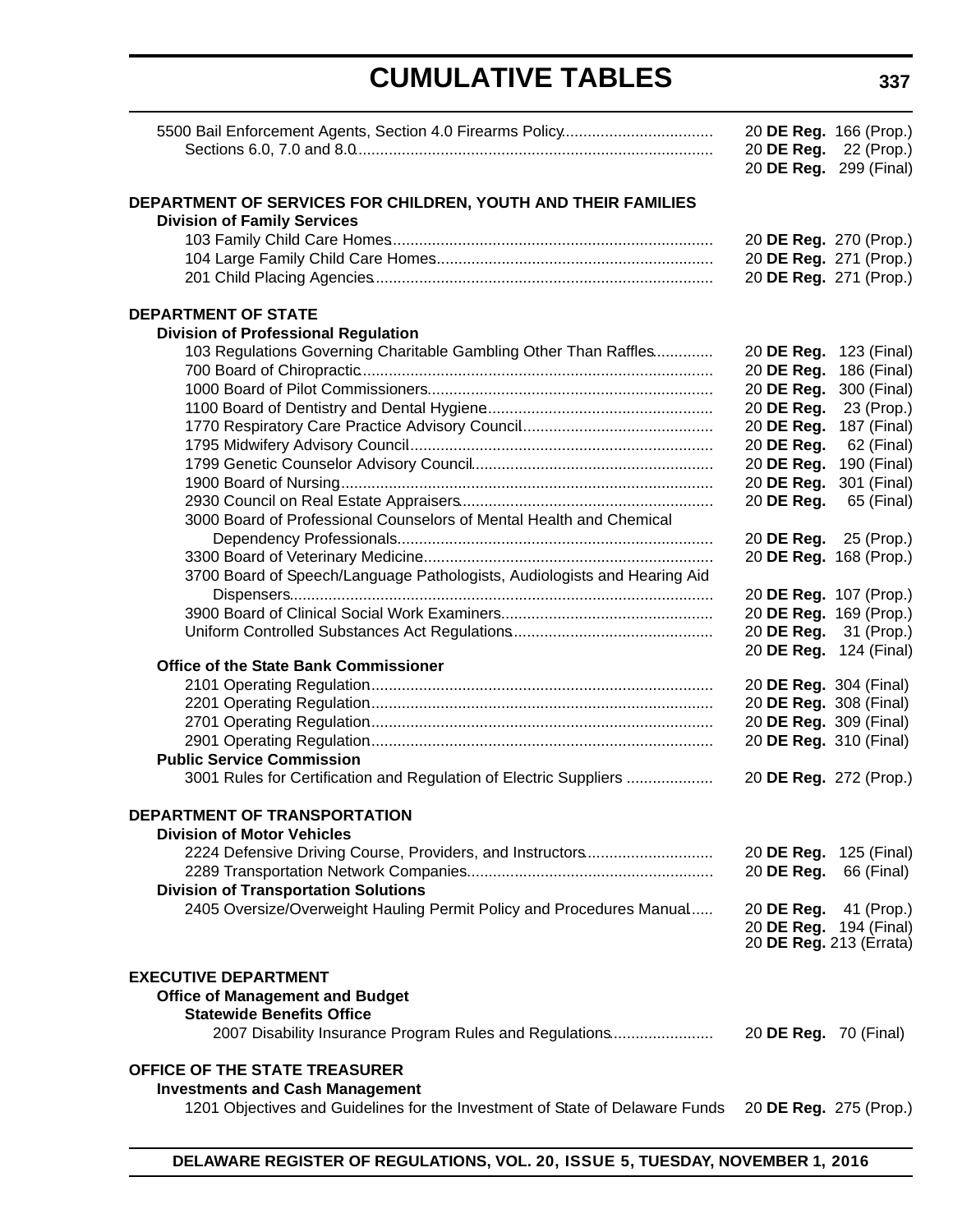# **Symbol Key**

<span id="page-8-0"></span>Arial type indicates the text existing prior to the regulation being promulgated. Underlined text indicates new text. Language which is stricken through indicates text being deleted.

## **Proposed Regulations**

Under 29 **Del.C.** §10115 whenever an agency proposes to formulate, adopt, amend or repeal a regulation, it shall file notice and full text of such proposals, together with copies of the existing regulation being adopted, amended or repealed, with the Registrar for publication in the *Register of Regulations* pursuant to §1134 of this title. The notice shall describe the nature of the proceedings including a brief synopsis of the subject, substance, issues, possible terms of the agency action, a reference to the legal authority of the agency to act, and reference to any other regulations that may be impacted or affected by the proposal, and shall state the manner in which persons may present their views; if in writing, of the place to which and the final date by which such views may be submitted; or if at a public hearing, the date, time and place of the hearing. If a public hearing is to be held, such public hearing shall not be scheduled less than 20 days following publication of notice of the proposal in the *Register of Regulations*. If a public hearing will be held on the proposal, notice of the time, date, place and a summary of the nature of the proposal shall also be published in at least 2 Delaware newspapers of general circulation. The notice shall also be mailed to all persons who have made timely written requests of the agency for advance notice of its regulation-making proceedings.

# **[DEPARTMENT OF EDUCATION](http://www.doe.k12.de.us/)**

**OFFICE OF [THE SECRETARY](https://pubapps.doe.k12.de.us/EducationalDirectoryPublic/pages/DDOE/Branches.aspx)**

Statutory Authority: 14 Delaware Code, Section 122(b) (14 **Del.C.** §122(b))

### **PUBLIC NOTICE**

**Education Impact Analysis Pursuant To 14 Del.C**. **Section 122(d)**

**[255 Definitions of Public School, Private School and Nonpublic School](#page-3-0)**

### **A. TYPE OF REGULATORY ACTION REQUIRED**

Amendment to Existing Regulation

### **B. SYNOPSIS OF SUBJECT MATTER OF THE REGULATION**

The Secretary of Education intends to amend 14 **DE Admin. Code** 255 Definitions of Public School, Private School and Nonpublic School. The purpose of amending this regulation is to include and clarify definitions of various types of schools as well as change the title of the regulation to more accurately reflect its content.

This regulation was originally published in July 2016. Due to comments received which resulted in substantive changes to the definitions of Charter School, Reorganized School District and Vocational Technical School District, the regulation is being republished at this time.

Persons wishing to present their views regarding this matter may do so in writing by the close of business on or before December 7, 2016 to Tina Shockley, Education Associate, Department of Education, Regulatory Review, at 401 Federal Street, Suite 2, Dover, Delaware 19901. A copy of this regulation may be viewed online at the Registrar of Regulation's website, http://regulations.delaware.gov/services/current\_issue.shtml, or obtained at the Department of Education, Finance Office located at the address listed above.

### **C. IMPACT CRITERIA**

1. Will the amended regulation help improve student achievement as measured against state achievement standards? The amended regulation does not directly address the improvement of student achievement as measured against state achievement standards.

2. Will the amended regulation help ensure that all students receive an equitable education? The amended regulation does not directly help to ensure that all students receiving an equitable education.

**DELAWARE REGISTER OF REGULATIONS, VOL. 20, ISSUE 5, TUESDAY, NOVEMBER 1, 2016**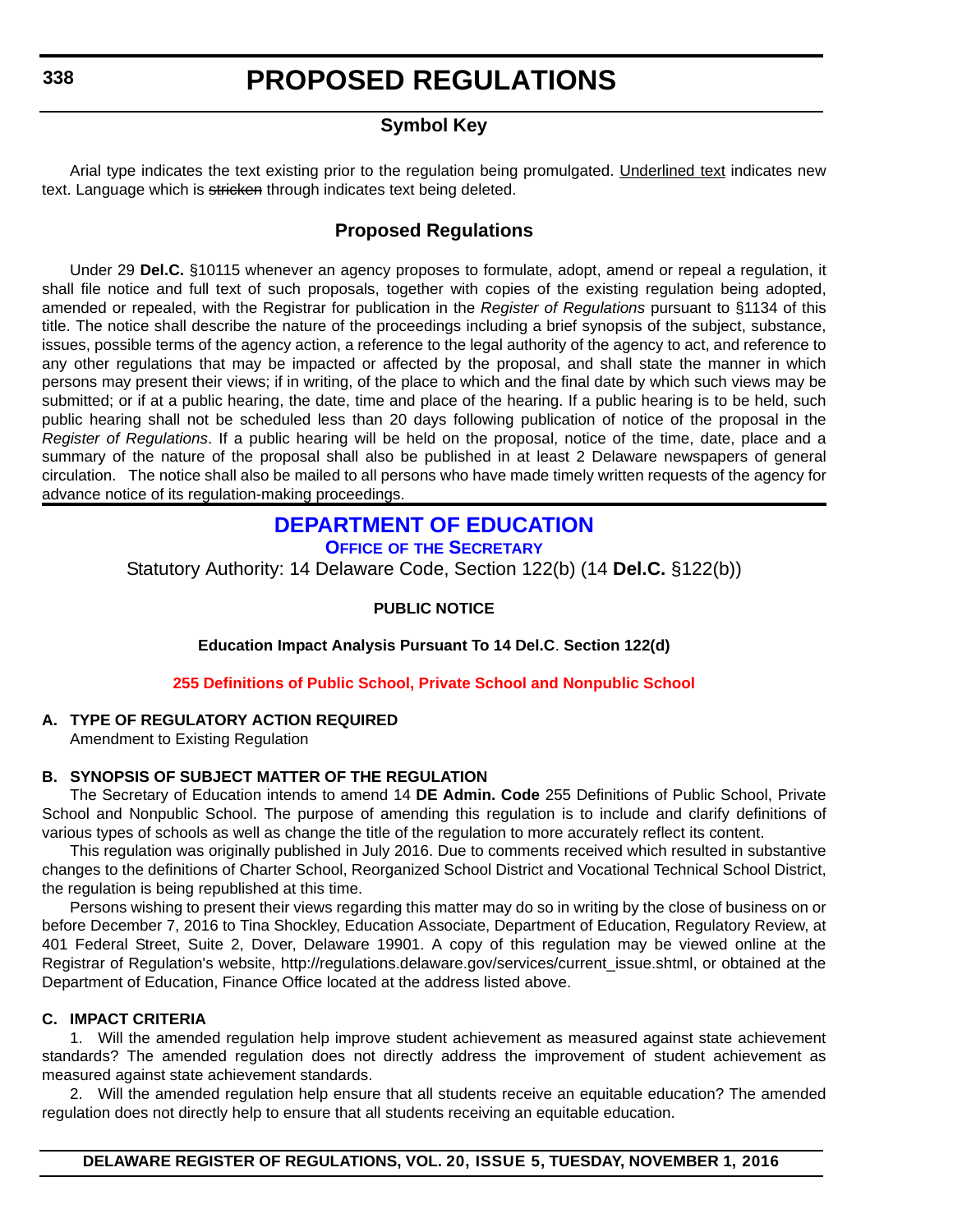3. Will the amended regulation help to ensure that all students' health and safety are adequately protected? The amendments do not address students' health and safety.

4. Will the amended regulation help to ensure that all students' legal rights are respected? The amended regulation does not address student's legal rights.

5. Will the amended regulation preserve the necessary authority and flexibility of decision making at the local board and school level? The amended regulation does not change the decision making at the local board and school level.

6. Will the amended regulation place unnecessary reporting or administrative requirements or mandates upon decision makers at the local board and school levels? The amended regulation does not place any unnecessary reporting or administrative requirements on decision makers.

7. Will the decision making authority and accountability for addressing the subject to be regulated be placed in the same entity? The decision making authority and accountability for addressing the subject to be regulated do not change because of the amendment.

8. Will the amended regulation be consistent with and not an impediment to the implementation of other state educational policies, in particular to state educational policies addressing achievement in the core academic subjects of mathematics, science, language arts and social studies? The amendment is consistent with and not an impediment to the implementation of other state educational policies.

9. Is there a less burdensome method for addressing the purpose of the regulation? There is not a less burdensome method for addressing the purpose of the regulation.

10. What is the cost to the State and to the local school boards of compliance with the regulation? There is no expected cost to implementing this amended regulation.

**\*Please Note: The Regulatory Flexibility Analysis and Impact Statement for this regulation, as required by 29 Del.C. Ch. 104, is available at:**

**<http://regulations.delaware.gov/register/november2016/proposed/20 DE Reg 338RFA 11-01-16.pdf>**

### **255 Definitions of Public School, Private School and Nonpublic School Types of Schools**

#### **1.0 Public School Purpose**

A public school shall mean a school or Charter School having any or all of grades kindergarten through twelve, supported primarily from public funds and under the supervision of public school administrators. It also shall include the agencies of states and cities which administer the public funds. The purpose of this regulation is to define various types of schools and educational entities operating in the State of Delaware identified in Title 14 of the Delaware Code.

#### **2.0 Private School Definitions**

A private school shall mean a school having any or all of grades kindergarten through twelve, operating under a board of trustees and maintaining a faculty and plant which are properly supervised and shall be interpreted further to include an accredited or approved college or university.

The following words and terms are applicable unless a specific regulation, statute or the context in which they are used clearly indicates otherwise:

> "**Charter School**" means a non-home-based public school including two or more of grade kindergarten through twelve, operating in an approved physical plant for the personal physical attendance of all students and is managed by a board of directors. It exists under a charter granted by a public school district or the Delaware Department of Education, with the approval of the State Board of Education, pursuant to 14 **Del.C.** Ch. 5.

"**Homeschool**" means a nonpublic school as defined in 14 **Del.C.** §2703A.

"**Local Education Agency (LEA)**" means a reorganized traditional school district, vocational/technical school district or Charter School legally constituted and established, under Delaware law for either administrative control or direction of public elementary or secondary school(s).

"**Nonpublic School**" means a private school or any home school as defined in this regulation or 14 **Del.C.** §2703A.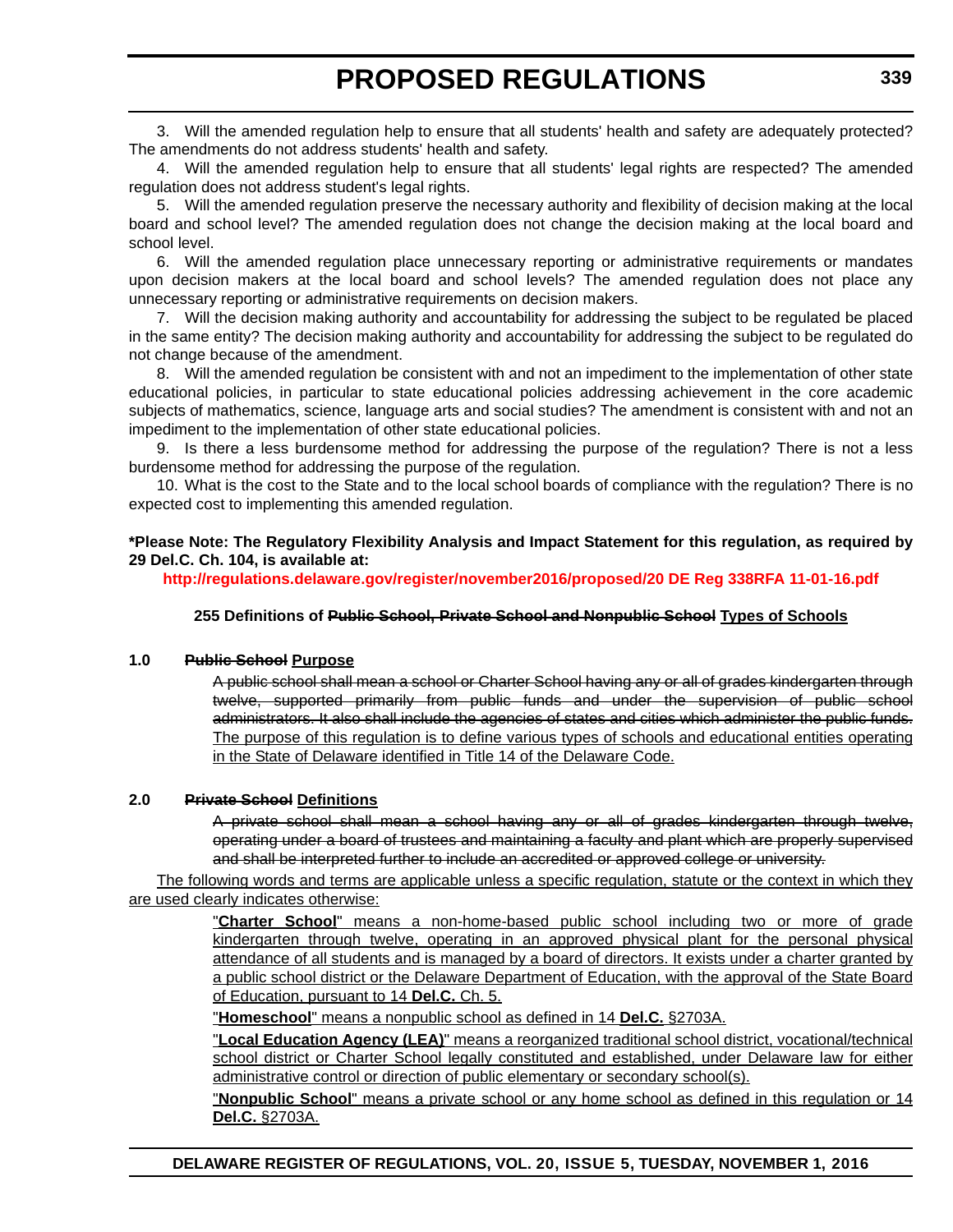<span id="page-10-0"></span>"**Private School**" means a school having any or all of grades kindergarten through twelve, operating under a board of trustees and maintaining a faculty and plant which are properly supervised.

"**Public School**" means a physical plant having any or all of grades kindergarten through twelve, supported primarily from public funds and under the supervision of public school administrators. A Charter School, as defined herein, is also a public school.

"**Reorganized School District**" means a clearly defined geographic subdivision of the state organized for the purposes of administering public education in that area.

"**School District**" means either a Reorganized School District or a Vocational-Technical School District or both depending upon the context in which the term is used.

"**Vocational-Technical School District**" means a subdivision of the state, the boundaries of which are co-extensive with the boundaries of the county in which it is located, organized for the purposes of administering vocational and technical education in that area.

#### **3.0 Nonpublic School**

A nonpublic school shall mean a private school as that term is defined in paragraph 2.0 of this regulation or any homeschool defined in 14 **Del.C.** §2703A.

# **[DEPARTMENT OF HEALTH AND SOCIAL SERVICES](http://www.dhss.delaware.gov/dhss/index.html) DIVISION OF MEDICAID [AND MEDICAL ASSISTANCE](http://www.dhss.delaware.gov/dhss/dmma/)**

Statutory Authority: 31 Delaware Code, Section 512 (31 **Del.C.** §512)

### **PUBLIC NOTICE**

### **[Patient Pay Calculation for Division of Developmental Disabilities Services \(DDDS\) Waiver Recipients](#page-3-0)**

In compliance with the State's Administrative Procedures Act (APA - Title 29, Chapter 101 of the Delaware Code), 42 CFR §447.205, and under the authority of Title 31 of the Delaware Code, Chapter 5, Section 512, Delaware Health and Social Services (DHSS) / Division of Medicaid and Medical Assistance (DMMA) is proposing to amend, to revise and update, specifically, *to the Delaware Social Services Manual (DSSM)*.

Any person who wishes to make written suggestions, compilations of data, testimony, briefs or other written materials concerning the proposed new regulations must submit same to, Planning, Policy and Quality Unit, Division of Medicaid and Medical Assistance, 1901 North DuPont Highway, P.O. Box 906, New Castle, Delaware 19720-0906, by email to Kimberly.xavier@state.de.us, or by fax to 302-255-4425 by December 1, 2016. Please identify in the subject line: DDDS Waiver - Patient Pay.

The action concerning the determination of whether to adopt the proposed regulation will be based upon the results of Department and Division staff analysis and the consideration of the comments and written materials filed by other interested persons.

#### **SUMMARY OF PROPOSAL**

The purpose of this notice is to advise the public that Delaware Health and Social Services (DHSS)/Division of Medicaid and Medical Assistance (DMMA) is proposing to amend the Delaware Social Services Manual (DSSM) regarding Patient Pay Calculations, specifically, *to change the entity responsible for the collection of the patient pay amount for Division of Developmental Disabilities Services (DDDS) waiver recipients.*

#### **Statutory Authority**

- Social Security Act §1915(c), *Home and community-based services*
- *•* 42 CFR §435.217, *Individuals receiving home and community-based services*
- 42 CFR §435.726(a) and (b), *Post-eligibility treatment of income of individuals receiving home and community-based services furnished under a waiver: Application of patient income to the cost of care.*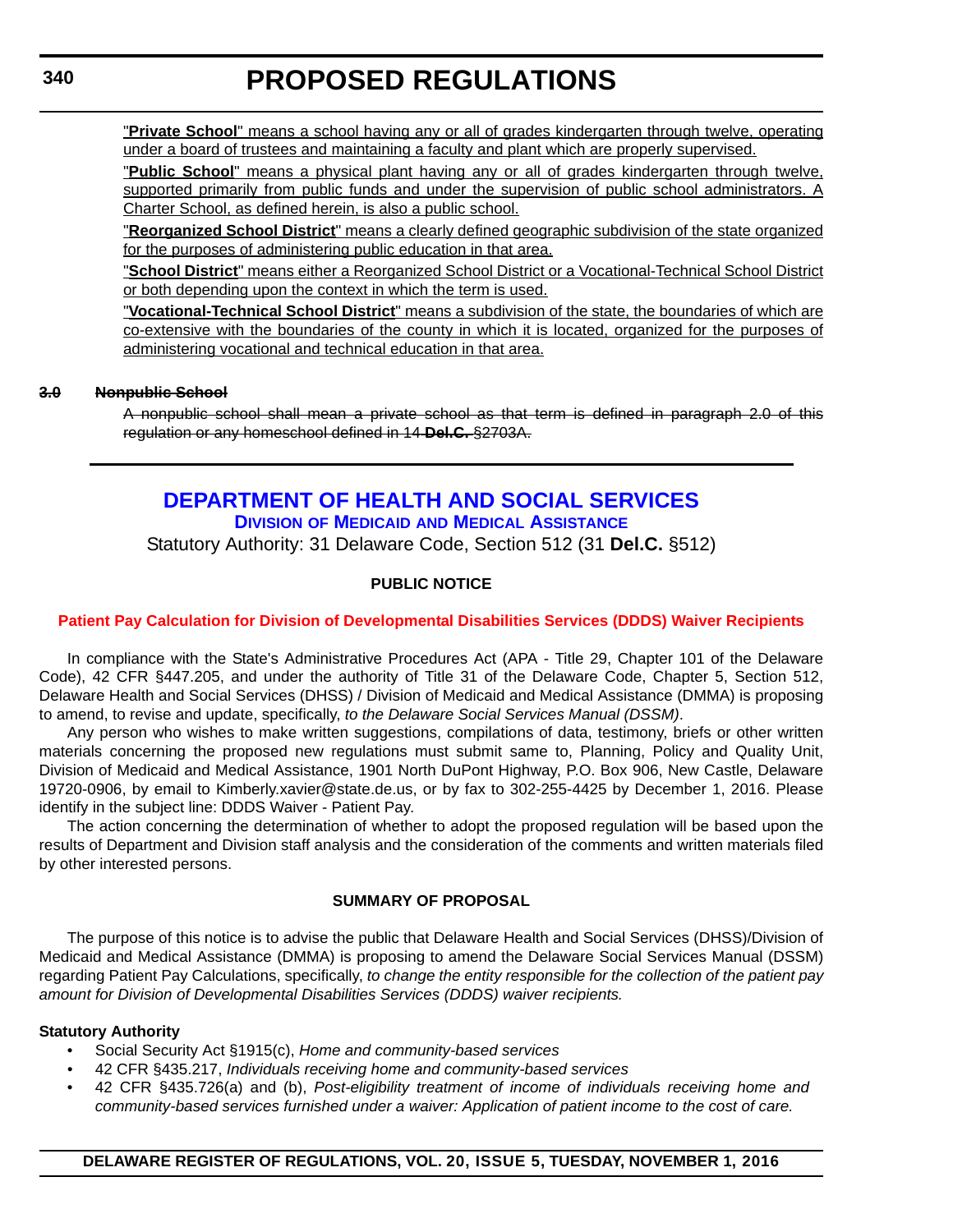#### **Background**

The Medicaid Home and Community-Based Services (HCBS) waiver program is authorized in 1915(c) of the Social Security Act. The program permits a State to furnish an array of home and community-based services that assist Medicaid beneficiaries to live in the community and avoid institutionalization. The State has broad discretion to design its waiver program to address the needs of the waiver's target population. Waiver services complement and/or supplement the services that are available to participants through the Medicaid State plan and other federal, state and local public programs as well as the supports that families and communities provide.

The Centers for Medicare & Medicaid Services (CMS) recognizes that the design and operational features of a waiver program will vary depending on the specific needs of the target population, the resources available to the State, service delivery system structure, State goals and objectives, and other factors. A State has the latitude to design a waiver program that is cost-effective and employs a variety of service delivery approaches, including participant direction of services.

The Delaware Division of Medicaid and Medical Assistance (DMMA), in partnership with the Division of Developmental Disabilities Services (DDDS) has operated the DDDS waiver since 1987. This waiver is targeted to individuals with intellectual disabilities (including brain injury) and autism spectrum disorder who can no longer live independently or with their family. The waiver includes an array of services and supports designed to enable the individual to live safely in the community and to respect and support their desire to work or engage in other productive activities.

#### **Summary of Proposal**

#### *Purpose*

The purpose of this policy amendment is to change the entity responsible for the collection of the patient pay amount for Division of Developmental Disabilities Services (DDDS) waiver recipients so as to be compliant with federal regulation.

#### *Summary of Proposed Changes*

If implemented as proposed, this regulation will accomplish the following, effective January 11, 2017:

Change Delaware Social Services Manual, 20720, to list the entity responsible for the collection of the patient pay amount for Division of Developmental Disabilities Services (DDDS) waiver recipients from DDS to the provider of Residential Habilitation.

#### *Public Notice*

In accordance with the *federal* public notice requirements established at Section 1902(a)(13)(A) of the Social Security Act and 42 CFR 447.205 and the *state* public notice requirements of Title 29, Chapter 101 of the Delaware Code, Delaware Health and Social Services (DHSS)/Division of Medicaid and Medical Assistance (DMMA) gives public notice and provides an open comment period for thirty (30) days to allow all stakeholders an opportunity to provide input on the Patient Pay Calculation proposed regulation. Comments must be received by 4:30 p.m. on December 1, 2016.

#### *Provider Manuals Update*

Applicable Delaware Medical Assistance Program (DMAP) Provider Policy Specific Manuals will be updated. Manual updates, revised pages or additions to the provider manual are issued, as required, for new policy, policy clarification, and/or revisions to the DMAP program. Provider billing guidelines or instructions to incorporate any new requirement may also be issued. A newsletter system is utilized to distribute new or revised manual material and to provide any other pertinent information regarding manual updates. DMAP provider manuals and official notices are available on the DMAP website: http://www.dmap.state.de.us/home/index.html

#### **Fiscal Impact Statement**

The proposed regulation is clarifying rules of practice and procedure by the agency and has no fiscal impact.

#### **\*Please Note: The Regulatory Flexibility Analysis and Impact Statement for this regulation, as required by 29 Del.C. Ch. 104, is available at:**

**<http://regulations.delaware.gov/register/november2016/proposed/20 DE Reg 340RFA 11-01-16.pdf>**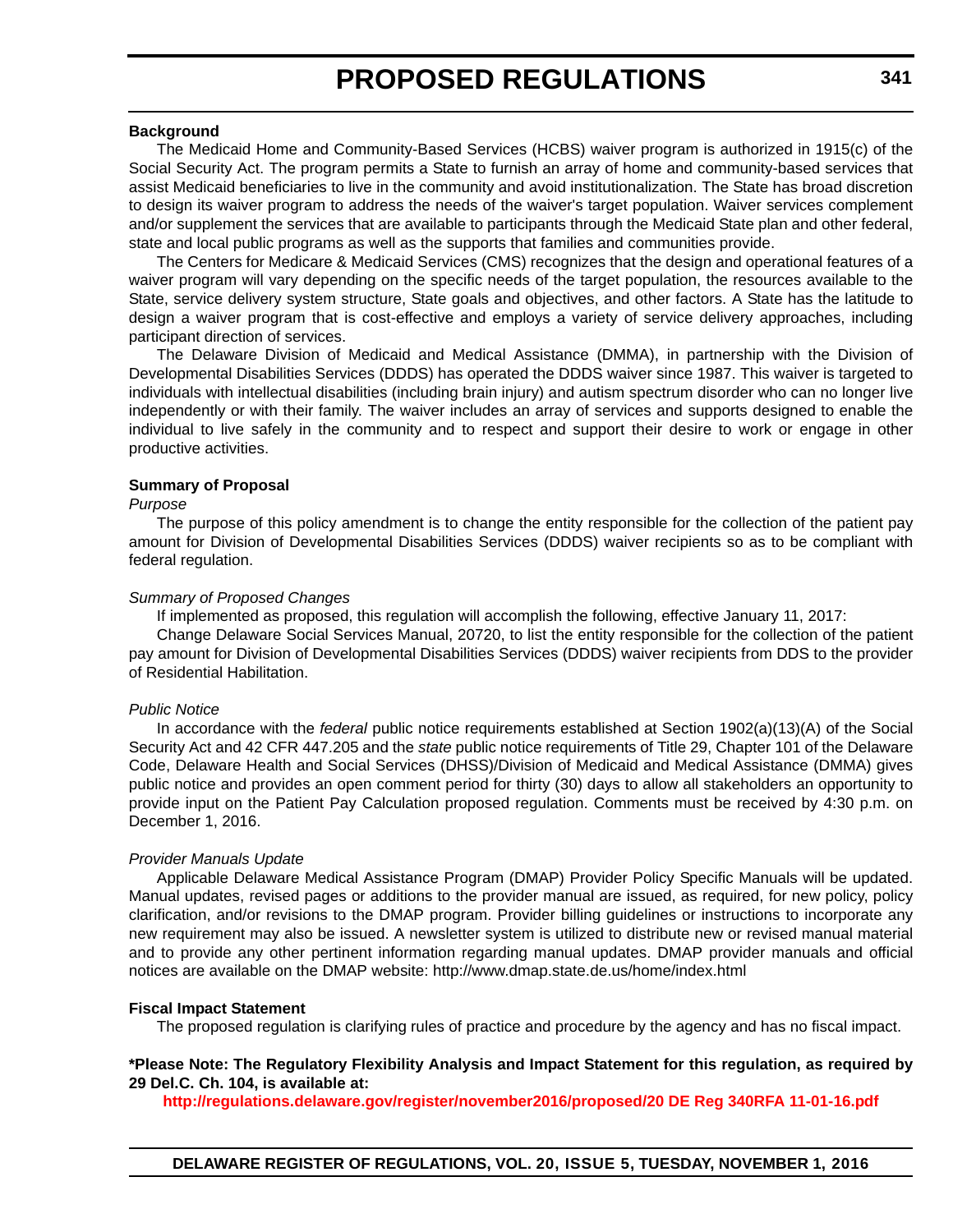### <span id="page-12-0"></span>**DMMA PROPOSED REGULATION APA 16-024 REVISION:**

### **20720 Patient Pay Calculation**

This policy applies to all individuals receiving Medicaid through the Division of Developmental Disabilities Services (DDDS) Waiver and the Long Term Care Community Services Program.

- 1. The Medicaid recipient's total income will be used in the post eligibility treatment of income. This includes income that is counted for eligibility and income that is excluded for eligibility.
- 2. Allowable deductions are given based on an individual's circumstances. Not all deductions will apply to all individuals.
- 3. Any amount of income remaining after allowable deductions is the patient pay amount. This amount must be paid on a monthly basis as indicated below:
	- For DDDS Waiver recipients, the patient pay amount is paid to the Division of Developmental Disabilities. Individuals receiving Residential Habilitation funded by the DDDS waiver will submit their patient pay amount directly to the provider of Residential Habilitation.
	- "Individuals residing in an Assisted Living Facility will submit their patient pay amount directly to the Assisted Living Facility.

The following deductions from the Medicaid recipient's total gross income should be taken in the following order:

### **DIVISION OF MEDICAID [AND MEDICAL ASSISTANCE](http://www.dhss.delaware.gov/dhss/dmma/)**

Statutory Authority: 31 Delaware Code, Section 512 (31 **Del.C.** §512)

### **PUBLIC NOTICE**

### **[Pharmaceutical Services – Reimbursement of Covered Outpatient Drugs](#page-3-0)**

In compliance with the State's Administrative Procedures Act (APA - Title 29, Chapter 101 of the Delaware Code), 42 CFR §447.205, and under the authority of Title 31 of the Delaware Code, Chapter 5, Section 512, Delaware Health and Social Services (DHSS) / Division of Medicaid and Medical Assistance (DMMA) is proposing to amend the Title XIX Medicaid State Plan regarding Pharmaceutical Services, specifically, *to clarify reimbursement methodology for covered outpatient drugs.*

Any person who wishes to make written suggestions, compilations of data, testimony, briefs or other written materials concerning the proposed new regulations must submit same to, Planning, Policy and Quality Unit, Division of Medicaid and Medical Assistance, 1901 North DuPont Highway, P.O. Box 906, New Castle, Delaware 19720-0906, by email to Kimberly.Xavier@state.de.us, or by fax to 302-255-4425 by December 1, 2016. Please identify in the subject line: Pharmaceutical Services - Reimbursement of Covered Out-Patient Drugs

The action concerning the determination of whether to adopt the proposed regulation will be based upon the results of Department and Division staff analysis and the consideration of the comments and written materials filed by other interested persons.

### **SUMMARY OF PROPOSAL**

The purpose of this notice is to advise the public that Delaware Health and Social Services (DHSS)/Division of Medicaid and Medical Assistance (DMMA) is proposing to amend the Title XIX Medicaid State Plan regarding Pharmaceutical Services, specifically, *to clarify reimbursement methodology for covered outpatient drugs.*

### **Statutory Authority**

- 1927 of the Social Security Act, *Payment for Covered Outpatient Drugs*
- 42 CFR §447.512, *Drugs: Aggregate upper limits of payment*
- 42 CFR §447.201, *State plan requirements*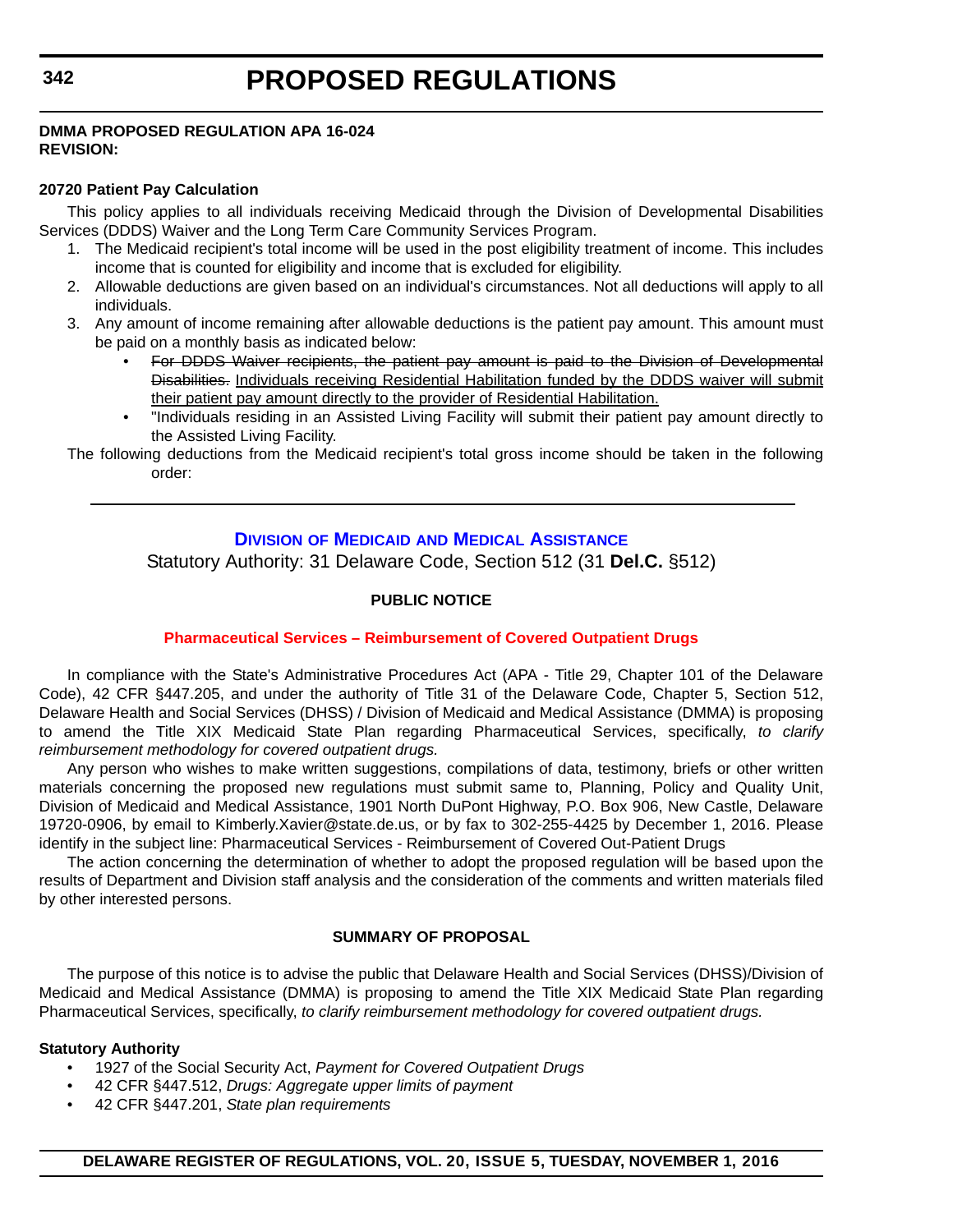• 42 CFR §447.205, *Public notice of changes in Statewide methods and standards for setting payment rates*

#### **Background**

Under the Medicaid program, States may provide coverage of outpatient drugs as an optional service under section 1905(a)(12) of the Social Security Act (the Act). Section 1903(a) of the Act provides for Federal financial participation (FFP) in State expenditures for these drugs. States generally reimburse pharmacies for prescribed covered outpatient drugs dispensed to Medicaid beneficiaries based on a two-part formula consisting of the ingredient cost of a drug and a professional dispensing fee. States have flexibility to determine reimbursement amounts, consistent with applicable statutory and regulatory requirements. These reimbursement amounts are subject to review and approval by the Centers for Medicare & Medicaid Services (CMS) through the State Plan Approval (SPA) process.

On February 1, 2016 CMS published the Covered Outpatient Drug Rule. This rule became final on April 1, 2016 and implements provisions of the Patient Protection and Affordable Care Act of 2010, as amended by the Health Care and Education Reconciliation Act of 2010 (collectively referred to as the Affordable Care Act) pertaining to Medicaid reimbursement for covered outpatient drugs (CODs). The regulations direct the Medicaid programs to reimburse all outpatient covered drugs based on the actual acquisition cost of the medication and the professional dispensing fee if applicable.

The Division of Medicaid & Medical Assistance (DMMA) has been applying an Actual Acquisition Cost (AAC) plus a professional dispensing fee since April 1, 2016 for all dispensed products, as well as for medications that are administered in a clinical setting. Medications can be purchased through different avenues depending on the type of entity purchasing the drugs. Prices can be published using multiple methods. DMMA will no longer be using the drug file that list Average Wholesale Prices. The new drug file will contain the Wholesale Acquisition Cost. Additionally, CMS has requested that all possible sources of drugs have a corresponding definition for reimbursement. Drugs reimbursed when administered either in a clinic or physician's office are submitted using a procedure code. These codes have been manually reviewed to establish an acquisition cost for any provider. The SPA is documenting the steps that are taken to develop those reimbursement levels.

#### **Summary of Proposal**

#### *Purpose*

To add language to the Medicaid State plan to clarify the reimbursement methodology for covered outpatient drugs.

#### *Summary of Proposed Changes*

Effective for services provided on and after January 1, 2017 Delaware Health and Social Services/Division of Medicaid and Medical Assistance (DHSS/DMMA) proposes to amend Attachment 4.19-B Page 14 and Page 14a to clarify the reimbursement methodology for all outpatient medications for the DMMA beneficiaries, by defining the Actual Acquisition Cost Methodology used.

#### *Public Notice*

In accordance with the *federal* public notice requirements established at Section 1902(a)(13)(A) of the Social Security Act and 42 CFR 447.205 and the *state* public notice requirements of Title 29, Chapter 101 of the Delaware Code, Delaware Health and Social Services (DHSS)/Division of Medicaid and Medical Assistance (DMMA) gives public notice and provides an open comment period for thirty (30) days to allow all stakeholders an opportunity to provide input to the methods and standards governing payment methodology for pharmaceutical services. Comments must be received by 4:30 p.m. on December 1, 2016.

#### *CMS Review and Approval*

The provisions of this draft state plan amendment (SPA) are subject to the Centers for Medicare and Medicaid Services (CMS) review and approval. The draft SPA page(s) may undergo further revisions before and after submittal to CMS based upon public comment and/or CMS feedback. The final version may be subject to significant change.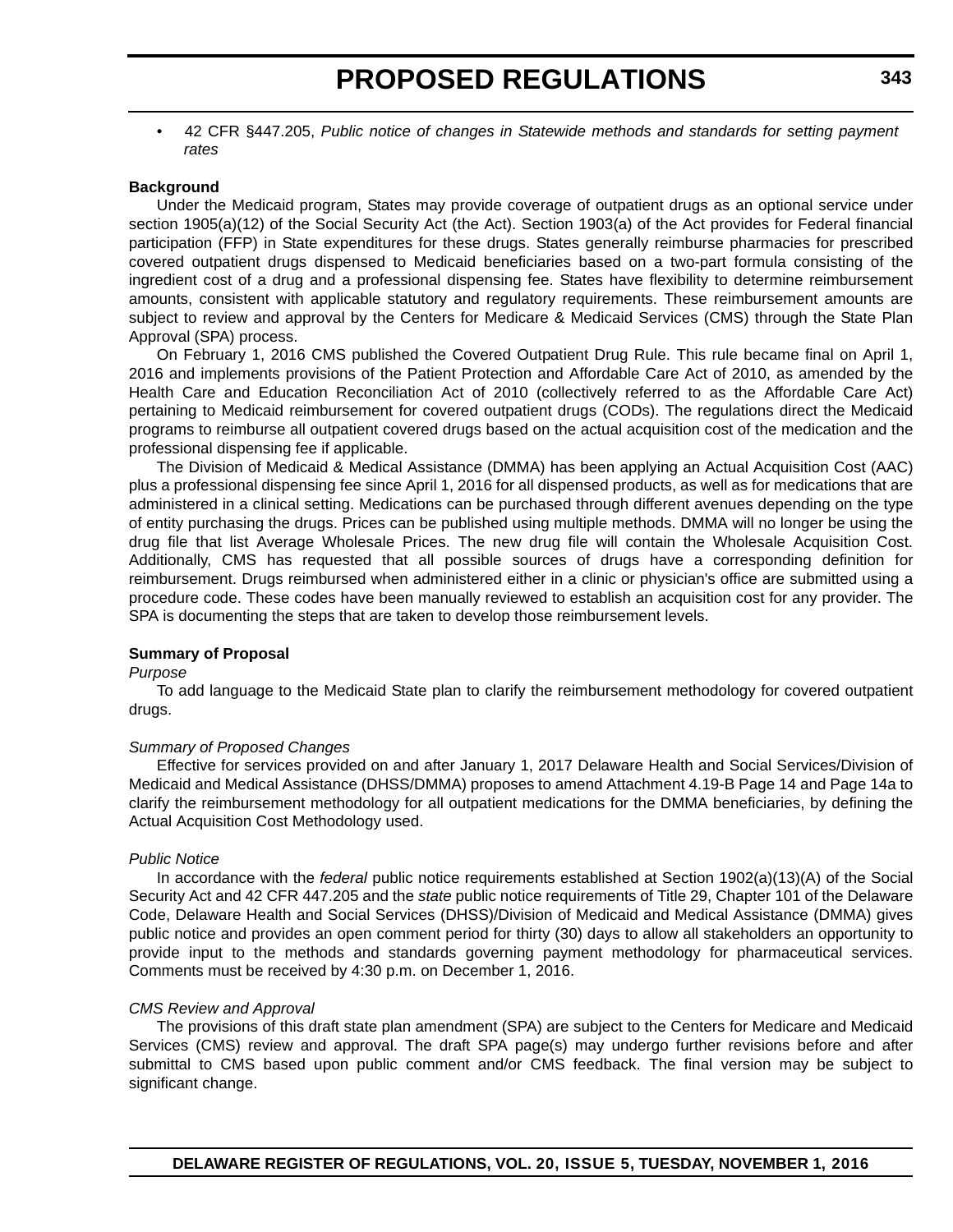### *Provider Manual Update*

Also, upon CMS approval, the applicable Delaware Medical Assistance Program (DMAP) Provider Policy Specific Manuals will be updated. Manual updates, revised pages or additions to the provider manual are issued, as required, for new policy, policy clarification, and/or revisions to the DMAP program. Provider billing guidelines or instructions to incorporate any new requirement may also be issued. A newsletter system is utilized to distribute new or revised manual material and to provide any other pertinent information regarding manual updates.

### **Fiscal Impact**

The proposed amendment is being implemented to clarify current practices attested to by DMAP pharmacy providers. Therefore, there is no impact on the General Fund.

### **\*Please Note: The Regulatory Flexibility Analysis and Impact Statement for this regulation, as required by 29 Del.C. Ch. 104, is available at:**

**<http://regulations.delaware.gov/register/november2016/proposed/20 DE Reg 342RFA 11-01-16.pdf>**

#### **DMMA PROPOSED REGULATION #16-023a REVISED**

ATTACHMENT 4.19-B Page 14

### STATE PLAN UNDER TITLE XIX OF THE SOCIAL SECURITY ACT

### STATE: DELAWARE

### METHODS AND STANDARDS FOR ESTABLISHING PAYMENT RATES – OTHER TYPES OF CARE

### REIMBURSEMENT FOR PHARMACEUTICALS

#### **Overview**

The Delaware Medical Assistance Program (DMAP) will reimburse pharmaceuticals using the lower of:

- The usual and customary  $(U & C)$  charge to the general public for the product,
- National Average Drug Acquisition Cost (NADAC), or if a NADAC is not available the Average Wholesale Price (AWP) minus 19%,
- A State-specific maximum allowable cost (DMAC) when the purchase price is not appropriately represented by either the NADAC or the Average Wholesale Price (AWP) minus 19%,
- The Federal Upper Limit (FUL) will not be used since the NADAC reflects the actual acquisition cost.
- Wholesale Acquisition Cost (WAC),
	- WAC for legend
	- WAC minus 2% for non-legend
- Delaware Maximum Allowable Cost (DMAC), or
- Actual Acquisition Cost (AAC).

#### Methodology for establishing AAC is provided in the table on page Attachment 4.19-B Page 14a.

Entities that qualify for special purchasing under Section 602 of the Veterans Health Care Act of 1992, and entities exempt from the Robinson-Patman Price Discrimination Act of 1936 must charge the DMAP no more than their actual acquisition cost (AAC) plus a professional dispensing fee. The AAC must be supported by invoice and payment documentation.

Entities that purchase Section 340B of the Public Health Service Act products must request to use these drugs for all DMAP patients, including Medicaid fee-for-service patients and for patients whose care is covered by Medicaid Managed Care Organizations.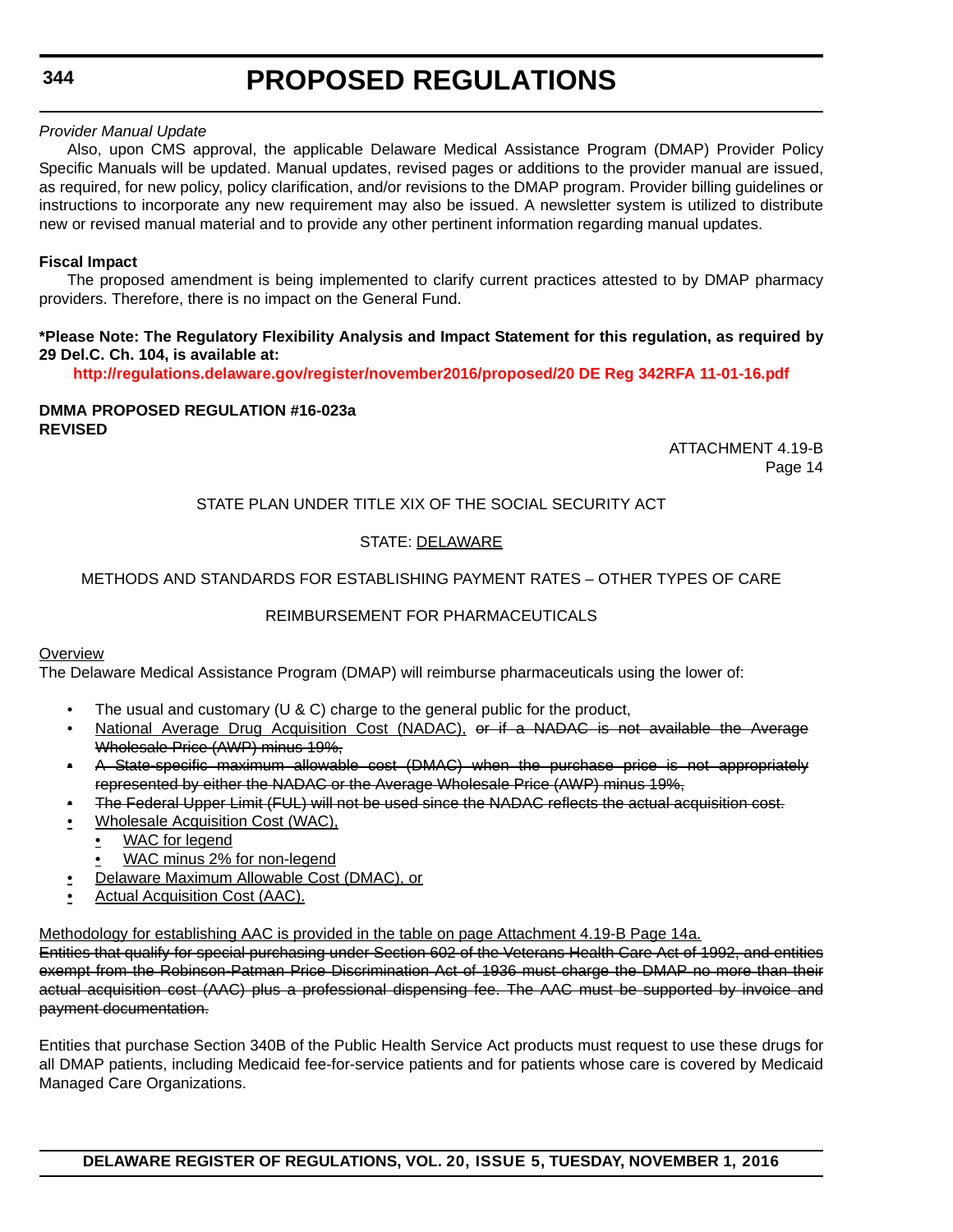### Professional Dispensing Fee

The professional dispensing fee rate is ten dollars (\$10.00). There is one-time professional fee per thirty (30)-day period unless the class of drugs is routinely prescribed for a limited number of days.

### **Definitions**

Delaware Maximum Allowable Cost (DMAC) - a maximum price set for reimbursement:

- When a single source product has Average Selling Prices provided by the manufacturer that indicates the AWP WAC is exaggerated,
- When the NADAC does not reflect the most current cost of a multiple source drug, or
- If a single provider agrees to a special price.

Any willing provider can dispense the product.

#### **DMMA PROPOSED REGULATION #16-023b REVISED**

### ATTACHMENT 4.19-B Page 14a

### STATE PLAN UNDER TITLE XIX OF THE SOCIAL SECURITY ACT

### STATE: DELAWARE

### METHODS AND STANDARDS FOR ESTABLISHING PAYMENT RATES – OTHER TYPES OF CARE

### REIMBURSEMENT FOR PHARMACEUTICALS

**Federal Upper Limit (FUL)** - The FUL is a federally defined price and constitutes the upper limit of reimbursement where a DMAC limit does not exist.

**Non-Traditional Pharmacy** - long term care and specialty pharmacies.

**Traditional Pharmacy** - retail independent and retail chain pharmacies.

#### *Reimbursement Policy:*

- Medicaid reimbursement is limited to only those drugs supplied from manufacturers that have a signed national agreement or approved existing agreement under Section 1927(a) of the Social Security Act. Restrictions in drug coverage are listed on Page 5 Addendum of Attachment 3.1-A of this Plan.
- The Actual Acquisition Cost (AAC) for Drug Reimbursement is derived using the methodology in the table below.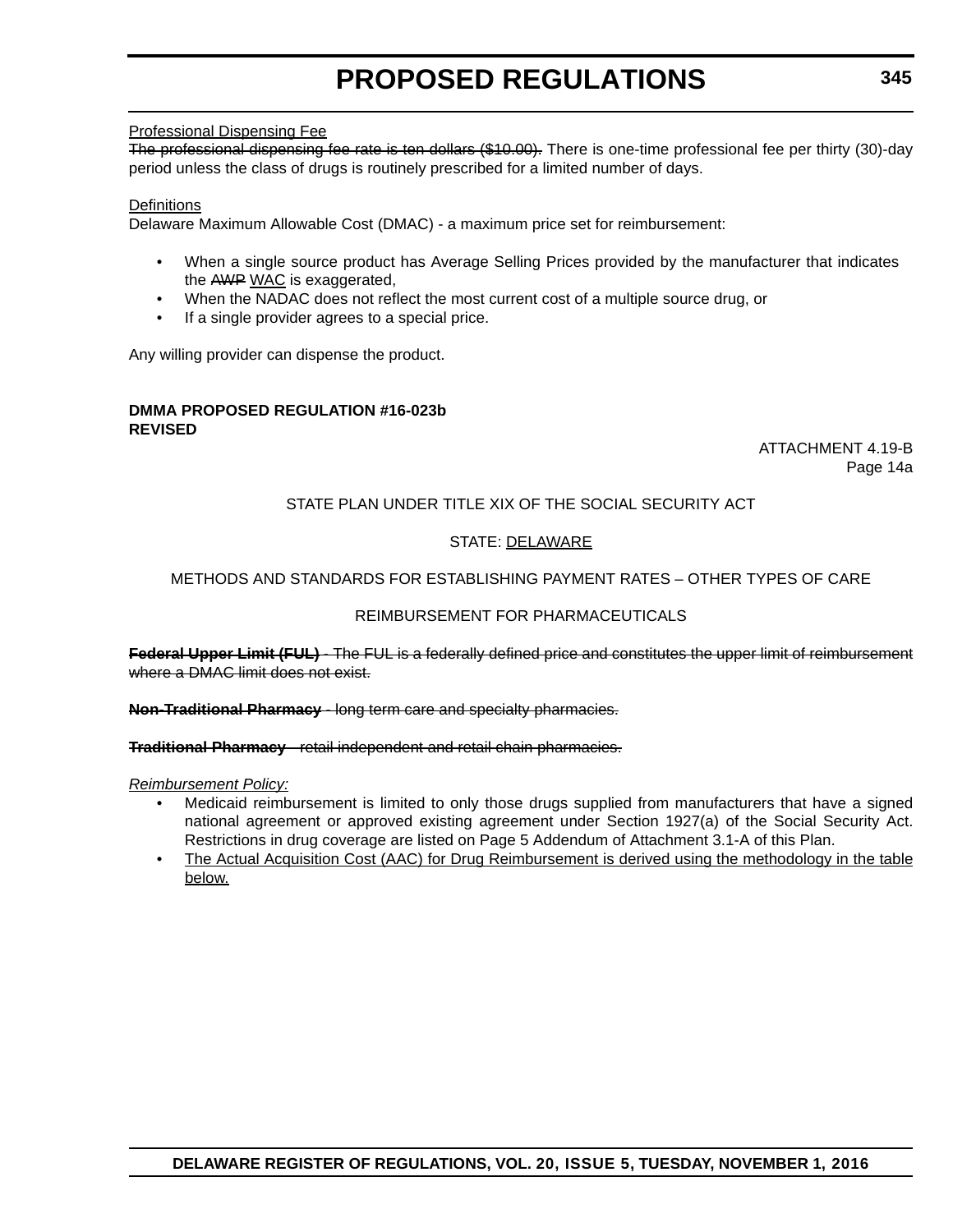<span id="page-16-0"></span>

| <b>Category</b>                                                                                                                                                                                                                                                   | <b>Ingredient Cost</b>                                                                                                           | <b>Professional</b><br><b>Dispensing</b><br>Fee |
|-------------------------------------------------------------------------------------------------------------------------------------------------------------------------------------------------------------------------------------------------------------------|----------------------------------------------------------------------------------------------------------------------------------|-------------------------------------------------|
| <b>Brand Drug</b>                                                                                                                                                                                                                                                 | <b>NADAC</b>                                                                                                                     | \$10                                            |
| Generic Drug                                                                                                                                                                                                                                                      | <b>NADAC</b>                                                                                                                     | \$10                                            |
| Drugs Without NADAC                                                                                                                                                                                                                                               | WAC for legend and WAC-2% for<br>non-legend; or a Delaware Maximum<br>Allowable Cost, whichever is lower.                        | \$10                                            |
| 340B Purchased Drug                                                                                                                                                                                                                                               | AAC for dispensed and physician<br>administered drugs.                                                                           | \$10                                            |
| Contract 340B Pharmacy                                                                                                                                                                                                                                            | Drugs acquired through the Federal<br>340B Drug Pricing Program and<br>dispensed by 340B contract<br>pharmacies are not covered. | N/A                                             |
| Drugs purchased by 340B entities enrolled with DMMA<br>as utilizing public health service products, which based<br>on specific conditions, must purchase drugs outside of<br>the 340B inventory when that drug is not available or<br>eligible for 340B purchase. | <b>NADAC</b>                                                                                                                     | \$10                                            |
| <b>Indian Health Service</b>                                                                                                                                                                                                                                      | N/A                                                                                                                              | N/A                                             |
| <b>Federal Supply Schedule</b>                                                                                                                                                                                                                                    | AAC                                                                                                                              | \$10                                            |
| <b>Drugs Acquired at Nominal Price</b>                                                                                                                                                                                                                            | <b>AAC</b>                                                                                                                       | \$10                                            |
| <b>Specialty Drugs-Mailed</b>                                                                                                                                                                                                                                     | AAC (Invoice price)                                                                                                              | \$27                                            |
| Drug Not Dispensed by Retail Pharmacy                                                                                                                                                                                                                             | NADAC or WAC, whichever is lower.                                                                                                | \$10                                            |
| <b>Physician Administered Drugs</b>                                                                                                                                                                                                                               | <b>AAC</b>                                                                                                                       | N/A                                             |
| <b>Clotting Factor</b>                                                                                                                                                                                                                                            | AAC                                                                                                                              | \$27                                            |
| Investigational Drugs (when prior authorized; as a<br>general rule not covered products)                                                                                                                                                                          | <b>AAC</b>                                                                                                                       | \$10                                            |

*Exceptions:*

- Exceptions of the reimbursement of FUL and DMAC can be made if a physician certifies in their own handwriting that a specific brand is medically necessary. The medical necessity must be documented on a FDA Med-Watch form based on the client experiencing an adverse reaction.
- Other Exceptions will be made if documentation provided demonstrates that the product can only be obtained at a higher rate.

### **DIVISION [OF PUBLIC HEALTH](http://www.dhss.delaware.gov/dhss/dph/index.html)**

Statutory Authority: 16 **Delaware Code**, Section 3103 (16 **Del.C.** §3103) 16 **DE Admin. Code** 4205

### **PUBLIC NOTICE**

### **[4205 Vital Statistics](#page-3-0)**

Office of Vital Statistics (OVS), Division of Public Health, Department of Health and Social Services, is proposing revisions to the regulations governing Vital Statistics (4205). The regulations are being revised to accommodate changes to the gender listed on an individual's birth certificate. On November 1, 2016, OVS plans to publish as proposed the amended regulations, and hold them out for public comment per Delaware law.

**DELAWARE REGISTER OF REGULATIONS, VOL. 20, ISSUE 5, TUESDAY, NOVEMBER 1, 2016**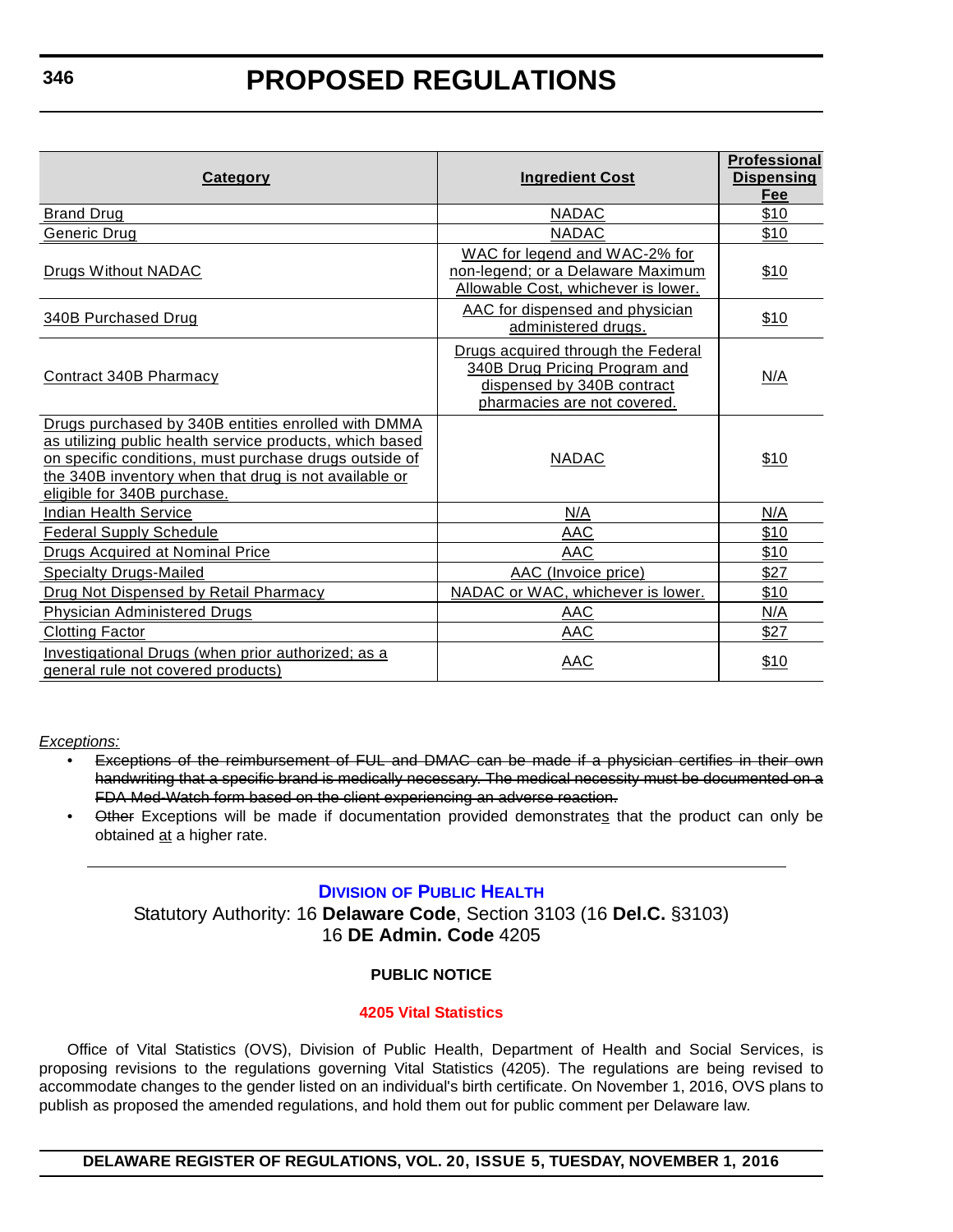<span id="page-17-0"></span>Copies of the proposed regulations are available for review in the November 1, 2016 edition of the Delaware *Register of Regulations*, accessible online at: http://regulations.delaware.gov or by calling the Division of Public Health at (302) 744-4951.

Any person who wishes to make written suggestions, testimony, briefs or other written materials concerning the proposed regulations must submit same to Jamie Mack by Monday, December 12, 2016, at:

Jamie Mack Division of Public Health 417 Federal Street Dover, DE 19901 Email: jamie.mack@state.de.us Phone: (302) 744-4951

### **\*Please Note:**

**(1) The Regulatory Flexibility Analysis and Impact Statement for this regulation, as required by 29 Del.C. Ch. 104, is available at:**

**<http://regulations.delaware.gov/register/november2016/proposed/20 DE Reg 346RFA 11-01-16.pdf>**

**(2) Due to the size of the proposed regulation, it is not being published here. A copy of the regulation is available at:**

**[4205 Vital Statistics](http://regulations.delaware.gov/register/november2016/proposed/20 DE Reg 346 11-01-16.htm)**

### **[DELAWARE HEALTH CARE COMMISSION](http://dhss.delaware.gov/dhcc/) [DELAWARE HEALTH RESOURCES BOARD](http://dhss.delaware.gov/dhss/dhcc/hrb/dhrbhome.html)**

Statutory Authority: 16 Delaware Code, Section 9303 (16 **Del.C.** §9303)

### **PUBLIC NOTICE**

### **[Delaware Health Resources Management Plan](#page-3-0)**

The Delaware Health Resources Board (DHRB) pursuant to Title 16 Chapter 93 of the Delaware Code proposes to revise its Health Resources Management Plan (HRMP) regulation 16 **Del.C.** §9303(d)(1). The purpose of the plan is to establish the core set of common review considerations for use in reviewing Certificate of Public Review (CPR) applications. The proposed amendment seeks to clarify detail and fully update the edition of the HRMP to promote alignment with Delaware's existing statewide policy aimed at improving health outcomes, health care quality and patient experience, lowering growth in per capital health care costs and enhancing provider satisfaction. As per recommendations of Joint Sunset Committee in 2012, this is the first full document revision of the HRMP.

The board will hold a public hearing on the proposed HRMP amendment on December 5, 2016 at 1:00 p.m. at Delaware Technical Community College Terry Campus, Corporate Training Center, Rooms 400 A and B, 100 Campus Drive, Dover DE. Written comments should be sent to Latoya Wright, Staff to the DHRB at Delaware Health Care Commission, 410 Federal Street, Suite 7, Margaret O'Neill Building, Third Floor, Dover, DE 19901. Written comments will be accepted until January 5, 2017.

#### **\*Please Note:**

**(1) The Regulatory Flexibility Analysis and Impact Statement for this regulation, as required by 29 Del.C. Ch. 104, is available at:**

**<http://regulations.delaware.gov/register/november2016/proposed/20 DE Reg 347RFA 11-01-16.pdf>**

**(2) Due to the size and formatting of the proposed regulation, it is not being published here. A link to a PDF version of the proposed regulation is provided below:** Health [Resources Management Plan](http://regulations.delaware.gov/register/november2016/proposed/HRMP.pdf) (**Delaware [Health Resources Management](http://regulations.delaware.gov/register/november2016/proposed/HRMP.pdf) Plan**)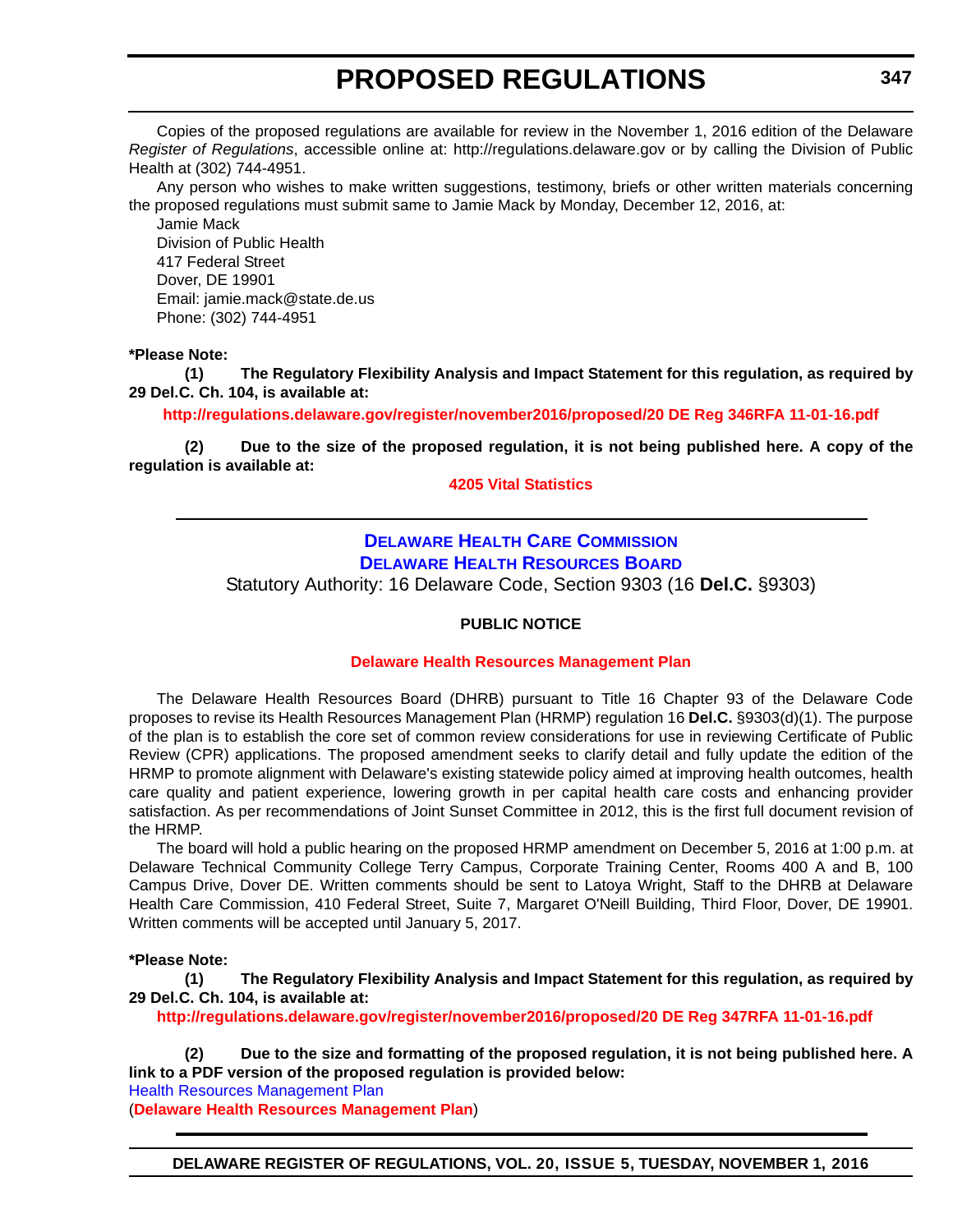### **[DEPARTMENT OF JUSTICE](http://attorneygeneral.delaware.gov/) FRAUD [AND CONSUMER PROTECTION DIVISION](http://attorneygeneral.delaware.gov/fraud/index.shtml) [INVESTOR PROTECTION UNIT](http://attorneygeneral.delaware.gov/fraud/index.shtml)**

<span id="page-18-0"></span>Statutory Authority: 6 Delaware Code, Section 73-102(b) (6 **Del.C.** §73-102(b))

### **PUBLIC NOTICE**

#### **[Rules Pursuant to the Delaware Securities Act](#page-3-0)**

In compliance with the State's Administrative Procedures Act (APA -Title 29, Chapter 101 of the Delaware Code) and section 73-102(b) of Title 6 of the Delaware Code, the Investor Protection Unit of the Delaware Department of Justice ("the Unit") hereby publishes notice of a proposed revision to the Rules Pursuant to the Delaware Securities Act.

Persons wishing to comment on the proposed revision may submit their comments in writing to:

Gregory C. Strong Investor Protection Director Department of Justice, Investor Protection Unit State Office Building, 5th Floor 820 N. French Street Wilmington, DE 19801

The comment period on the proposed revision will be held open for a period of thirty days from the date of the publication of this notice in the Delaware *Register of Regulations*.

### **SUMMARY OF THE PROPOSED REVISION**

The proposed revision amends several existing Rules and creates several new Rules as follows:

The proposed revision includes an amendment of Rule 401 relating to registration of securities offerings by qualification. This amendment includes a provision that permits issuers offering securities pursuant to Regulation A Tier 1 to file a copy of Form 1-A with our office, in lieu of a registration statement, when registering their offering. Section 73-102(b) and section 73-204(f) of the Delaware Securities Act (the "Act") authorize the Investor Protection Director (the "Director") to make such an amendment.

The proposed revision adds new Rule 402 which provides an alternative uniform process by which small corporate issuers may register by qualification. The registration process in Rule 402 is commonly known as Small Corporate Offering Registration ("SCOR"). Specifically, SCOR provides certain issuers a uniform treatment of offerings that are exempt from federal registration under Regulation A, as well as Rule 504 of Regulation D. The previous SCOR rule also included offerings relying on Section 3(a)(11) of the1933 Act, but references to those offerings have been stricken from this re-proposed version because they are now covered by the new intrastate crowdfunding exemption from registration. Other than that, new Rule 402 largely reinstates old Rule 402, which was previously repealed. Section 73-102(b) and section 73-204(f) of the Act authorize the Director to make such a Rule.

Rule 404, pertaining to fees, is amended to require a fee for notice filings of Regulation A - Tier 2 Offerings. The proposed fee is identical to the current fee for notice filing by Form D. Sections 73-102(b) and 73-208(c) of the Act authorize the Director to require a fee for such filings. Rule 404 is also amended to require a fee for notice filings of intrastate crowdfunding offerings. Sections 73-102(b) and 73-207(b)(15) (effective November 8, 2016) of the Act authorize the Director to require a fee for such filings.

Rule 406, pertaining to notice filing of Form D, is amended consistent with a December 9, 2014 Order Adopting The Electronic Filing Depository as a Permissible Means of Filing Form D. The amendment also mandates the use of Electronic Filing Depository for such notice filings as of June 1, 2017. Section 73-102 of the Act authorizes the Director to make such an amendment.

The proposed revision adds new Rule 407 to the Rules. Rule 407 requires issuers of securities relying on the exemption from registration in Section 3(b)(2) of the Securities Act of 1933 and Rule 251(a)(2) pursuant to the Securities Act of 1933, known as Regulation A Tier 2 offerings, to file notice with the Director. Sections 703-102(b)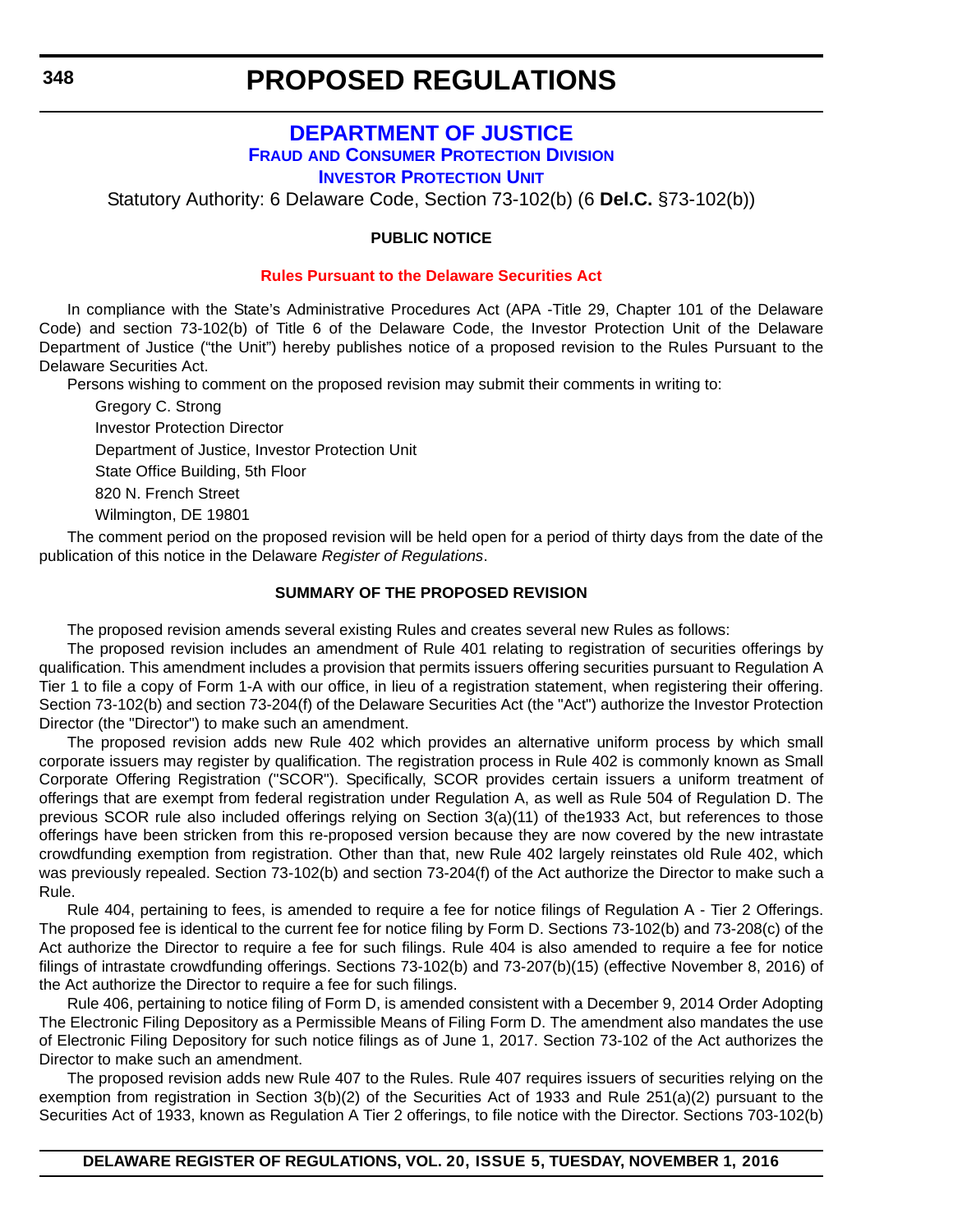and 73-208(c) of the Act authorize the Director to require such filings. This new Rule is based on a NASAA model rule and will promote uniformity with other states that also choose to adopt the model rule to cover notice filings for Regulation A Tier 2 offerings.

The proposed revision adds new Rule 408 to the Rules. Rule 408 pertains to the new intrastate crowdfunding exemption and provides detail regarding the notice filing issuers relying on this exemption are required to file as well as detail regarding the registration requirements for Internet Site Operators involved in intrastate crowdfunding offerings. Sections 73-102(b) and 73-207(b)(15) (effective November 8, 2016) of the Act authorize the Director to make such a Rule.

Rule 508, pertaining to the Manual Exemption, is amended to strike an out of print manual from the list and to add two new manuals published by OTC Markets. Sections 73-102 and 73-207(b)(2)d. of the Act authorize the Director to make such an amendment.

### **\*Please Note: The Regulatory Flexibility Analysis and Impact Statement for this regulation, as required by 29 Del.C. Ch. 104, is available at:**

### **<http://regulations.delaware.gov/register/november2016/proposed/20 DE Reg 348RFA 11-01-16.pdf>**

### **Rules Pursuant to the Delaware Securities Act** *(Break in Continuity of Sections)* **Part D. Securities Registration and Notice Filings** *(Break in Continuity of Sections)*

### **401 Registration by Qualification**

(a) Any security may be registered by qualification. A person who seeks to register a security by qualification shall file with the Unit the following documents and information:

### *(Break in Continuity Within Section)*

(3) One copy of an executed registration statement which complies with SEC Form S-1, together with all exhibits, which shall include all information required under Sections 73-204(b)(1)-(16) and 73- 205(b) of the Act. For securities offerings pursuant to Tier 1 of Regulation A for which Form 1-A has been filed with the SEC, filing a copy of Form 1-A with the Unit will satisfy the registration statement filing requirement.

### *(Break in Continuity Within Section)*

### **402 Repealed Small company offering registrations**

- (a) Availability of Small Company Offering Registration ("SCOR").
	- (1) An issuer may register securities by qualification under Section 73-204 of the Act by using the Form U-7 (Small Company Offerings Registration Form) if the conditions set forth in this regulation and in the instructions to Form U-7 are satisfied.
	- (2) In general, a company may do a SCOR offering if it is relying upon an exemption from registration with the SEC under the Federal Securities Act of 1933 provided by SEC Regulation A Tier 1 (17) C.F.R. §§230.251-263) or Rule 504 of SEC Regulation D (17 C.F.R. §230.504).
	- (3) Under SEC Regulation A, the aggregate amount of a Tier 1 offering cannot exceed \$20,000,000.00. Under Rule 504 of SEC Regulation D, the aggregate offering amount cannot be more than \$1,000,000.00.
- (b) Prospectus. A completed Form U-7 that has been declared effective by the Commissioner shall serve as the prospectus for an offering registered under this regulation.
- (c) Eligibility of Issuer. To be eligible to register securities under this regulation, the issuer must satisfy the following conditions:
	- (1) The issuer is a corporation or centrally managed limited liability company organized under the law of the United States or Canada, or any state, province, or territory or possession thereof, or the District of Columbia and have its principal place of business in one of the foregoing;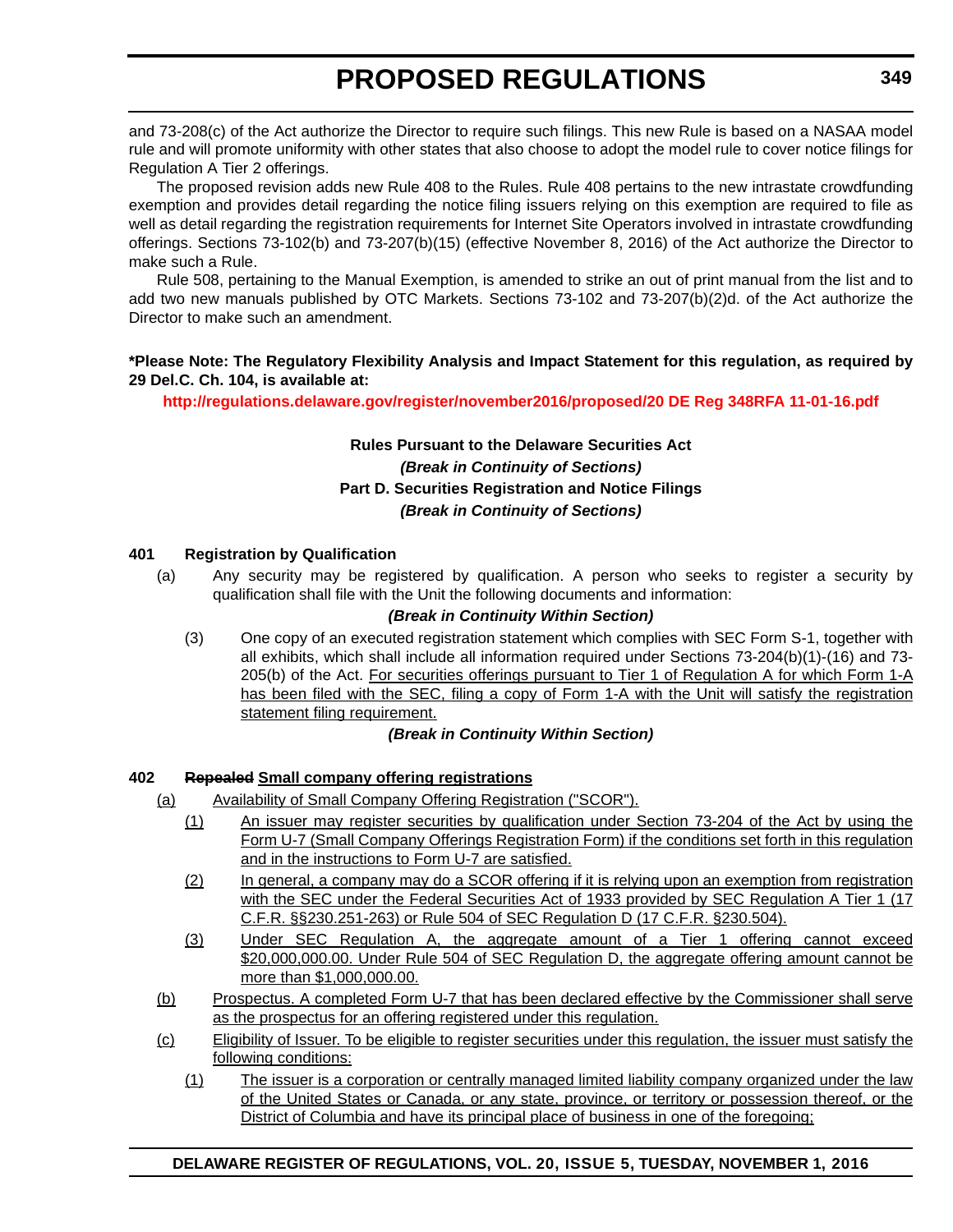- (2) The issuer is not subject to the reporting requirements of Sections 13 or 15(d) of the Securities Exchange Act of 1934, 15 U.S.C. §§78m, 78o(d);
- (3) The issuer is not an investment company registered or required to be registered under the Investment Company Act of 1940, 15 U.S.C. §§80a-1 to 80a-52;
- (4) The issuer is not engaged in and does not propose to be engaged in petroleum exploration and production, mining, or other extractive industries;
- (5) The issuer is not a development stage company that either has no specific business plan or purpose or has indicated that its business plan is to engage in a merger or acquisition with an unidentified company or companies or other entity or person; and
- (6) The issuer is not disqualified under subsection (i) of this regulation.
- (d) Minimum price. The offering price for common stock or common ownership interests (hereinafter, collectively referred to as common stock), the exercise price for options, warrants, or rights to common stock, or the conversion price for securities convertible into common stock, must be greater or equal to \$1.00 per share or unit of interest. The issuer must agree with the administrator that it will not split its common stock, or declare a stock dividend for two years after the effective date of the registration if such action has the effect of lowering the price below \$1.00.
- (e) Commissions, fees or other remuneration for soliciting any prospective purchaser in connection with the offering in the state are only paid to persons who, if required to be registered or licensed, the issuer believes, and has reason to believe, are appropriately registered or licensed in the state.
- (f) Financial statements shall be prepared in accordance with either U.S. or Canadian generally accepted accounting principles. If appropriate, a reconciliation note should be provided. If the company has not conducted significant operations, statements of receipts and disbursements shall be included in lieu of statements of income. Interim financial statements may be unaudited. All other financial statements shall be audited by independent certified public accountants; provided, however, that if each of the following four conditions are met, such financial statements in lieu of being audited may be reviewed by independent certified public accountants in accordance with the Accounting and Review Service Standards promulgated by the American Institute of Certified Public Accountants or the Canadian equivalent:
	- (1) the company shall not have previously sold securities through an offering involving the general solicitation of prospective investors by means of advertising, mass mailing, public meetings, "cold call" telephone solicitation, or any other method directed toward the public;
	- (2) the company has not been previously required under federal, state, provincial or territorial securities laws to provide audited financial statements in connection with any sale of its securities;
	- (3) the aggregate amount of all previous sales of securities by the company (exclusive of debt financing with banks and similar commercial lenders) shall not exceed \$1,000,000.00; and
	- (4) the amount of the present offering does not exceed \$1,000,000.00.
- (g) The offering shall be made in compliance with Rule 504 of Regulation D or Regulation A.
- (h) Filing Requirements and Fees. The issuer shall file an executed Form U-1, Form U-2, Form U-2A, Form U-7 with exhibits, and shall include the fee required by Rule 404. In addition, if the offering is made pursuant to Rule 504 of Regulation D, the issuer shall file a copy of its Form D as part of its SCOR application; if the offering is made pursuant to Regulation A, the issuer shall file a copy of its Form 1-A as part of its SCOR application. That filing shall be made with the Commissioner at the same time it is filed with the SEC.
- (i) Disqualification. Unless the Commissioner determines that it is not necessary under the circumstances that the disqualification under this section be applied, application for registrations under this regulation shall be denied if the issuer, any of its officers, directors, ten percent or greater stockholders, promoters, or selling agents, or, any officer, director or partner of any selling agent:
	- (1) has filed an application for registration which is subject to a currently effective stop order entered pursuant to any state or provincial securities laws within ten years prior to the filing of the registration statement;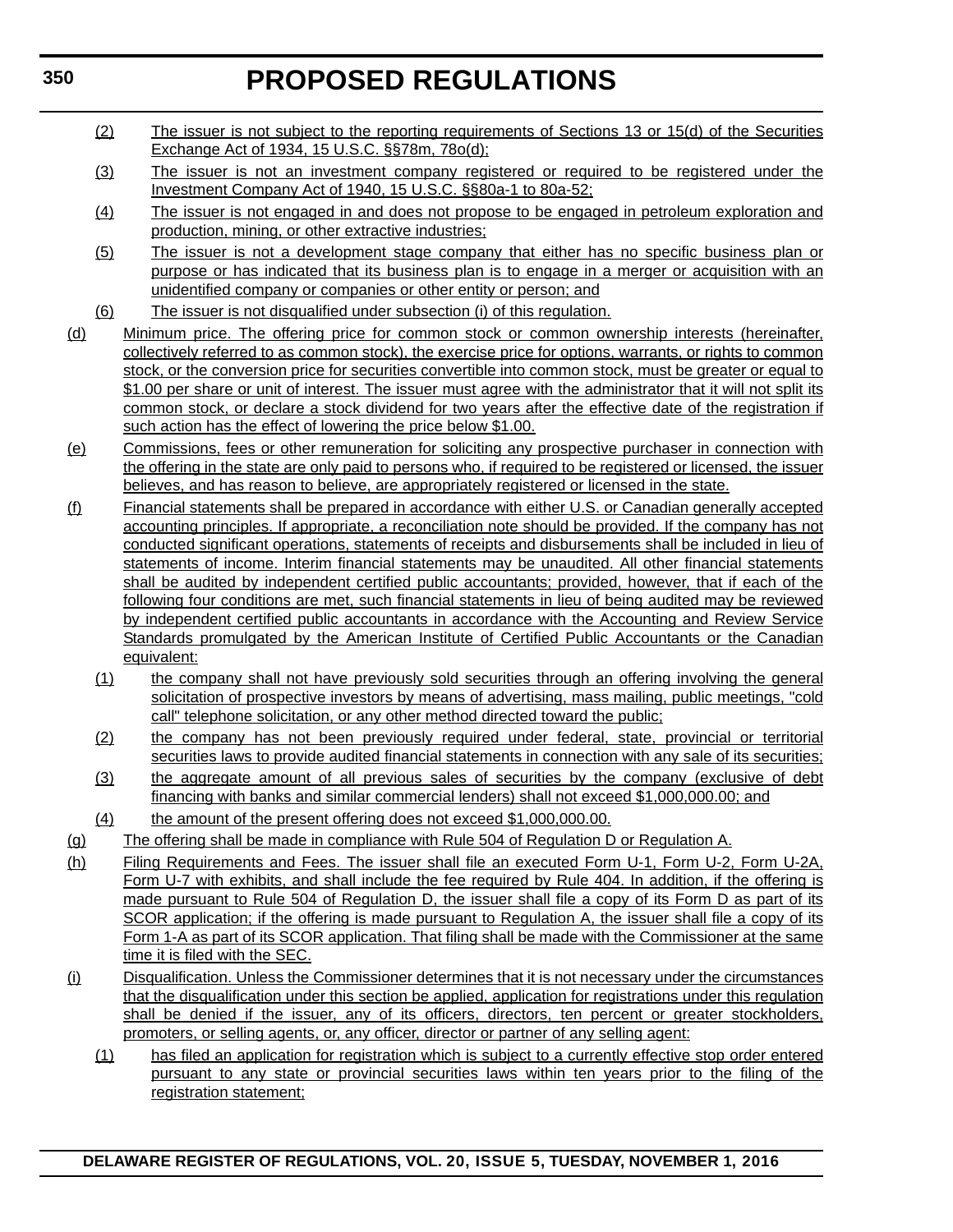- (2) has been convicted, within ten years prior to the filing of the current application for registration, of any felony or misdemeanor in connection with the offer, purchase, or sale of securities, or of any felony involving fraud or deceit, including, but not limited to, forgery, embezzlement, obtaining money under false pretenses, larceny, or conspiracy to defraud;
- (3) is currently subject to any state or provincial administrative enforcement order or judgment entered by that state's or province's securities administrator within ten years prior to the filing of the current application for registration;
- (4) is subject to any state or provincial administrative enforcement order or judgment in which fraud or deceit, including, but not limited to, making untrue statements of material facts and omitting to state material facts, was found, and the order or judgment was entered within ten years prior to the filing of the current application for registration;
- (5) is subject to any state or provincial administrative enforcement order or judgment which prohibits, denies, or revokes the use of any exemption from registration in connection with the offer, purchase or sale of securities;
- (6) is currently subject to any order, judgment, or decree of any court of competent jurisdiction that temporarily, preliminarily, or permanently restrains or enjoins such party from engaging in or continuing any conduct or practice in connection with the purchase or sale of any security, or involving the making of any false filing with the state, entered within ten years prior to the filing of the current application for registration; or
- (7) has violated the law of a foreign jurisdiction governing or regulating any aspect of the business of securities or banking or, within the past ten years, has been the subject of an action of a securities regulator of a foreign jurisdiction denying, revoking or suspending the right to engage in the business of securities as a broker-dealer, agent, investment adviser or investment adviser representative, or is the subject of an action of any securities exchange or self-regulatory organization operating under the authority of the securities regulator of a foreign jurisdiction suspending or expelling such person from membership in such exchange or self-regulatory organization.
- (j) Waiver of disqualifications. Any of the disqualifications listed in subsection (i) of this Regulation may be waived if the Commissioner in the exercise of his discretion should find good cause for such waiver.

*(Break in Continuity of Sections)*

### **404 Fees**

### *(Break in Continuity Within Section)*

- (d) The fee for notice filings for covered securities under Section 18(b)(3) of the Securities Act of 1933 pursuant to Section 73-208(c) of the Act shall be one half of one percent of the maximum aggregate offering price of securities to be offered in Delaware during the initial registration period, but not less than \$200.00 or more than \$1,000.00.
- (e) The fee for notice filings for offerings pursuant to the Intrastate Crowdfunding exemption in Section 73- 207(b)(15) and Rule 408 shall be \$300.00.
- (ef) All filing fees are due at the time of the initial application. No application fee is refundable even though an application may be withdrawn or denied.
- (eg) Any filing fee required by these Rules that is not paid when due shall be doubled, unless the Director waives the late payment, but in no case shall the total fee be more than the relevant statutory maximum amount.

### *(Break in Continuity of Sections)*

### **406 Notice Filings For Covered Securities Under Section 18(b)(4)(DE) of the U.S. Securities Act of 1933** *(Break in Continuity Within Section)*

(c) Form D notice filings and related fees may be filed electronically with and transmitted to the Electronic Filing Depository ("EFD"), an internet based filing service operated and developed by the North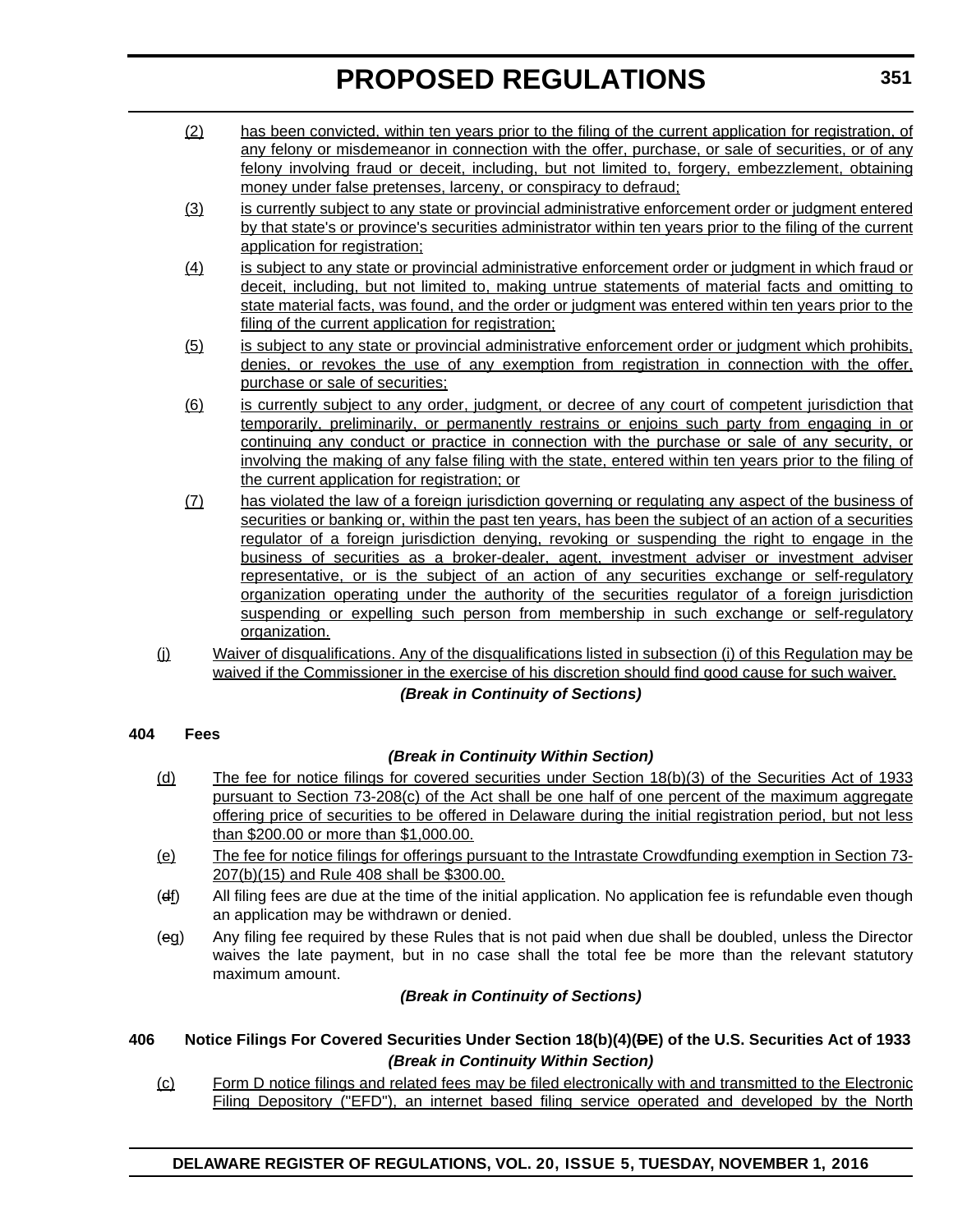American Securities Administrators Association. Effective June 1, 2017, all such notice filings shall be submitted electronically through EFD.

- (1) Any documents or fees required to be filed with the Director that are not permitted to be filed with, or cannot be accepted by, EFD shall be filed directly with the Director.
- (2) A duly authorized person of the issuer shall affix his or her electronic signature to the Form D filing by typing his or her name in the appropriate fields and submitting the filing to the Electronic Data Gathering, Analysis and Retrieval System ("EDGAR"). Submission of a filing shall constitute irrefutable evidence of legal signature by any individual whose name is typed on the filing.

### **407 Notice Filings for SEC Tier 2 Regulation A Filings**

- (a) Initial filing. An issuer planning to offer or sell securities in Delaware exempt from registration under Tier 2 of Regulation A, Rule 251(a)(2) and Section 18(b)(3) of the Securities Act of 1933, shall submit the following prior to the initial offer and/or sale:
	- (1) A completed Regulation A Tier 2 notice filing form or copies of all documents filed with the Securities and Exchange Commission;
	- (2) A consent to service of process on Form U-2 if not filing on the Regulation A Tier 2 notice filing form; and
	- (3) The filing fee prescribed by Section 73-208(c) and Rule 404(d).
- (b) Effective period. The initial notice filing is effective for twelve months.

### **408 Intrastate Crowdfunding**

- (a) Each issuer of securities relying on the intrastate crowdfunding exemption found in 6 **Del.C.** §73- 207(b)(15) shall file a notice with the Investor Protection Unit pursuant to 6 **Del.C.** §73-207(b)(15)(h) on Form DCF. The notice must include all documentation required by Form DCF and shall be filed with the Investor Protection Unit no later than ten days prior to the first offer of securities in reliance on the exemption. Incomplete filings will be rejected. The filing fee required by Section 73-207(b)(15)(o) and Rule 404(e) shall be submitted with the filing.
- (b) Each internet site operator participating in a securities offering pursuant to the intrastate crowdfunding exemption found in 6 **Del.C.** §73-207(b)(15) shall register with the Investor Protection Unit by filing Form DIO, unless exempted from registration by 6 **Del.C.** §73-207(b)(15)(k)(2). Registrations must be received and approved prior to the internet site operator participating in a securities offering. Incomplete registrations will be rejected.

### **Part E. Exemptions from Registration** *(Break in Continuity of Sections)*

### **508 Recognized Securities Manuals**

- (a) Each of the following manuals shall be deemed a "Recognized Securities Manual" for the purposes of Section 73-207(b)(2) of the Act:
	- (1) Mergent's Industrial Manual
	- (2) Mergent's Transportation Manual
	- (3) Mergent's Public Utility Manual
	- (4) Mergent's Bank and Finance Manual
	- (5) S&P Capital IQ Standard Corporation Descriptions
	- (65) Fitch's Individual Stock Bulletin
	- (76) Mergent's OTC Industrial Manual
	- (7) OTCQB Market
	- (8) OTCQX Market

**352**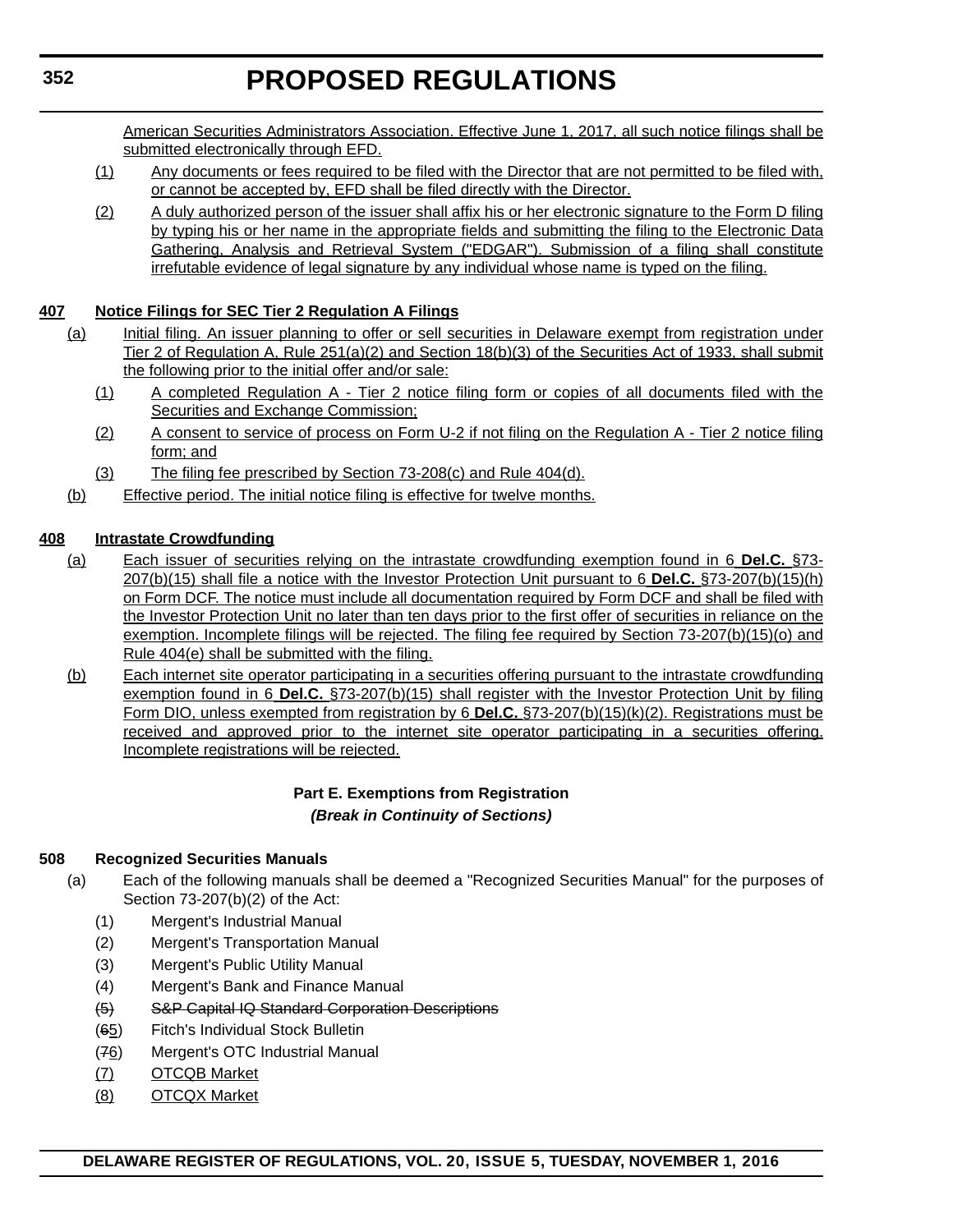<span id="page-23-0"></span>(b) The term "manual" for purposes of this rule includes all commonly recognized formats of publications, including electronically stored media and electronic dissemination over the internet.

**\*Please Note: As the rest of the sections were not amended, they are not being published. A copy of the regulation is available at:**

**[Rules Pursuant to the Delaware Securities Act](http://regulations.delaware.gov/register/november2016/proposed/20 DE Reg 348 11-01-16.htm)**

# **[DEPARTMENT OF NATURAL RESOURCES AND ENVIRONMENTAL](http://www.dnrec.delaware.gov/Pages/Portal.aspx)  CONTROL**

**DIVISION OF WASTE [AND HAZARDOUS SUBSTANCES](http://www.dnrec.delaware.gov/dwhs/Pages/default.aspx)**

Statutory Authority: 7 Delaware Code, Chapter 60; (7 **Del.C.** Ch. 60) 7 **DE Admin. Code** 1305

> **REGISTER NOTICE SAN # 2016-03**

**[1305 Universal Recycling Regulations](#page-3-0)**

### **1. TITLE OF THE REGULATIONS:**

Universal Recycling Regulations

### **2. BRIEF SYNOPSIS OF THE SUBJECT, SUBSTANCE AND ISSUES:**

The purposes of the proposed regulations are to ensure: the proper programs and collection services for recyclable materials are implemented, maintained, and consistent with the law; the collected recycled materials are diverted from landfill disposal or incineration; the recyclable materials are otherwise properly processed and enter the marketplace; recycling in Delaware can be effectively measured; and that waste diversion is maximized through the reduction of solid waste deposited in our landfills.

#### **3. POSSIBLE TERMS OF THE AGENCY ACTION:**

No sunset date for the proposed regulations.

### **4. STATUTORY BASIS OR LEGAL AUTHORITY TO ACT:**

Title 7 Conservation Natural Resources Chapter 60. Environmental Control Subchapter III. Solid Waste Recycling.

# **5. OTHER REGULATIONS THAT MAY BE AFFECTED BY THE PROPOSAL:**

N/A

### **6. NOTICE OF PUBLIC COMMENT:**

The hearing record on the proposed Universal Recycling Regulations will be open on November 1, 2016. Individuals may submit written comments regarding the proposed changes via e-mail to Robert.Haynes@state.de.us or via the USPS to Robert Haynes, Hearing Officer, DNREC, 89 Kings Highway, Dover, DE. 19901, (302)739-9921. A public hearing on the proposed regulations will be held on November 21, 2016 beginning at 4:00 PM in the DNREC Auditorium, located in the Richardson & Robbins Building, 89 Kings Highway, Dover, DE 19901, (302)739-9003.

#### **7. PREPARED BY:**

Don Long; Donald.long@state.de.us; (302) 739-9403 (x8)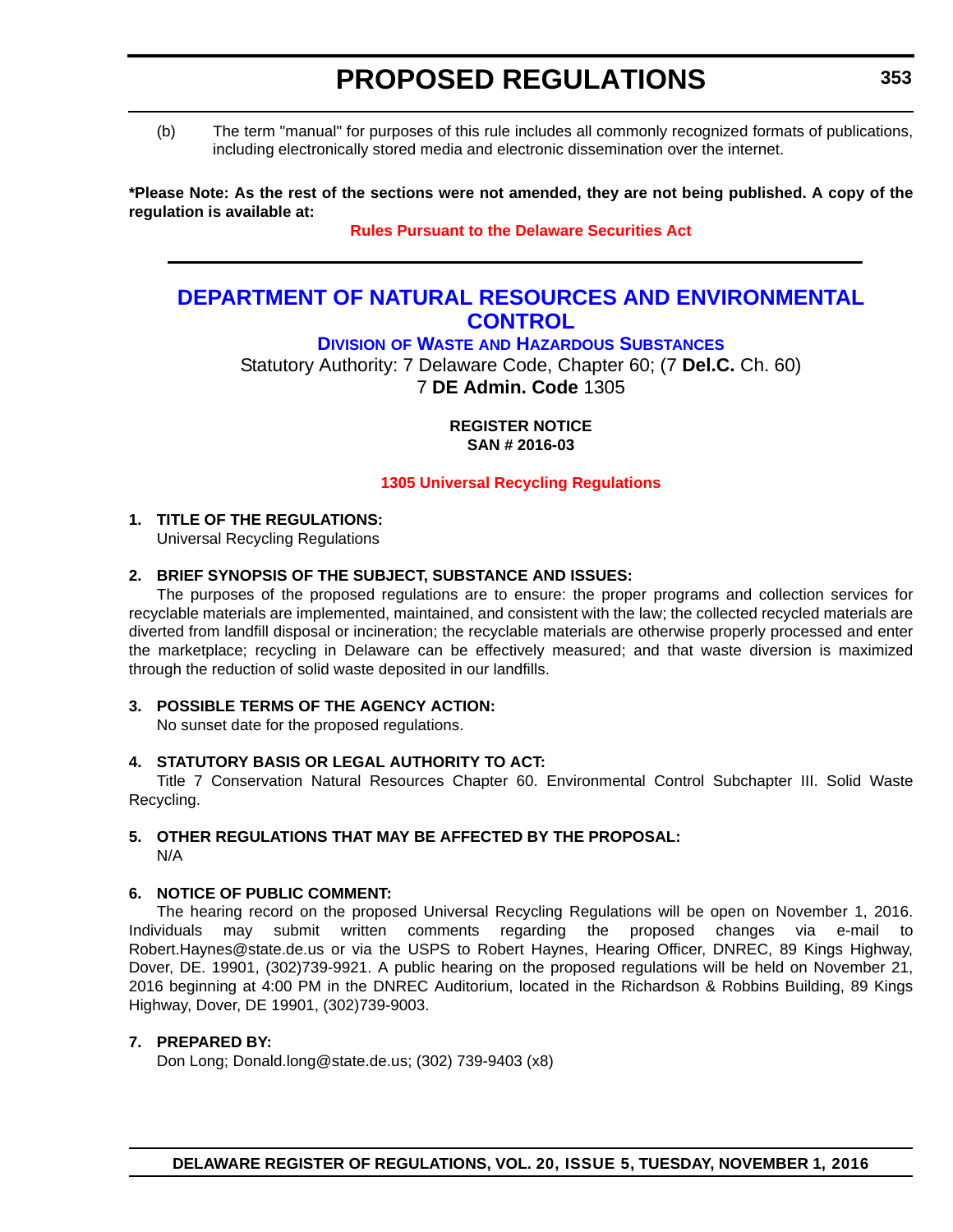**\*Please Note: The Regulatory Flexibility Analysis and Impact Statement for this regulation, as required by 29 Del.C. Ch. 104, is available at:**

**<http://regulations.delaware.gov/register/november2016/proposed/20 DE Reg 353RFA 11-01-16.pdf>**

### **1305 Universal Recycling Regulations**

### **1.0 Declaration of Intent**

- 1.1 The purposes of these regulations are to ensure the following:
	- 1.1.1 The proper collection services for recyclable materials are implemented, maintained, and consistent with 7 **Del.C.** Ch. 60 Subchapter III.
	- 1.1.2 Recyclables enter the marketplace.
	- 1.1.3 Every residence has access to, and the commercial sector participates in, recycling programs that are both convenient and cost effective, through a comprehensive statewide system of resource recovery in which recycling is maximized and the necessary economies of scale are realized.

### **2.0 Scope and Applicability**

- 2.1 Authority
	- 2.1.1 These regulations are enacted pursuant to 7 **Del.C.** §6010(a).
	- 2.1.2 These regulations shall be known as "Universal Recycling Regulations."
- 2.2 Applicability
	- 2.2.1 These regulations apply to:
		- 2.2.1.1 All persons providing municipal solid waste collection services in the State of Delaware;
		- 2.2.1.2 All persons engaged in the collection, aggregation, transportation, processing, or marketing of source-separated recyclable materials. This includes but is not limited to all contractors, subcontractors, and those who contract for service;
		- 2.2.1.3 Commercial sector entities required by 7 **Del.C.** §6053(4) to participate in comprehensive recycling; and
		- 2.2.1.4 All property managers that are waste services providers in the single and multi-family residential and the commercial sectors.
- 2.3 These regulations exist in addition to Universal Recycling requirements and definitions specified in 7 **Del.C.** §§6051-6059.

### **3.0 Definitions**

Notwithstanding any definitions in Chapter 60 or 64 of Title 7 or any other regulatory definitions found in the Delaware Regulations Governing Solid Waste to the contrary, the following words and terms, when used in this regulation, have the following meaning unless the context clearly indicates otherwise.

- "**Commercial sector**" means any for-profit or not-for-profit retail or wholesale stores, offices, food service establishments, hospitality, utility, warehouses, and other manufacturing, industrial or processing activities, and institutions such as social, charitable, educational, health care, professional and government services.
- "**Marketplace**" means a person or persons that utilize the majority, if not all, of the recyclable materials it receives to produce a marketable product. Incinerators, landfills, and other methods of disposal are disqualified as an acceptable marketplace.
- "**Property manager**" means the person or persons responsible for supervision, management or administration of the physical maintenance or the financial matters of real property. This includes but is not limited to the owner of the property.
- "**Waste services provider**" means the person or persons engaged in providing solid waste collection service to the consumer. This applies to the persons or entities that arrange or contract for the service and the persons or entities that provide that service. The meaning shall be the same for 'Provider of waste service'.

**DELAWARE REGISTER OF REGULATIONS, VOL. 20, ISSUE 5, TUESDAY, NOVEMBER 1, 2016**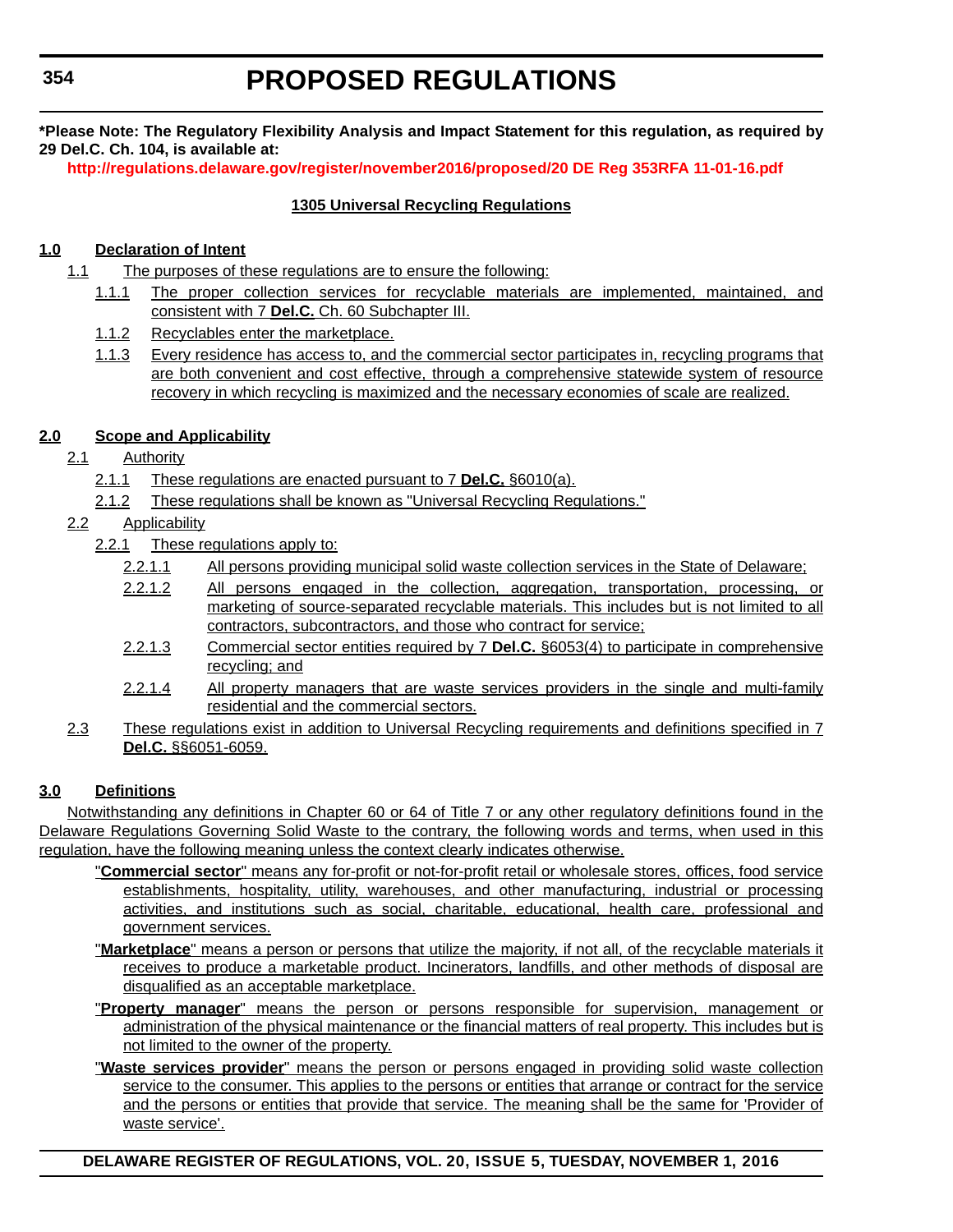### <span id="page-25-0"></span>**4.0 General Provisions**

- 4.1 Waste services providers shall:
	- 4.1.1 Not commingle source-separated recyclables with other solid waste;
	- 4.1.2 At a minimum, provide annual notification to their customers that single stream recycling services will be provided, with instructions on participation; and  $1$
	- 4.1.3 Provide multi-family residential customers with single stream recyclables collection containers that are located adjacent, or as close as possible, to the complex's waste disposal containers, so that recycling access is at least as convenient as waste disposal.
- 4.2 Property managers:
	- 4.2.1 In the single or multi-family residential sectors shall ensure that single stream recycling services are available for tenants in accordance with 7 **Del.C.** §6053;
	- 4.2.2 In the commercial sector shall ensure that single stream recycling services are available for tenants in a manner that is convenient and cost effective;
	- 4.2.3 At a minimum, provide annual notification to their tenants that single stream recycling services will be provided with instructions on participation; and  $1$
	- 4.2.4 Are not precluded from requiring tenants to source-separate their single stream recyclable materials and place them in the appropriate recycling collection containers.
- 4.3 The commercial sector shall participate in a comprehensive recycling program. To accomplish this, all commercial sector persons shall:
	- 4.3.1 Perform an annual review of the solid waste generated and maintain records of the review for three years;
	- 4.3.2 Identify recyclables in the solid waste;
	- 4.3.3 Subsequently keep recyclables separate from the solid waste stream; and
	- 4.3.4 Ensure the recyclables enter the marketplace or are collected for recycling.
- 4.4 If a commercial sector entity has no recycling program or if they regularly have a significant portion of recyclables in their waste stream that are not source separated, they are not participating in a comprehensive recycling program and are subject to enforcement and penalties per Title 7 Chapter 60.
- 4.5 The exemption for persons who transport solid waste and recyclables from their own property as described in 7 **Del.C.** §6053(5) shall not include persons who act as a waste services provider to residences or tenants on their own property.

# **DIVISION OF WASTE [AND HAZARDOUS SUBSTANCES](http://www.dnrec.delaware.gov/dwhs/Pages/default.aspx)**

Statutory Authority: 7 Delaware Code, Chapter 74A; (7 **Del.C.** Ch. 74A) 7 **DE Admin. Code** 1352

### **REGISTER NOTICE SAN#: 2016-14**

### **[1352 Aboveground Storage Tanks](#page-3-0)**

### **1. TITLE OF THE REGULATIONS:**

Administrative Code Section 1352, Regulations Governing Aboveground Storage Tanks

1. In those instances where the property manager and the waste service provider are one and the same, only one annual notice shall be required.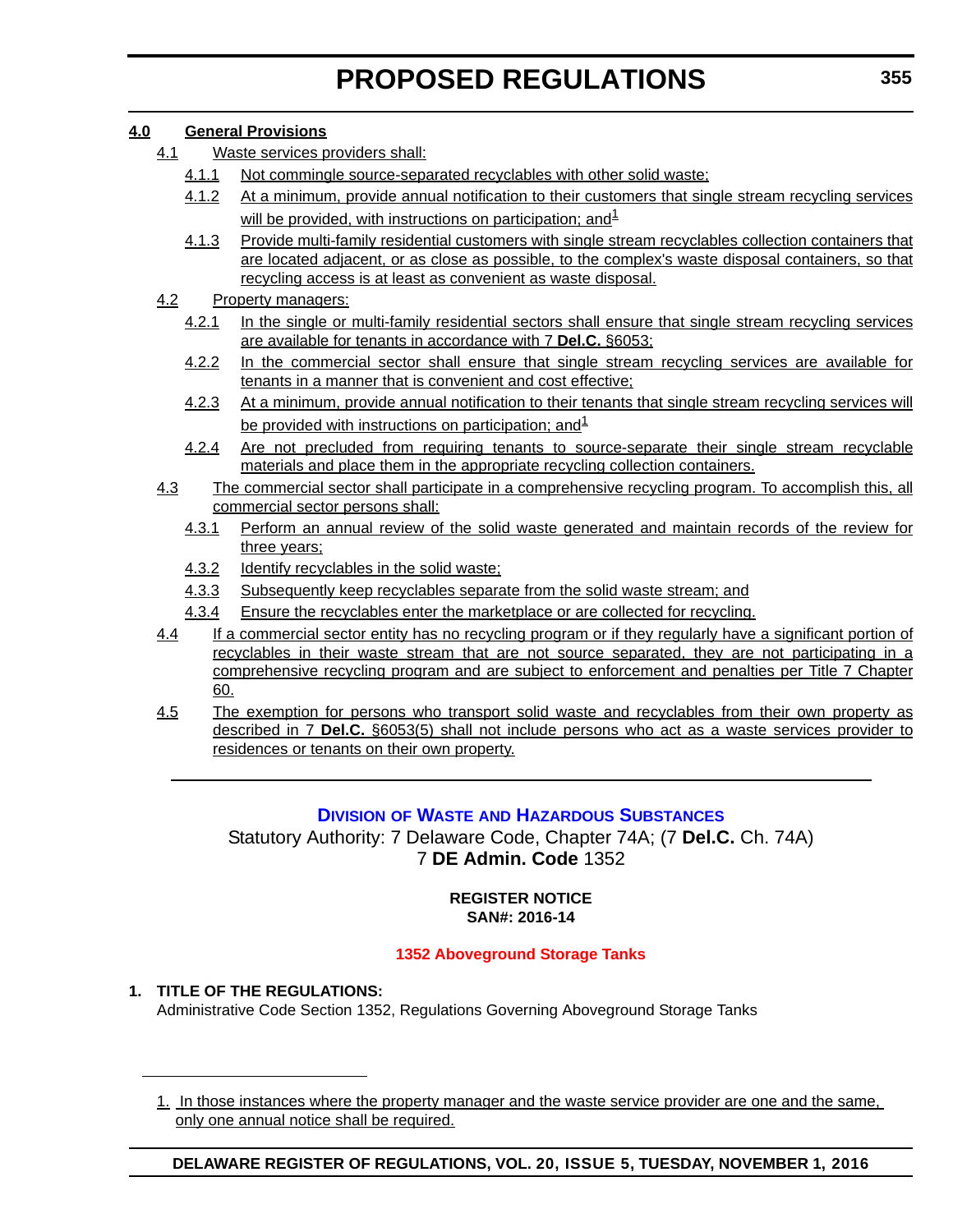### <span id="page-26-0"></span>**2. BRIEF SYNOPSIS OF THE SUBJECT, SUBSTANCE AND ISSUES:**

The proposed regulations reflect changes to definitions needed to clarify technical requirements applicable to aboveground storage tank systems. The changes also clarify which version of industry-based reference standards, published by the American Petroleum Institute and other trade organizations, are applicable to aboveground storage tanks that are subject to regulation. Also proposed are minimum distances for locating new aboveground storage tanks near private and public wells that mirror those contained in the Department's Well Permitting Regulations. Lastly, the proposed changes address technical requirements associated with release reporting and corrective action needed when releases from aboveground storage tanks occur.

### **3. POSSIBLE TERMS OF THE AGENCY ACTION:**

There is not a sunset date related to the proposed regulations.

### **4. STATUTORY BASIS OR LEGAL AUTHORITY TO ACT:**

The statutory basis for these regulations is Title 7 Delaware Code Chapter 74A, Section 7407A.

#### **5. OTHER REGULATIONS THAT MAY BE AFFECTED BY THE PROPOSAL:** None.

### **6. NOTICE OF PUBLIC COMMENT:**

The hearing record on the proposed amendments to 7 **DE Admin Code** Section 1352 Regulations Governing Aboveground Storage Tanks will be open November 1, 2016. Individuals may submit written comments regarding the proposed changes via e-mail to [Lisa.Vest@state.de.us](mailto:Lisa.Vest@state.de.us) or via the USPS to Lisa Vest, Hearing Officer, DNREC, 89 Kings Highway, Dover, DE 19901 (302) 739-9042. A public hearing on the proposed amendments will be held on December 6, 2016 beginning at 6:00 PM at the DNREC New Castle Office, 391 Lukens Drive, New Castle, DE 19720.

### **7. PREPARED BY:**

Name/Phone: Alex Rittberg, 302-395-2500 Email: [Alex.Rittberg@state.de.us](mailto:Alex.Rittberg@state.de.us)

### **\*Please Note:**

**(1) The Regulatory Flexibility Analysis and Impact Statement for this regulation, as required by 29 Del.C. Ch. 104, is available at:**

**<http://regulations.delaware.gov/register/november2016/proposed/20 DE Reg 355RFA 11-01-16.pdf>**

**(2) Due to the size of the proposed regulation, it is not being published here. A copy of the regulation is available at:**

**[1352 Aboveground Storage Tanks](http://regulations.delaware.gov/register/november2016/proposed/20 DE Reg 355 11-01-16.htm)**

# **[DEPARTMENT OF STATE](http://sos.delaware.gov/)**

**DIVISION [OF PROFESSIONAL REGULATION](http://dpr.delaware.gov/) 1700 BOARD [OF MEDICAL LICENSURE](http://dpr.delaware.gov/boards/medicalpractice/index.shtml) AND DISCIPLINE** Statutory Authority: 24 Delaware Code, Sections 1713(a)(12) and 1769D (24 **Del.C.** §§1713(a)(12) & 1769D) 24 **DE Admin. Code** 1700

### **PUBLIC NOTICE**

### **[1700 Board of Medical Licensure and Discipline](#page-3-0)**

The Delaware Board of Medical Licensure and Discipline, pursuant to 24 **Del.C.** §§1713(a)(12) & 1769D,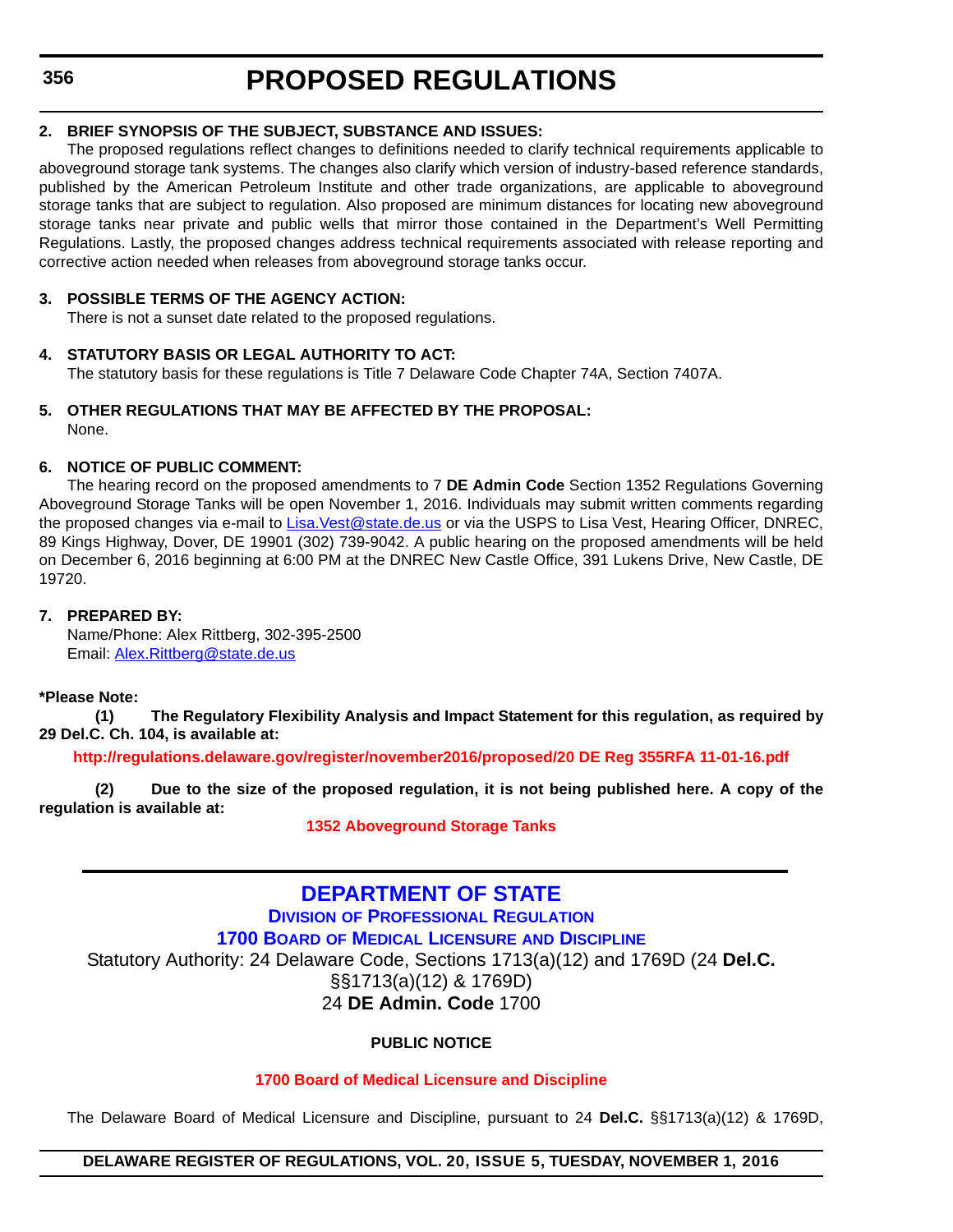<span id="page-27-0"></span>proposes to revise its regulations adding a new regulation clarifying the language in the Medical Practice Act pertaining to telemedicine and telehealth. The Board will hold a public hearing on the proposed regulation change on January 3, 2017 at 3:00 p.m., Second Floor Conference Room A, Cannon Building, 861 Silver Lake Blvd., Dover, DE 19904. Written comments should be sent to Devashree Brittingham, Executive Director of the Delaware Board of Medical Licensure and Discipline, Cannon Building, 861 Silver Lake Blvd., Dover, DE 19904. Written comments will be accepted until January 18, 2017 pursuant to 29 **Del.C.** §10118(a).

### **\*Please Note: The Regulatory Flexibility Analysis and Impact Statement for this regulation, as required by 29 Del.C. Ch. 104, is available at:**

**<http://regulations.delaware.gov/register/november2016/proposed/20 DE Reg 356RFA 11-01-16.pdf>**

### **1700 Board of Medical Licensure and Discipline** *(Break in Continuity of Sections)*

### **19.0 Telemedicine**

- 19.1 A remote, audio-only examination is not an "appropriate in-person examination" as that term is used in 24 **Del.C.** §1769D(h)(1).
- 19.2 A remote, audio-only interaction does not meet the standards of establishing a patient-physician relationship pursuant to 24 **Del.C.** §1769D(h)(4).
- 19.3 No opioid prescribing is permitted via telemedicine. All other controlled substance prescribing utilizing telemedicine is held to the same standards of care and requisite practice as prescribing for in-person visits.
- 19.4 For diagnosis using audio and visual communications, the audio and visual communications must be live, real-time communications.

**\*Please Note: As the rest of the sections were not amended, they are not being published. A copy of the regulation is available at:**

**[1700 Board of Medical Licensure and Discipline](http://regulations.delaware.gov/register/november2016/proposed/20 DE Reg 356 11-01-16.htm)**

# **DIVISION [OF PROFESSIONAL REGULATION](http://dpr.delaware.gov/) [2900 REAL ESTATE COMMISSION](http://dpr.delaware.gov/boards/realestate/index.shtml)**

Statutory Authority: 24 Delaware Code, Section 2906(a)(1) (24 **Del.C.** §2906(a)(1)) 24 **DE Admin. Code** 2900

### **PUBLIC NOTICE**

### **[2900 Real Estate Commission](#page-3-0)**

Pursuant to 24 **Del.C.** §2906(a)(1), the Delaware Real Estate Commission has proposed revisions to its rules and regulations.

A public hearing will be held on December 8, 2016 at 9:00 a.m. in the second floor conference room A of the Cannon Building, 861 Silver Lake Boulevard, Dover, Delaware, where members of the public can offer comments. Anyone wishing to receive a copy of the proposed rules and regulations may obtain a copy from the Delaware Real Estate Commission, 861 Silver Lake Boulevard, Dover, Delaware 19904. Persons wishing to submit written comments may forward these to Nicole Williams, administrative specialist for the Commission, at the above address. Pursuant to 29 **Del.C.** §10118(a), the final date to receive written comments will be December 23, 2016, which is 15 days following the public hearing. The Commission will deliberate on all of the public comments at its regularly scheduled meeting, at which time the Commission will decide whether to adopt the revisions as proposed.

The Commission has proposed revisions to provide that licensees are required to update their addresses with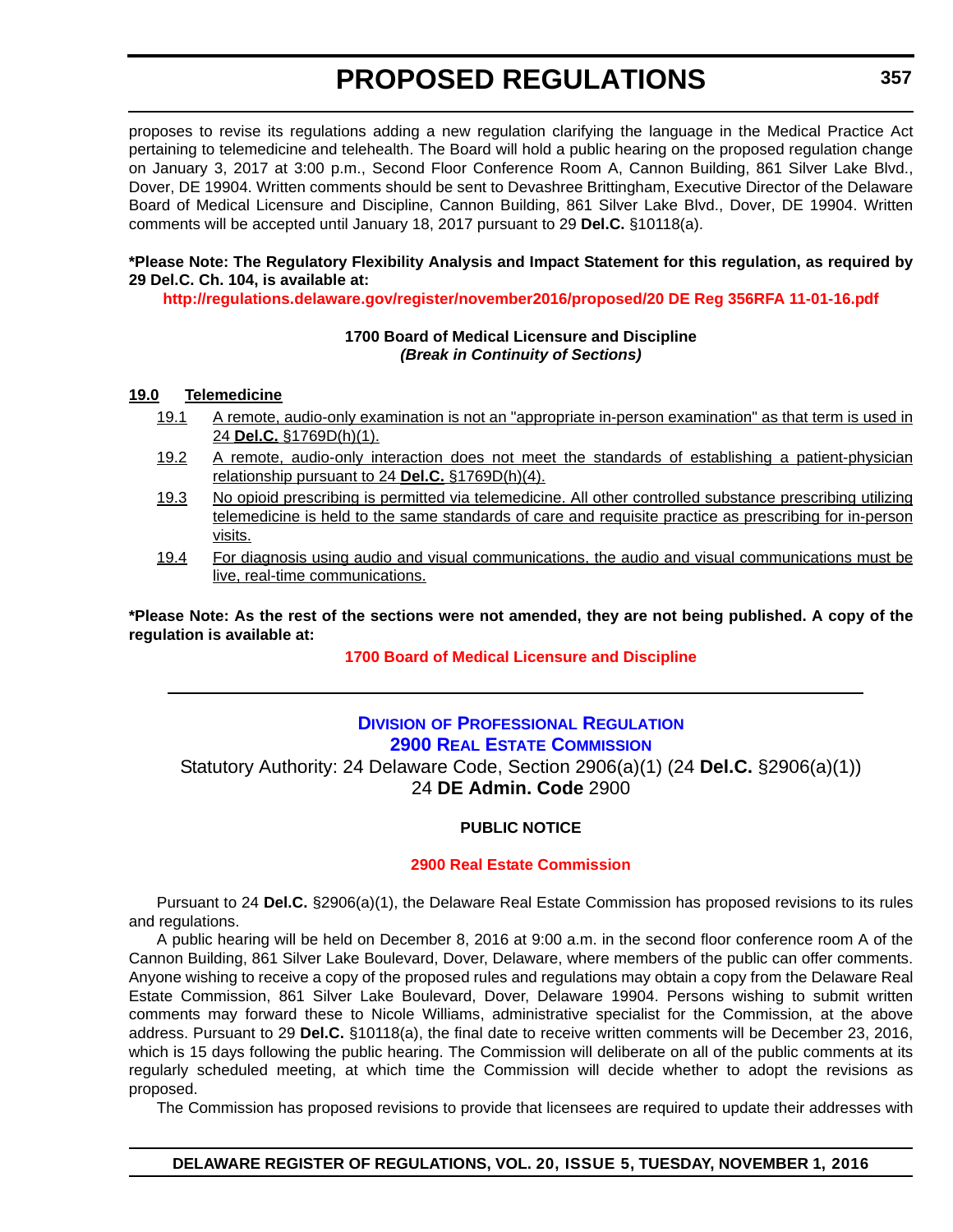the Division of Professional Regulation, and a licensee's failure to provide an updated address will not excuse that licensee from discipline for continuing education violations. Section 15.0 has been amended to remove crimes not related to the practice of real estate and thereby eliminate unjustified obstacles to licensure. Certain changes have been proposed in the interests of clarity.

### **\*Please Note: The Regulatory Flexibility Analysis and Impact Statement for this regulation, as required by 29 Del.C. Ch. 104, is available at:**

**<http://regulations.delaware.gov/register/november2016/proposed/20 DE Reg 357RFA 11-01-16.pdf>**

### **1.0 Introduction**

### *(Break in Continuity Within Section)*

1.5 Change of address. A Licensee shall notify the Commission of any change of address from that registered with the Commission. Such notice shall be sent to the Commission by certified mail not later than 30 days following the change of address. A Licensee's failure to notify the Commission of a change in address will not excuse the Licensee from continuing education audit requirements, including possible sanctions for non-compliance.

### *(Break in Continuity of Sections)*

### **12.0 Reinstatement of Licenses [24 Del.C. §2910]**

### *(Break in Continuity Within Section)*

12.3 Subsection 12.2 does not apply to a Licensee whose license has been permanently revoked.

### **13.0 Continuing Education [24 Del.C. §§2909(a)(7), 2910(d)]**

13.1 Effective as of the license renewal period beginning May 1, 2012, Licensees shall meet the following CE requirements:

### *(Break in Continuity Within Section)*

13.3 At the time of renewal, the Licensee shall attest to completion of the required CE. Attestation shall be completed electronically.

### *(Break in Continuity Within Section)*

13.3.9 A Licensee's failure to notify the Commission of a change in address, as required by subsection 1.5, will not excuse the Licensee from continuing education audit requirements, including possible sanctions for non-compliance.

### *(Break in Continuity of Sections)*

### **15.0 Crimes Substantially Related to the Practice of Real Estate Services [24 Del.C. §2906(c)]**

- 15.1 Conviction of any of the following crimes, or conviction of the attempt to commit or of a conspiracy to commit or conceal or of solicitation to commit any of the following crimes, is deemed to be substantially related to the practice of Real Estate Services in the State of Delaware without regard to the place of conviction:
	- 15.1.1 Aggravated menacing. 11 **Del.C.** §602(b)
	- 15.1.2 Reckless endangering in the first degree. 11 **Del.C.** §604
	- 15.1.32 Abuse of a pregnant female in the second degree. 11 **Del.C.** §605
	- 15.1.43 Abuse of a pregnant female in the first degree. 11 **Del.C.** §606
	- 15.1.54 Assault in the second degree. 11 **Del.C.** §612
	- 15.1.65 Assault in the first degree. 11 **Del.C.** §613.
	- 15.1.7 Assault by abuse or neglect. 11 **Del.C.** §615
	- 15.1.8 Gang participation. 11 **Del.C.** §616
	- 15.1.9 Terroristic threatening; felony. 11 **Del.C.** §621(a) and (b)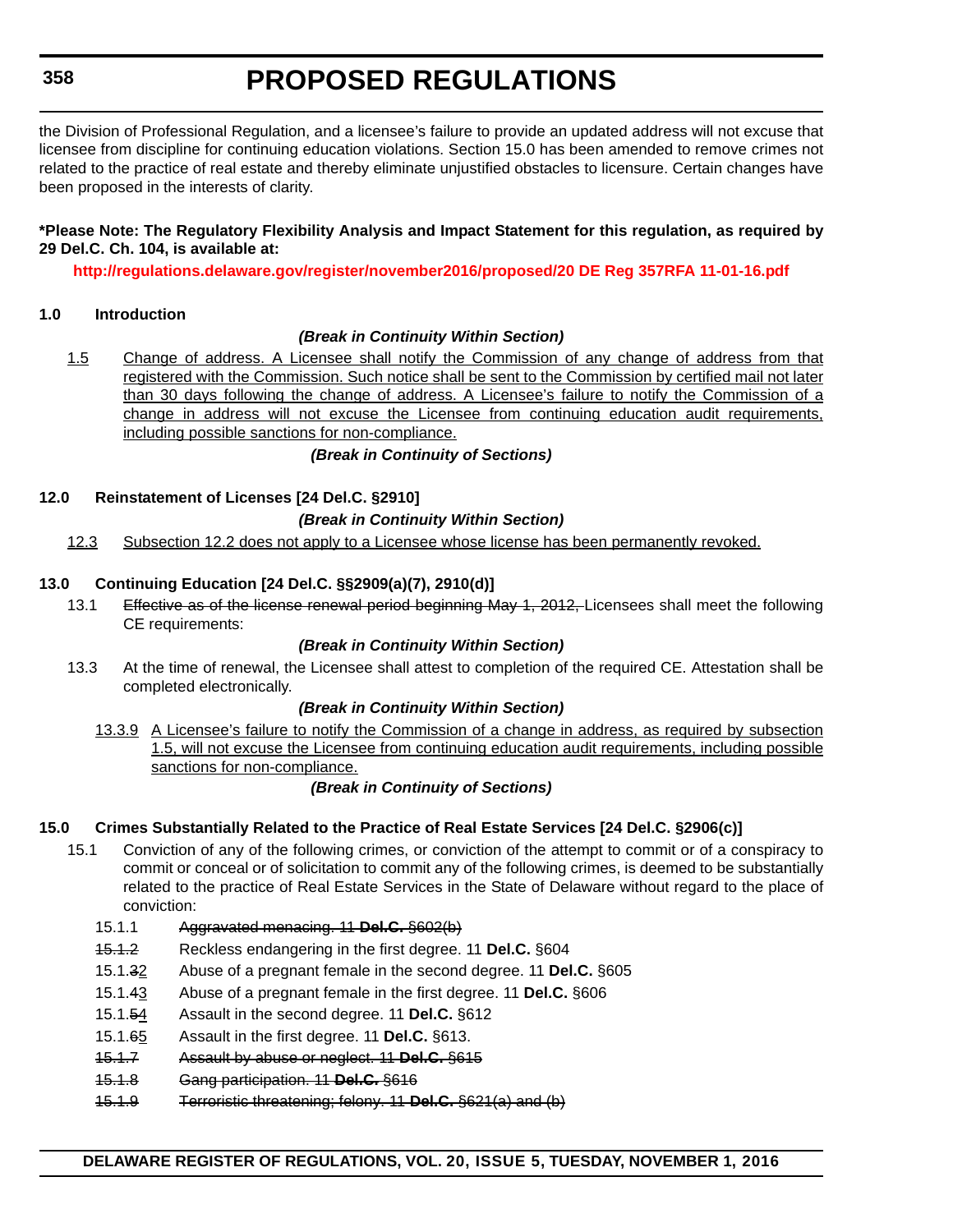| <del>15.1.10</del>            | Unlawfully administering controlled substance or counterfeit substance or narcotic drugs. 11<br><b>Del.C.</b> §626 |
|-------------------------------|--------------------------------------------------------------------------------------------------------------------|
| 15.1. <del>11</del> 6         | Murder by abuse or neglect in the second degree; class B felony. 11 Del.C. §633                                    |
| 15.1. <del>12</del> Z         | Murder by abuse or neglect in the first degree; class A felony. 11 Del.C. §634                                     |
| 15.1. <del>13</del> 8         | Murder in the second degree; class A felony. 11 Del.C. §635                                                        |
| 15.1. <del>14</del> 9         | Murder in the first degree; class A felony. 11 Del.C. §636                                                         |
| <del>15.1.15</del>            | Unlawful sexual contact in the third degree; class A misdemeanor. 11 Del.C. §767                                   |
| <del>15.1.16</del>            | Unlawful sexual contact in the second degree; class G felony. 11 Del.C. §768                                       |
| 15.1.170                      | Unlawful sexual contact in the first degree; class $F D$ felony. 11 Del.C. §769                                    |
| 15.1.18 <u>1</u>              | Rape in the fourth degree; class C felony. 11 Del.C. §770                                                          |
| 15.1.192                      | Rape in the third degree; class B felony. 11 Del.C. §771                                                           |
| 15.1. <del>20</del> 13        | Rape in the second degree; class B felony. 11 Del.C. §772                                                          |
| 15.1. <del>21</del> <u>14</u> | Rape in the first degree; class A felony. 11 Del.C. §773                                                           |
| 15.1.22                       | Sexual extortion. 11 Del.C. §776                                                                                   |
| 15.1. <del>23</del> 15        | Continuous sexual abuse of a child; class B felony. 11 Del.C. §778                                                 |
| 15.1. <del>24</del> <u>16</u> | Dangerous crime against a child; class B felony. 11 Del.C. §779                                                    |
| <del>15.1.25</del>            | Unlawful imprisonment in the first degree. 11 Del.C. §782                                                          |
| <del>15.1.26</del>            | Kidnapping in the second degree; class C felony. 11 Del.C. §783                                                    |
| 15.1.2 <u>1</u> 7             | Kidnapping in the first degree; class B felony. 11 Del.C. §783A                                                    |
| 15.1.28                       | Arson in the third degree; class G felony. 11 Del.C. §801                                                          |
| 15.1. <del>29</del> 18        | Arson in the second degree; class D felony. 11 Del.C. §802                                                         |
|                               | 15.1.3019 Arson in the first degree; class C felony. 11 Del.C. §803                                                |
| 15.1.31                       | Criminal mischief. 11 Del.C. §811                                                                                  |
| <del>15.1.32</del>            | Trespassing with intent to peep or peer. 11 Del.C. §820                                                            |
| 15.1.33                       | Burglary in the third degree. 11 Del.C. §824                                                                       |
| 15.1. <del>34</del> 20        | Burglary in the second degree; class D felony. 11 Del.C. §825                                                      |
| 15.1. <del>35</del> 21        | Burglary in the first degree; class C felony; class B felony. 11 Del.C. §826                                       |
| 15.1.22                       | Home invasion; class B felony. 11 Del.C. §826A.                                                                    |
| <del>15.1.36</del>            | Possession of burglar's tools or instruments facilitating theft. 11 Del.C. §828                                    |
| <del>15.1.37</del>            | Robbery in the second degree; class E felony. 11 Del.C. §831                                                       |
|                               | 15.1.3823 Robbery in the first degree; class B. 11 Del.C. §832                                                     |
|                               | 15.1.3924 Carjacking in the second degree. 11 Del.C. §835                                                          |
| 15.1.4025                     | Carjacking in the first degree; class C felony; class B felony. 11 Del.C. §836                                     |
| 15.1.41                       | Shoplifting; felony. 11 Del.C. §840                                                                                |
| 15.1. <del>42</del> 26        | Theft; class D or B felony. 11 Del.C. §841                                                                         |
| 15.1. <del>43</del> 27        | Theft; lost or mislaid property; mistaken delivery. 11 Del.C. §842                                                 |
|                               | 15.1.4428 Theft; false pretense. 11 Del.C. §843                                                                    |
|                               | 15.1.4529 Theft; false promise. 11 Del.C. §844                                                                     |
|                               | 15.1.4630 Theft of services. 11 Del.C. §845                                                                        |
| 15.1. <del>47</del> 31        | Extortion; class E felony. 11 Del.C. §846                                                                          |
| 15.1. <del>48</del> 32        | Misapplication of property; class G felony. 11 Del.C. §848                                                         |
| 15.1.49                       | Use, possession, manufacture, distribution and sale of unlawful telecommunication and                              |
|                               | access devices; felony. 11 Del.C. §850                                                                             |
|                               | 15.1.5033 Receiving stolen property. 11 Del.C. §851                                                                |
|                               | 15.1.5434 Theft of rented property; class G felony. 11 Del.C. §849                                                 |
|                               | 15.1.5235 Identity theft; class E felony; class D felony. 11 Del.C. §854                                           |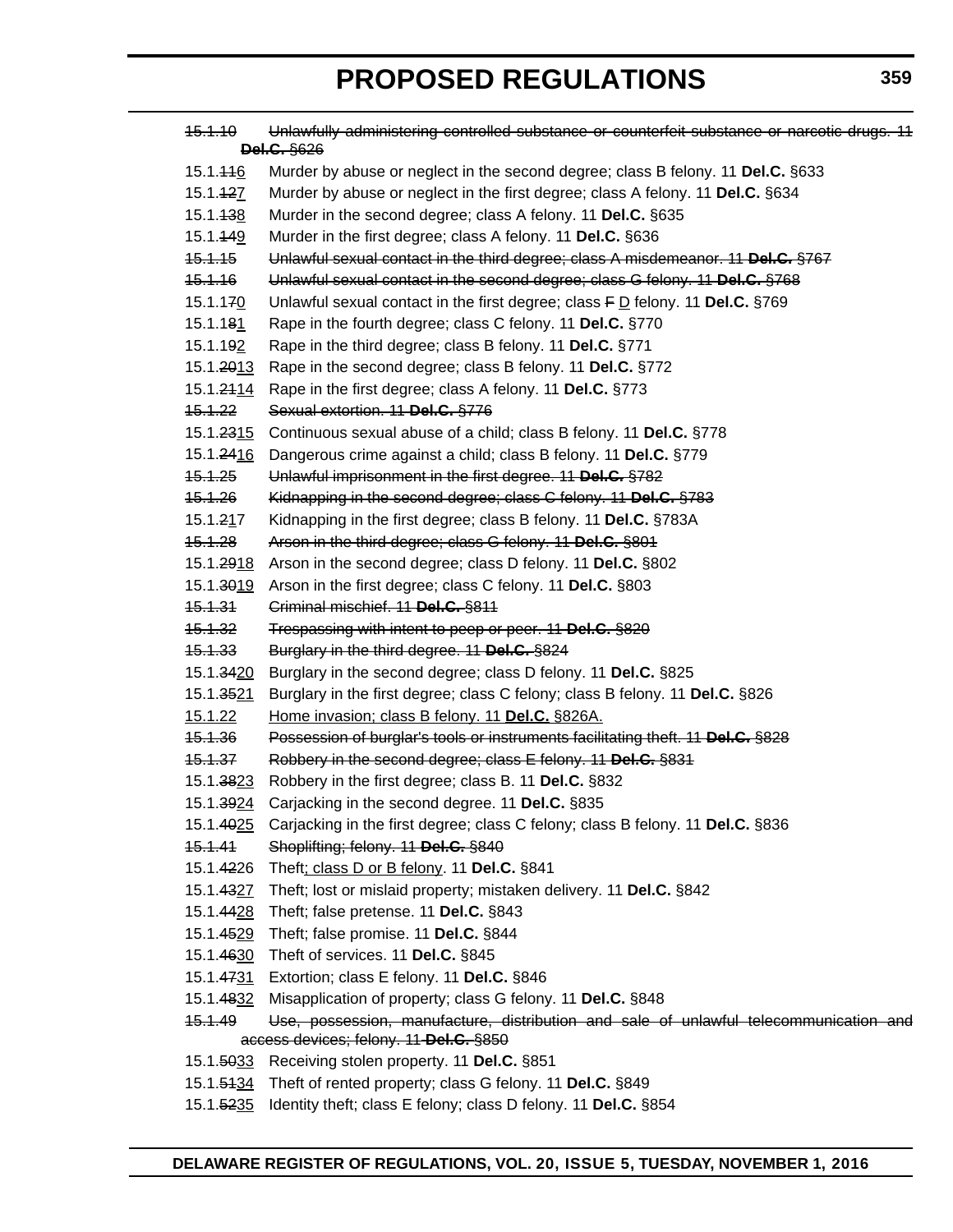15.1.5336 Forgery; class F felony; class G felony. 11 **Del.C.** §861 15.1.54 Possession of forgery devices; class G felony. 11 **Del.C.** §862 15.1.5537 Falsifying business records. 11 **Del.C.** §871 15.1.5638 Tampering with public records in the first degree; class E felony. 11 **Del.C.** §876 15.1.5739 Offering a false instrument for filing. 11 **Del.C.** §877 15.1.5840 Issuing a false certificate; class G felony. 11 **Del.C.** §878 15.1.5941 Defrauding secured creditors. 11 **Del.C.** §891 15.1.6042 Fraud in insolvency. 11 **Del.C.** §892 15.1.6143 Interference with levied-upon property. 11 **Del.C.** §893 15.1.6244 Issuing a bad check; felony. 11 **Del.C.** §900 15.1.6345 Unlawful use of credit card; felony. 11 **Del.C.** §903 15.1.6446 Reencoder and scanning devices. 11 **Del.C.** §903A 15.1.6547 Deceptive business practices. 11 **Del.C.** §906 15.1.66 Criminal impersonation. 11 **Del.C.** §907 15.1.67 Criminal impersonation, accident related. 11 **Del.C.** §907A 15.1.68 Criminal impersonation of a police officer. 11 **Del.C.** §907B 15.1.69 Unlawfully concealing a will. 11 **Del.C.** §908 15.1.7048 Securing execution of documents by deception. 11 **Del.C.** §909 15.1.7149 Debt adjusting. 11 **Del.C.** §910 15.1.7250 Fraudulent conveyance of public lands; class G felony. 11 **Del.C.** §911 15.1.7351 Fraudulent receipt of public lands; class G felony. 11 **Del.C.** §912 15.1.7452 Insurance fraud; class G felony. 11 **Del.C.** §913 15.1.75 Health care fraud. 11 **Del.C.** §913A 15.1.7653 Home improvement fraud; class G felony. 11 **Del.C.** §916 15.1.7754 New home construction fraud; class C felony, class F felony, class G felony. 11 **Del.C.** §917 15.1.78 Unauthorized access. 11 **Del.C.** §932 15.1.79 Theft of computer services. 11 **Del.C.** §933 15.1.80 Interruption of computer services. 11 **Del.C.** §934 15.1.81 Misuse of computer system information. 11 **Del.C.** §935 15.1.82 Destruction of computer equipment. 11 **Del.C.** §936 15.1.83 Unrequested or unauthorized electronic mail or use of network or software to cause same. 11 **Del.C.** §937 15.1.84 Failure to promptly cease electronic communication upon request. 11 **Del.C.** §938 15.1.855 Dealing in children; class E felony. 11 **Del.C.** §1100 15.1.856 Endangering the welfare of a child; class E or G felony. 11 **Del.C.** §1100 15.1.857 Sexual exploitation of a child; class B felony. 11 **Del.C.** §1108. 15.1.858 Unlawfully dealing in child pornography; class D felony. 11 **Del.C.** §1109 15.1.859 Possession of child pornography; class F felony. 11 **Del.C.** §1111 15.1.960 Sexual offenders; prohibitions from school zones. 11 **Del.C.** §1112 15.1.961 Sexual solicitation of a child; class C felony. 11 **Del.C.** §1112A 15.1.92 Bribery; class E felony. 11 **Del.C.** §1201 15.1.93 Receiving a bribe; class E felony. 11 **Del.C.** §1203 15.1.94 Giving unlawful gratuities. 11 **Del.C.** §1205 15.1.95 Receiving unlawful gratuities. 11 **Del.C.** §1206 15.1.96 Improper influence. 11 **Del.C.** §1207 15.1.97 Official misconduct. 11 **Del.C.** §1211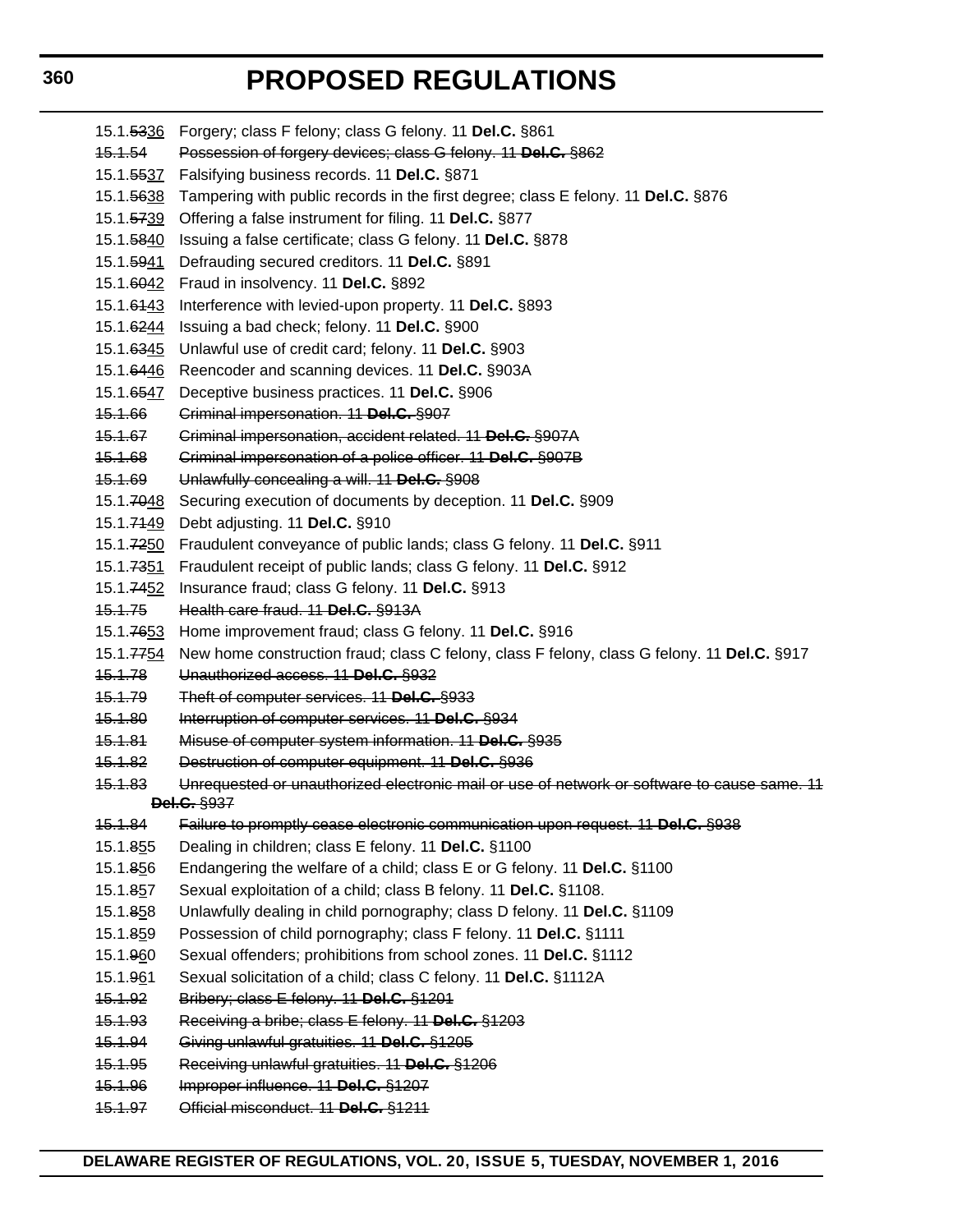| <del>15.1.98</del>  | Profiteering. 11 Del.C. §1212                                                                                                 |
|---------------------|-------------------------------------------------------------------------------------------------------------------------------|
|                     | 15.1.9962 Perjury in the second degree; class F felony. 11 Del.C. § 1222                                                      |
|                     | 15.1.40063 Perjury in the first degree; class D felony. 11 Del.C. §1223                                                       |
|                     | 15.1. 10164 Making a false written statement. 11 Del.C. §1233                                                                 |
| <del>15.1.102</del> | Terroristic threatening of public officials or public servants; felony. 11 Del.C. §1240                                       |
| <u>15.1.103</u>     | Hindering prosecution; felony. 11 Del.C. §1244                                                                                |
| <del>15.1.104</del> | Falsely reporting an incident; felony. 11 Del.C. §1245                                                                        |
| <del>15.1.105</del> | Escape in the second degree. 11 Del.C. §1252                                                                                  |
| <u>15.1.106</u>     | Escape after conviction. 11 Del.C. §1253                                                                                      |
| <del>15.1.107</del> | Promoting prison contraband; felony. 11 Del.C. §1256                                                                          |
| <del>15.1.108</del> | Bribing a witness. 11 Del.C. §1261                                                                                            |
| <u>45.1.109</u>     | Bribe receiving by a witness. 11 Del.C. §1262                                                                                 |
| <del>15.1.110</del> | Tampering with a witness. 11 Del.C. §1263                                                                                     |
| <del>15.1.111</del> | Interfering with child witness. 11 Del.C. §1263A                                                                              |
| <u>15.1.112</u>     | Bribing a juror. 11 Del.C. §1264                                                                                              |
| <del>15.1.113</del> | Bribe receiving by a juror. 11 Del.C. §1265                                                                                   |
| <del>15.1.114</del> | Tampering with a juror. 11 Del.C. §1266                                                                                       |
| <u>45.1.115</u>     | Misconduct by a juror. 11 Del.C. §1267                                                                                        |
| <del>15.1.116</del> | Tampering with physical evidence; class G felony. 11 Del.C. §1269                                                             |
| <del>15.1.117</del> | Unlawful grand jury disclosure. 11 Del.C. §1273                                                                               |
|                     | 15.1.44865 Hate crimes; class G felony, class F felony, class E felony, class D felony, class C felony,                       |
|                     | class B felony, class A felony. 11 Del.C. §1304                                                                               |
| <del>15.1.119</del> | Stalking; felony. 11 Del.C. §1312A                                                                                            |
| <del>15.1.120</del> | Violation of privacy; felony. 11 Del.C. §1335                                                                                 |
|                     | 15.1.42466 Bombs, incendiary devices, Molotov cocktails and explosive devices. 11 Del.C. §1338                                |
|                     | 15.1.12267 Carrying a concealed deadly weapon. 11 Del.C. §1442                                                                |
|                     | 15.1.12368 Possessing a destructive weapon. 11 Del.C. §1444                                                                   |
|                     | 15.1.12469 Unlawfully dealing with a dangerous weapon; felony. 11 Del.C. §1445                                                |
| §1447               | 15.1.42570 Possession of a deadly weapon during commission of a felony; class B felony. 11 Del.C.                             |
|                     | 15.1.42671 Possession of a firearm during commission of a felony; class B felony. 11 Del.C. §1447A                            |
|                     | 15.1.127 Possession and purchase of deadly weapons by persons prohibited. 11 Del.C. §1448.                                    |
| <del>15.1.128</del> | Giving a firearm to person prohibited. 11 Del.C. §1454                                                                        |
| <del>15.1.129</del> | Engaging in a firearms transaction on behalf of another. 11 Del.C. §1455                                                      |
|                     | 15.1.43072 Removing a firearm from the possession of a law enforcement officer; class C felony. 11<br>Del.C. §1458            |
|                     | 15.1.43473 Organized Crime and Racketeering, Class B Felony. 11 Del.C. §1504                                                  |
| <del>15.1.132</del> | Victim or Witness Intimidation 11 Del.C. §3532 and 3533                                                                       |
| <u>15.1.133</u>     | Abuse of patient or resident in nursing home; Class D felony; Class G felony; Class A felony.                                 |
|                     | $16$ Del.C. $\S$ 1136(a)                                                                                                      |
|                     | 15.1.4374 Abuse of patient or resident in nursing home; Class D felony; Class G felony; Class A felony.<br>16 Del.C. §1136(a) |
|                     | 15.1.4375 Financial exploitation of residents or patients; felony. 16 Del.C. §1136(b)                                         |
|                     | 15.1.4376 Drug dealing - aggravated possession; class B felony. 16 Del.C. §4752                                               |
|                     | 15.1.4377 Drug dealing - aggravated possession; class C felony. 16 Del.C. §4753                                               |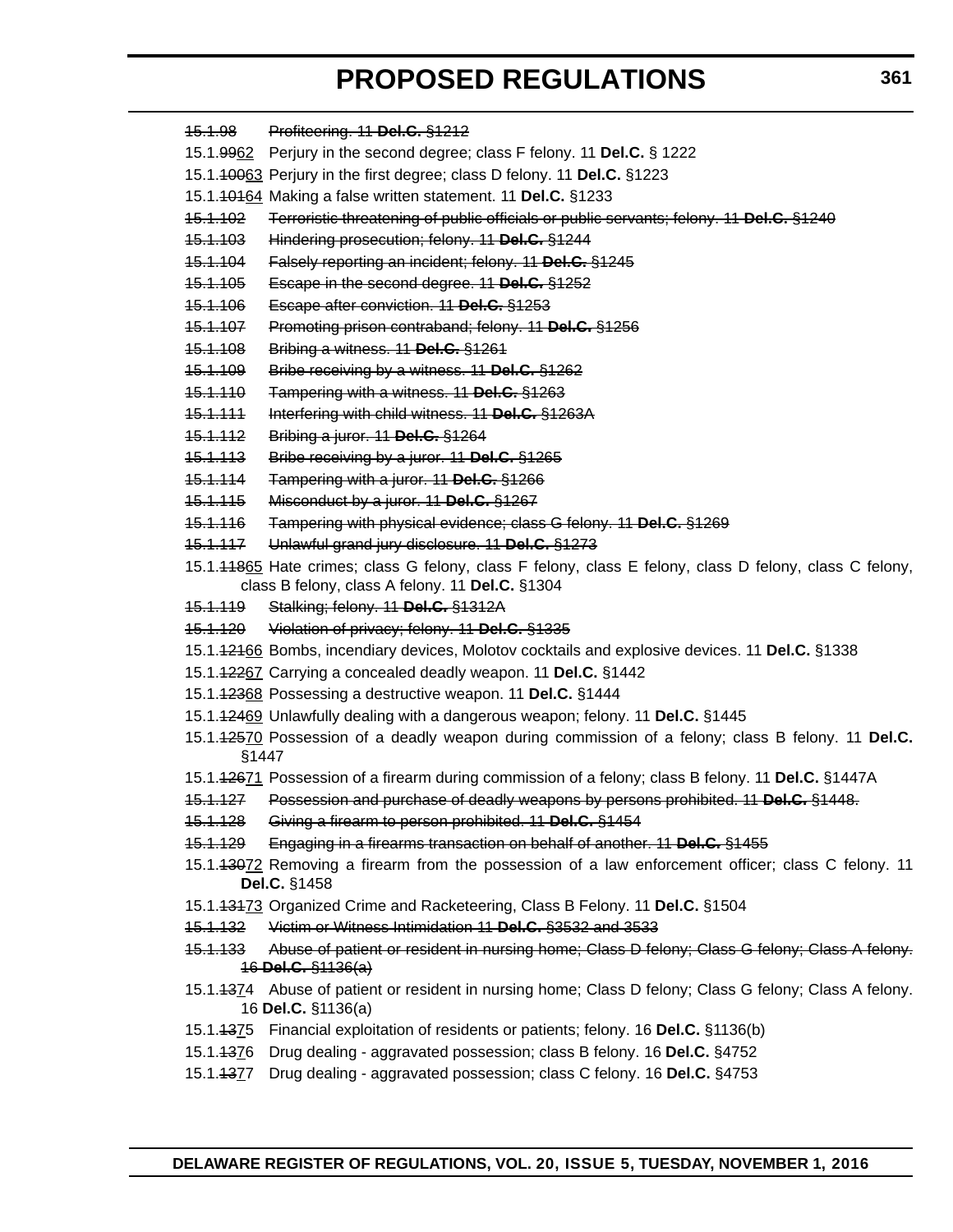- <span id="page-32-0"></span>15.1.4378 Trafficking in marijuana, cocaine, illegal drugs, methamphetamines, Lysergic Acid Diethylamide (L.S.D.), designer drugs, or 3,4-methylenedioxymethamphetamine (MDMA). 16 **Del.C.** §4753A
- 15.1.4379 Any offense under the Uniform Controlled Substances Act, Title 16 of the Delaware Code, in violation of the aggravating factors in 16 **Del.C.** §4751A
- 15.1.140 Drug paraphernalia; felony. 16 **Del.C.** §4771 (b) and (c) [manufacture and sale, delivery to a minor]
- 15.1.14180 Third or more conviction for driving a vehicle while under the influence or with a prohibited alcohol or drug content; felony. 21 **Del.C.** §4177(a); 21 **Del.C.** §4177(d)(3)-(7)
- 15.1.14281 Attempt to evade or defeat tax. 30 **Del.C.** §571
- 15.1.14382 Failure to collect or pay over tax. 30 **Del.C.** §572
- 15.1.14483 Failure to file return, supply information or pay tax. 30 **Del.C.** §573
- 15.1.14584 Fraud and false statements. 30 **Del.C.** §574
- 15.1.146 Misdemeanors [tax related]. 30 **Del.C.** §576
- 15.1.147 Obtaining benefit under false representation; felony. 31 **Del.C.** §1003
- 15.1.148 Reports, statements and documents; felony. 31 **Del.C.** §1004
- 15.1.149 Kickback schemes and solicitations. 31 **Del.C.** §1005
- 15.1.150 Conversion of payment. 31 **Del.C.** §1006
- 15.1.15185 Violations of the Securities Act. 6 **Del.C.** §7322 Ch. 73
- 15.1.152 Attempt to Intimidate. 11 **Del.C.** §3534
- 15.1.153 Alteration, Theft or Destruction of Will. 12 **Del.C.** §210
- 15.1.15486 Financial exploitation of infirm adult; felony. 31 **Del.C.** §3913
- 15.1.15587 Prohibited trade practices against infirm or elderly. 6 **Del.C.** §2581
- 15.1.15688 Prohibition of intimidation [under the Fair Housing Act]; felony. 6 **Del.C.** 9
- 15.1.45789 Knowing or reckless abuse of an infirm adult; Class D felony; Class E felony; Class G felony; Class A felony. 31 **Del.C.** §3913
- 15.2 Crimes substantially related to the practice of Real Estate Services shall be deemed to include any crimes under any federal law, state law, or valid town, city or county ordinance, that are substantially similar to the crimes identified in this Rule.

**\*Please Note: As the rest of the sections were not amended, they are not being published. A copy of the regulation is available at:**

**[2900 Real Estate Commission](http://regulations.delaware.gov/register/november2016/proposed/20 DE Reg 357 11-01-16.htm)**

# **[EXECUTIVE DEPARTMENT](http://dedo.delaware.gov/)**

**[DELAWARE ECONOMIC DEVELOPMENT AUTHORITY](http://dedo.delaware.gov/)**

Statutory Authority: 29 Delaware Code, Section 5053(k), (29 **Del.C.** §5053(k)) 1 **DE Admin. Code** 401

### **PUBLIC NOTICE**

### **[401 Procedures Regarding Non-State Guaranteed Bonds](#page-3-0)**

The Delaware Economic Development Authority gives notice of a proposed amendment to the Procedures Governing Non-State Guaranteed Bonds. The purpose of this amendment is to provide guidelines for the review of Non-State Guaranteed bond offerings to protect the financial integrity of the State's authority to issue nonguaranteed and general obligation financing. This amendment is particularly focused on non-rated or below investment grade Non-State Guaranteed Bond offerings. The amendment will require the Secretary to consult a

### **DELAWARE REGISTER OF REGULATIONS, VOL. 20, ISSUE 5, TUESDAY, NOVEMBER 1, 2016**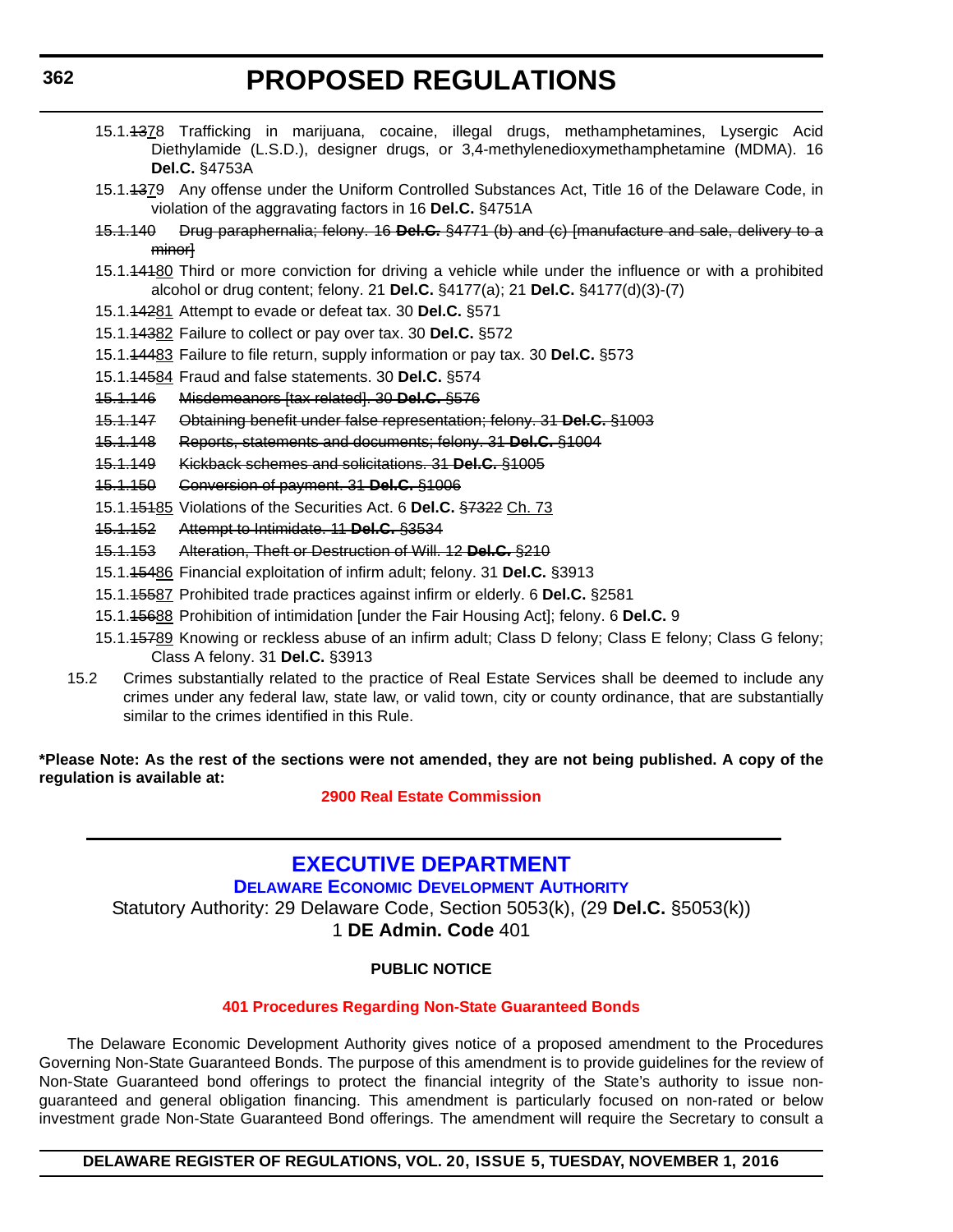qualified independent investment advisor to assess the financial viability of applications for bonds. The Chairperson will have the discretion to waive this requirement if the proposed bond offering is projected or rated above BBB- by a nationally recognized rating agency, or a bank is underwriting the offering.

The Authority does not plan to hold a public hearing on the proposed amended regulation. The proposed amended regulation appears below and can also be viewed at the Delaware Economic Development Office's website at: http://dedo.delaware.gov. Any person can file written comments, suggestions, briefs, and compilations of data or other materials concerning the proposed amended regulation. Any written submission in response to this notice and relevant to the proposed amended regulation must be received by the Authority no later than December 1, 2016. Any such requests should be directed to:

Amber Mudri Delaware Economic Development Authority 99 King's Highway Dover, DE 19901 Phone: (302) 672-6818 Fax: (302) 739-5749 Email: amber.mudri@state.de.us

### **\*Please Note: The Regulatory Flexibility Analysis and Impact Statement for this regulation, as required by 29 Del.C. Ch. 104, is available at:**

**<http://regulations.delaware.gov/register/november2016/proposed/20 DE Reg 362RFA 11-01-16.pdf>**

### **401 Procedures Regarding Non-State Guaranteed Bonds** *(Break in Continuity of Sections)*

### **4.0 Application Procedures**

- 4.1 An application to the Authority for the approval of the issuance of a Bond shall be made on the application form provided by the Authority and must be completed according to the requirements stated therein. One (1) original and nine (9) copies of the completed application should be submitted to the Authority on or before the first (1st) day of the month preceding the month during which the council on Development Finance ("Council") will be asked to review an application. For example, for an application to be eligible for review by the Council at a May meeting, it should be submitted to the Authority on or before April 1.
- 4.2 The Authority shall consult a qualified independent financial advisor to assess the financial viability of Non-State Guaranteed Bond applications prior to the application being forwarded to the Council. In the event that the proposed Non-State Guaranteed Bond offering is projected or rated above BBB- by a nationally recognized rating agency, or a bank is underwriting the offering, the Chairperson may waive this requirement.

**\*Please Note: As the rest of the sections were not amended, they are not being published. A copy of the regulation is available at:**

**[401 Procedures Regarding Non-State Guaranteed Bonds](http://regulations.delaware.gov/register/november2016/proposed/20 DE Reg 362 11-01-16.htm)**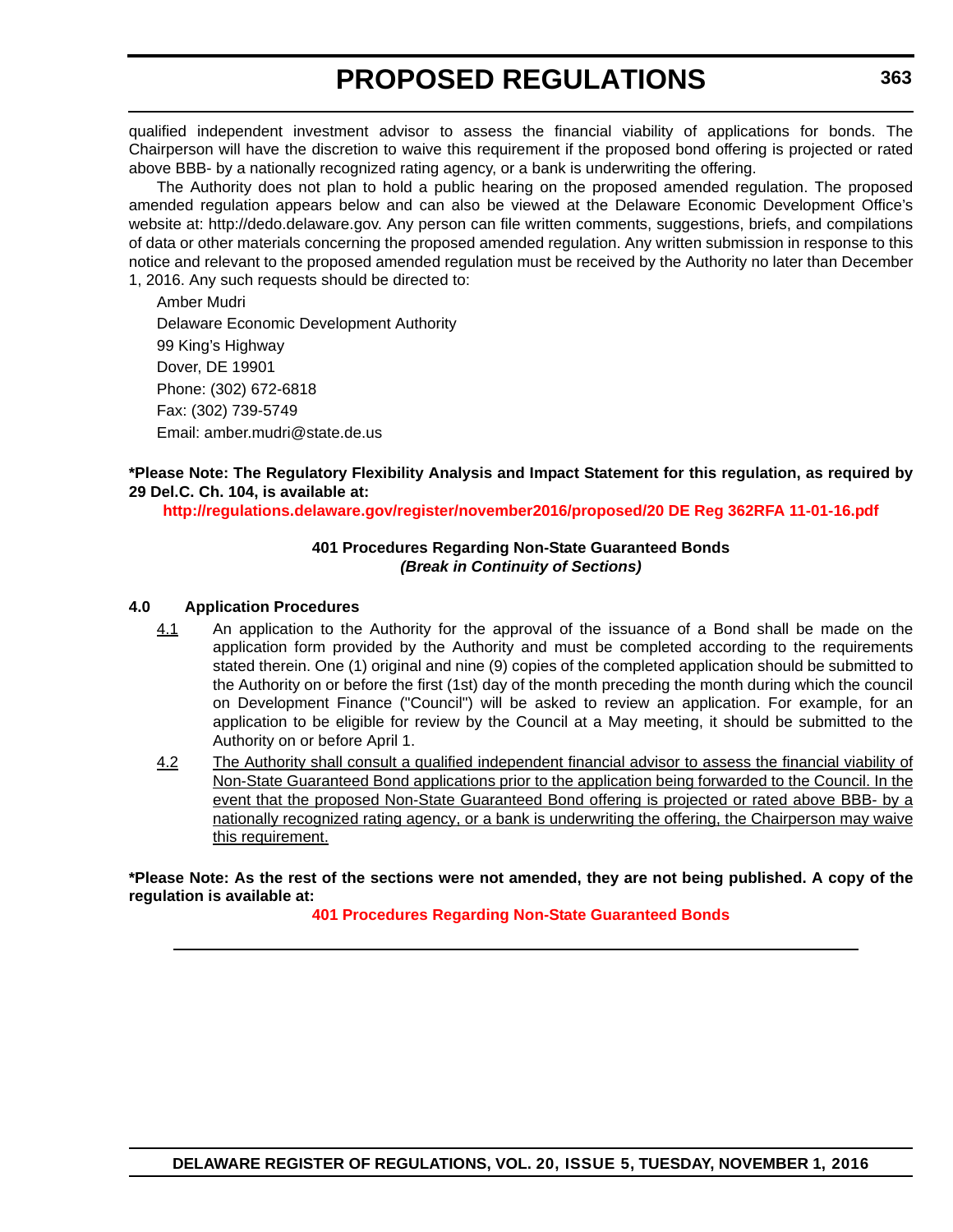### **[DELAWARE ECONOMIC DEVELOPMENT OFFICE](http://dedo.delaware.gov/)**

<span id="page-34-0"></span>Statutory Authority: 29 Delaware Code, Section 5053(k), (29 **Del.C.** §5053(k)) 1 **DE Admin. Code** 476, 477, & 478

### **PUBLIC NOTICE**

### **[476 Energy Alternatives Program Regulation](#page-3-0) [477 Information Technology Training Grant Program Regulation](#page-3-0) [478 Neighborhood Assistance Act Tax Credit Program Regulation](#page-3-0)**

The Delaware Economic Development Office (DEDO) conducted public hearings in Kent, New Castle and Sussex counties as part of the Governor's Executive Order designed to re-assess the need for the agency's regulations. Based on the public hearings and internal agency review of its regulations, DEDO proposes that Section 476 (Energy Alternatives Program Regulation); Section 477 (Information Technology Training Grant Program); and, Section 478 (Neighborhood Assistance Act Tax Credit Program) should be deleted from the administrative code because the programs do not exist or the authorizing statute has been repealed.

DEDO does not plan to hold a public hearing on the proposed amendments to be eliminated. The proposed amendments to be eliminated appear below and can also be viewed at the Delaware Economic Development Office's website at: http://dedo.delaware.gov. Any person can file written comments, suggestions, briefs, and compilations of data or other materials concerning the proposed amended regulations. Any written submission in response to this notice and relevant to the proposed amended regulations must be received by DEDO no later than December 1, 2016. Any such requests should be directed to:

Amber Mudri Delaware Economic Development Authority 99 King's Highway Dover, DE 19901 Phone: (302) 672-6818 Fax: (302) 739-5749 Email: amber.mudri@state.de.us

#### **\*Please Note:**

**(1) The Regulatory Flexibility Analysis and Impact Statement for this regulation, as required by 29 Del.C. Ch. 104, is available at:**

**<http://regulations.delaware.gov/register/november2016/proposed/20 DE Reg 364RFA 11-01-16.pdf>**

**(2) Due to the size of the proposed regulation, it is not being published here. A copy of the regulation is available at:**

> **[476 Energy Alternatives Program Regulation](http://regulations.delaware.gov/register/november2016/proposed/20 DE Reg 364 11-01-16.htm) [477 Information Technology Training Grant Program Regulation](http://regulations.delaware.gov/register/november2016/proposed/20 DE Reg 364a 11-01-16.htm) [478 Neighborhood Assistance Act Tax Credit Program Regulation](http://regulations.delaware.gov/register/november2016/proposed/20 DE Reg 364b 11-01-16.htm)**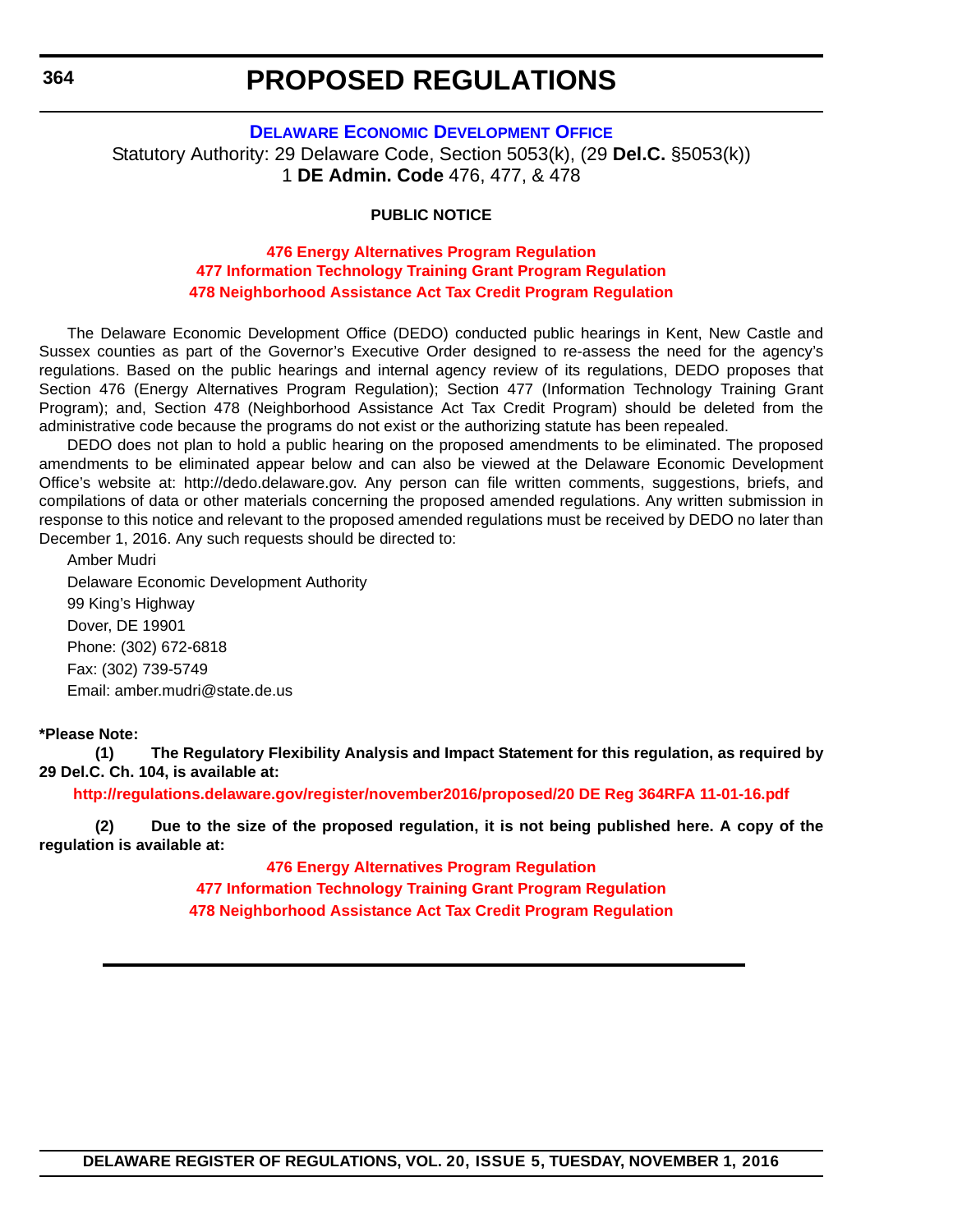### **Symbol Key**

<span id="page-35-0"></span>Arial type indicates the text existing prior to the regulation being promulgated. Underlined text indicates new text added at the time of the proposed action. Language which is stricken through indicates text being deleted. **Bracketed Bold language]** indicates text added at the time the final order was issued. **Bracketed bold stricken through]** indicates language deleted at the time the final order was issued.

### **Final Regulations**

The opportunity for public comment shall be held open for a minimum of 30 days after the proposal is published in the *Register of Regulations*. At the conclusion of all hearings and after receipt within the time allowed of all written materials, upon all the testimonial and written evidence and information submitted, together with summaries of the evidence and information by subordinates, the agency shall determine whether a regulation should be adopted, amended or repealed and shall issue its conclusion in an order which shall include: (1) A brief summary of the evidence and information submitted; (2) A brief summary of its findings of fact with respect to the evidence and information, except where a rule of procedure is being adopted or amended; (3) A decision to adopt, amend or repeal a regulation or to take no action and the decision shall be supported by its findings on the evidence and information received; (4) The exact text and citation of such regulation adopted, amended or repealed; (5) The effective date of the order; (6) Any other findings or conclusions required by the law under which the agency has authority to act; and (7) The signature of at least a quorum of the agency members.

The effective date of an order which adopts, amends or repeals a regulation shall be not less than 10 days from the date the order adopting, amending or repealing a regulation has been published in its final form in the *Register of Regulations*, unless such adoption, amendment or repeal qualifies as an emergency under §10119.

# **[DEPARTMENT OF EDUCATION](http://www.doe.k12.de.us/)**

### **OFFICE OF [THE SECRETARY](https://pubapps.doe.k12.de.us/EducationalDirectoryPublic/pages/DDOE/Branches.aspx)**

Statutory Authority: 14 Delaware Code, Section 122(b) (14 **Del.C.** §122(b))

### **REGULATORY IMPLEMENTING ORDER**

### **[1105 Standards for School Buses Placed in Production on or after January 1, 2017](#page-3-0)**

### **I. SUMMARY OF THE EVIDENCE AND INFORMATION SUBMITTED**

The Secretary of Education intends to create 14 **DE Admin. Code** 1105 Standards for School Buses Placed in Production on or after January 1, 2017. This regulation is being created to establish new standards for buses built after January 2017, specifically as it relates to current equipment, production and safety features.

Notice of the proposed regulation was published in the *News Journal* and the *Delaware State News* on September 1, 2016, in the form hereto attached as Exhibit "A". One comment was received from Geoffrey Wolk, a sales representative of Wolfington Body (bus) Company. He suggested that the regulation allow for stainless steel mirror supports instead of the standard black metal mirror supports as these can rust as the bus ages. The Department considered the written comments and decided not to make any changes at this time. The Department believes that the proposed requirement that mirror supports be painted is more appropriate for safety reasons. Painted mirror supports reduce the chance of glare from any reflective part of the bus, and thus may be safer than stainless steel.

### **II. FINDINGS OF FACTS**

The Secretary finds that it is appropriate to create 14 **DE Admin. Code** 1105 Standards for School Buses Placed in Production on or after January 1, 2017 in order to establish new standards for buses built after January 2017, specifically as it relates to current equipment, production and safety features.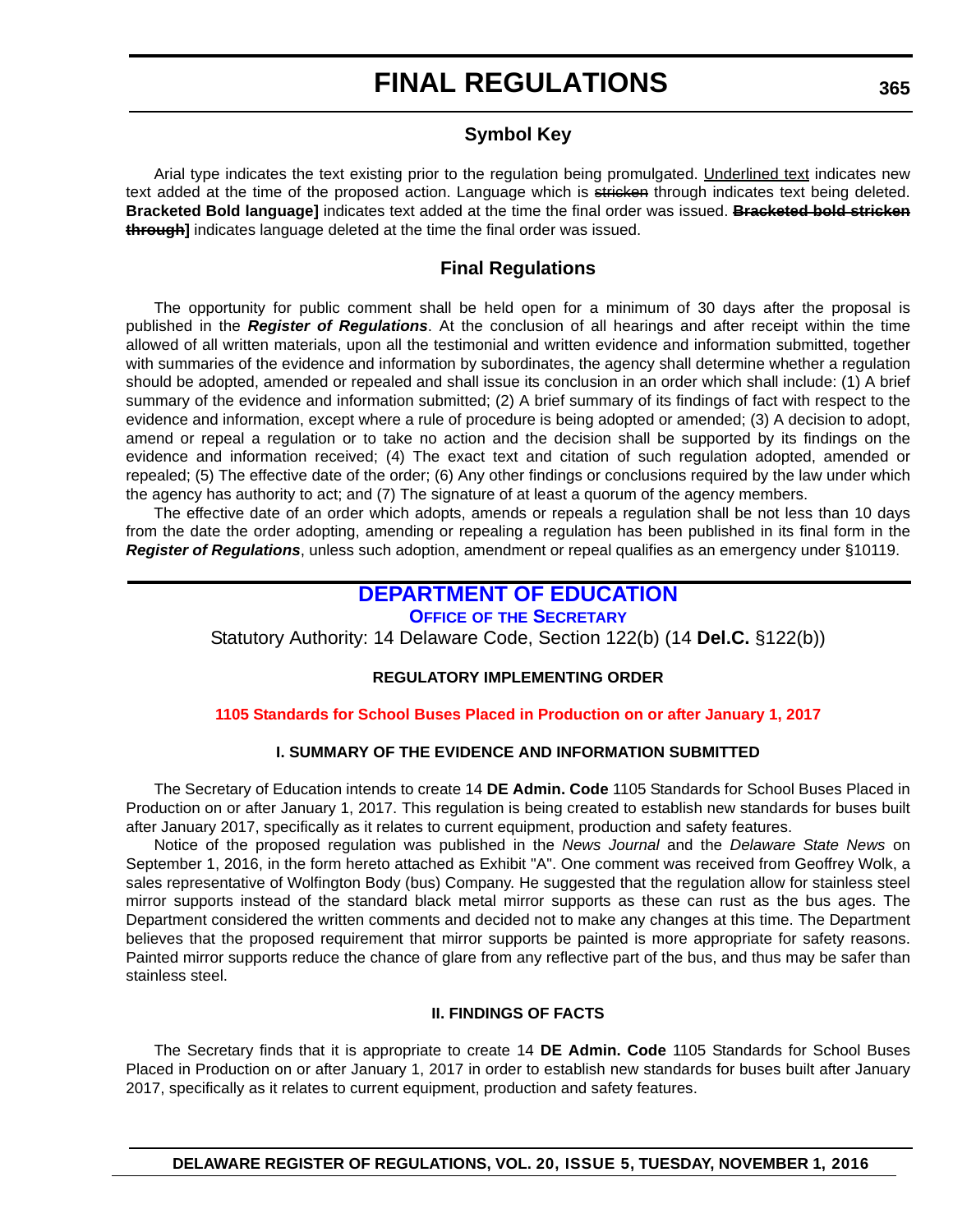### **III. DECISION TO AMEND THE REGULATION**

<span id="page-36-0"></span>For the foregoing reasons, the Secretary concludes that it is appropriate to create 14 **DE Admin. Code** 1105 Standards for School Buses Placed in Production on or after January 1, 2017. Therefore, pursuant to 14 **Del.C.** §122, 14 **DE Admin. Code** 1105 Standards for School Buses Placed in Production on or after January 1, 2017 attached hereto as Exhibit "B" is hereby created. Pursuant to the provision of 14 **Del.C.** §122(e), 14 **DE Admin. Code** 1105 Standards for School Buses Placed in Production on or after January 1, 2017 hereby created shall be in effect for a period of five years from the effective date of this order as set forth in Section V. below.

### **IV. TEXT AND CITATION**

The text of 14 **DE Admin. Code** 1105 Standards for School Buses Placed in Production on or after January 1, 2017 created hereby shall be in the form attached hereto as Exhibit "B", and said regulation shall be cited as 14 **DE Admin. Code** 1105 Standards for School Buses Placed in Production on or after January 1, 2017 in the Administrative Code of Regulations for the Department of Education.

### **V. EFFECTIVE DATE OF ORDER**

The actions hereinabove referred to were taken by the Secretary pursuant to 14 **Del.C.** §122 on October 13, 2016. The effective date of this Order shall be ten (10) days from the date this Order is published in the Delaware *Register of Regulations*.

**IT IS SO ORDERED** the 14<sup>th</sup> day of October 2016.

**Department of Education** Steven H. Godowsky, Secretary of Education Approved this 14<sup>th</sup> day of October 2016

**\*Please note that no changes were made to the regulation as originally proposed and published in the September 2016 issue of the** *Register* **at page 141 (20 DE Reg. 141). Therefore, the final regulation is not being republished. A copy of the final regulation is available at:**

**[1105 Standards for School Buses Placed in Production on or after January 1, 2017](http://regulations.delaware.gov/register/november2016/final/20 DE Reg 365 11-01-16.htm)**

**[PROFESSIONAL STANDARDS BOARD](https://pubapps.doe.k12.de.us/EducationalDirectoryPublic/pages/DDOE/WorkGroupStaff.aspx?page=branches&WGID=75&BID=1)** Statutory Authority: 14 Delaware Code, Section 1205(b) (14 **Del.C.** §1205(b)) 14 **DE Admin. Code** 1562

### **REGULATORY IMPLEMENTING ORDER**

### **[1562 English to Speakers of Other Languages \(ESOL\) Teacher](#page-3-0)**

### **I. SUMMARY OF THE EVIDENCE AND INFORMATION SUBMITTED**

The Professional Standards Board, acting in cooperation and consultation with the Department of Education, seeks the approval of the State Board of Education to amend 14 **DE Admin. Code** 1562 Teacher of English Learners. The proposed regulation adds a non-regulatory note concerning the passage of an examination of content knowledge, amends the title to accord with current terminology used in the education field, clarifies the additional requirements to obtain the certificate under section 4.0, and adds section 5.0, which recognizes a Standard Certificate English to Speakers of Other Languages (ESOL) issued before January 1, 2017.

Notice of the proposed regulation was published in the *Register of Regulations* on September 1, 2016 in the form attached hereto as Exhibit "A." Persons who wished to present their views regarding the proposed regulation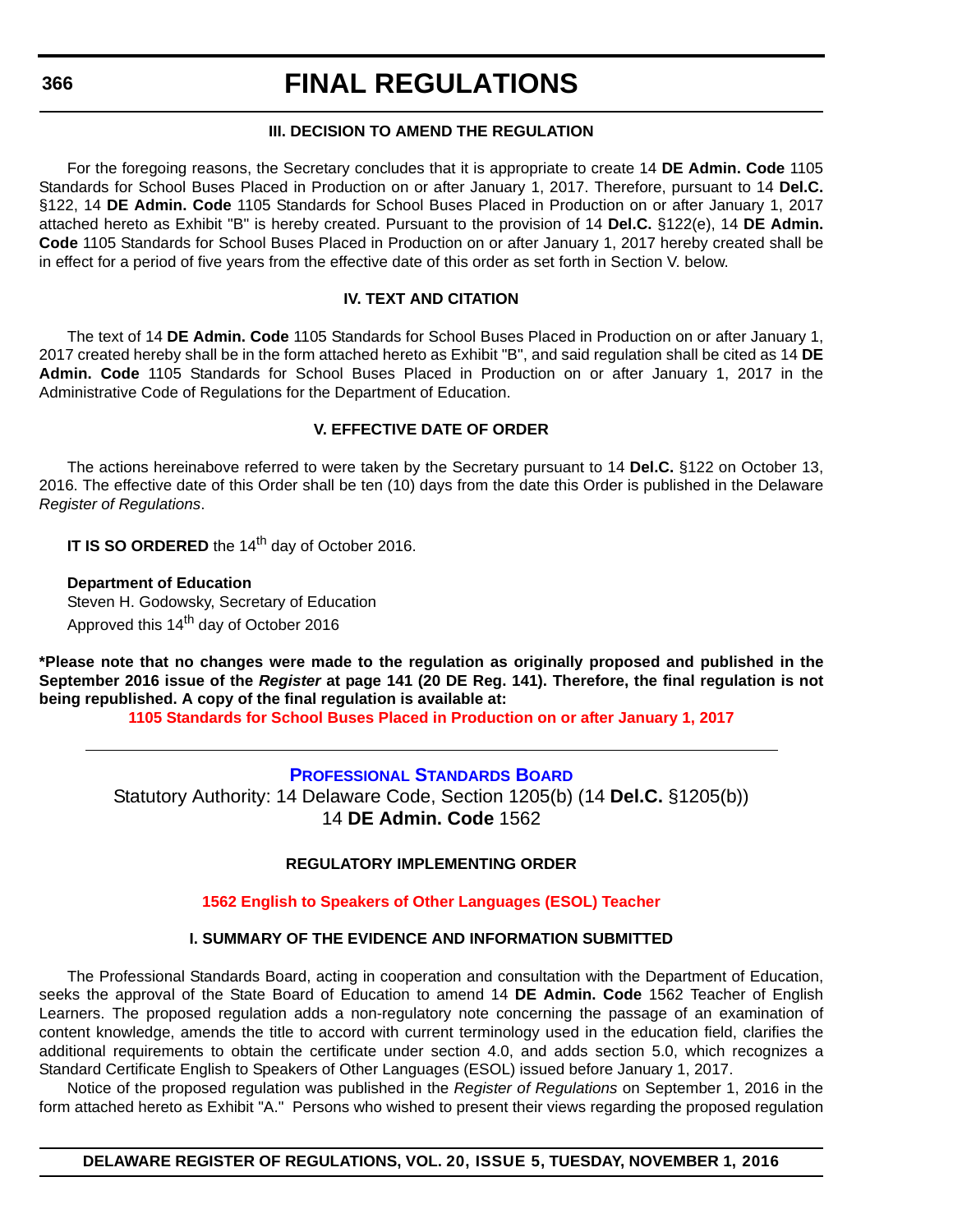were invited to do so in writing by October 3, 2016. The Professional Standards Board did not receive written comments. On October 6, 2016, the Professional Standards Board made non-substantive changes to the title to accord with current terminology used by the United States Department of Education and to clarify the proposed amendments to section 4.0. The Professional Standards Board believes that the proposed regulation serves to improve the quality of instruction for Delaware's children and that the amendments are designed to improve the quality of the Delaware educator workforce and to improve student performance.

On October 6, 2016, the Professional Standards Board signed an order, in the form attached hereto as Exhibit "B", proposing to amend 14 **DE Admin. Code** 1562 Teacher of English Learners subject to the approval of the State Board of Education.

### **II. FINDINGS OF FACT**

The Professional Standards Board finds that it is appropriate to amend 14 **DE Admin. Code** 1562 Teacher of English Learners to add a non-regulatory note concerning the passage of an examination of content knowledge, amend the title to accord with current terminology used by the United States Department of Education, clarify the additional requirements to obtain the certificate under subsection 4.0, and add subsection 5.0, which recognizes a Standard Certificate English to Speakers of Other Languages (ESOL) issued before January 1, 2017.

### **III. DECISION TO AMEND THE REGULATION**

For the foregoing reasons, the Professional Standards Board concluded that it is appropriate to amend 14 **DE Admin. Code** 1562 Teacher of English Learners.

Pursuant to 14 **Del.C.** §1203, the amended regulation attached hereto as Exhibit "A" is hereby approved.

### **IV. TEXT AND CITATION**

The text of 14 **DE Admin. Code** 1562 Teacher of English Learners amended hereby shall be in the form attached hereto as Exhibit "A" and said regulation shall be cited as 14 **DE Admin. Code** 1562 Teacher of English Learners in the Administrative Code.

### **V. EFFECTIVE DATE OF ORDER**

The actions hereinabove referred to were taken by the Professional Standards Board pursuant to 14 **Del.C.** §1203 on October 6, 2016 and by the State Board of Education on October 13, 2016. The effective date of this Order shall be ten (10) days from the date this Order is published in its final form in the *Register of Regulations*.

**IT IS SO ORDERED** the 6<sup>th</sup> day of October, 2016 by the Professional Standards Board.

| Byron Murphy, Chairman  | David Kohan, Vice Chairman   |
|-------------------------|------------------------------|
| Diane Albanese (absent) | Dr. Darren T. Guido          |
| Amber Augustus          | Rosaria Macera               |
| Gerald Allen            | Darlene O'Neill              |
| Jennifer Burton         | Mary Pinkston                |
| Stephanie DeWitt        | Dr. Stephanie Smith (absent) |
| Nelia Dolan             | Sue Smith                    |
| Dr. Laura Glass         |                              |

**IT IS SO ORDERED** the 13<sup>th</sup> day of October, 2016.

**Department of Education**

Steven H. Godowsky, Secretary of Education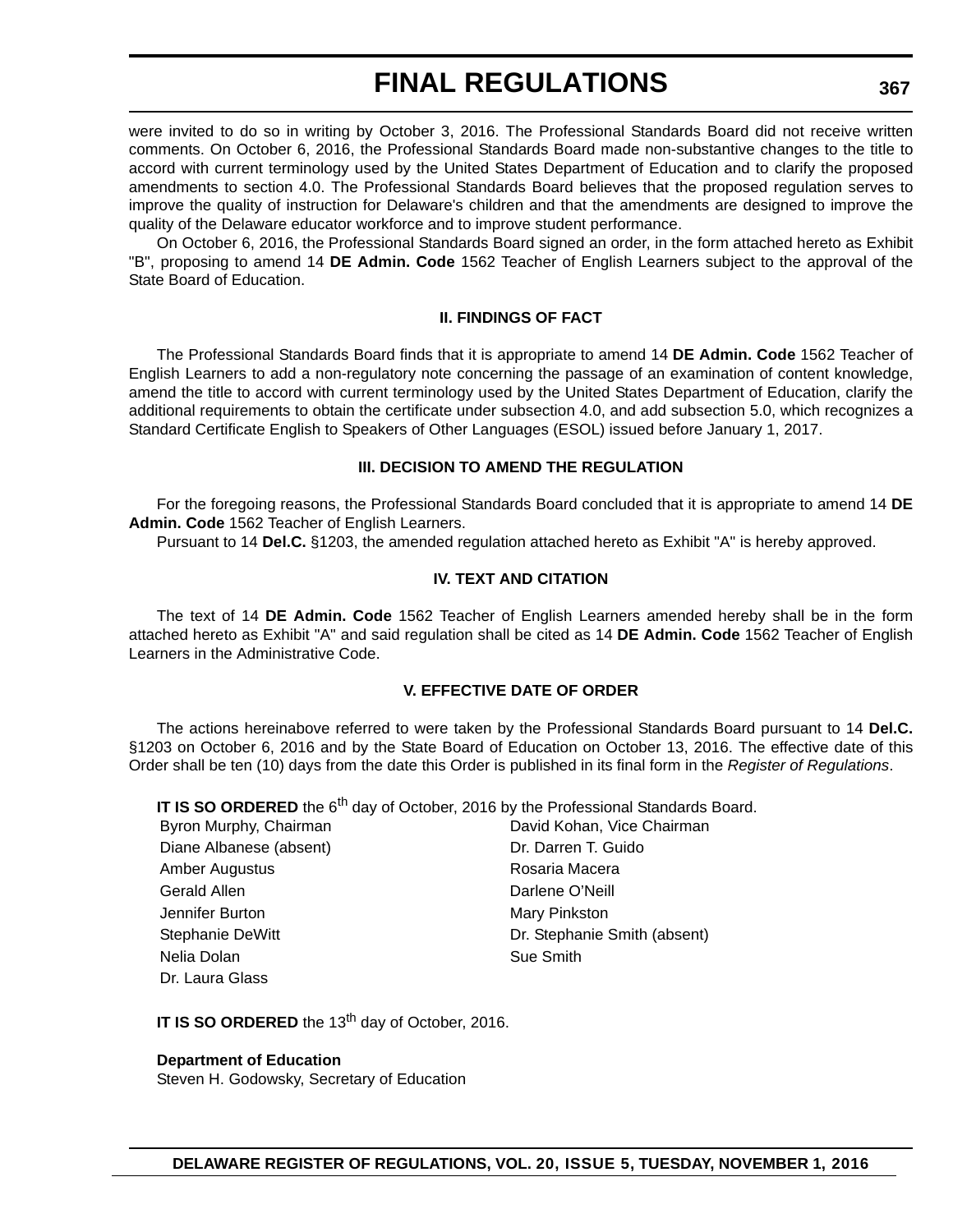### **Approved this 13th day of October, 2016 by the State Board of Education.**

Teri Quinn Gray, Ph.D., President G. Patrick Heffernan Nina L. Bunting, Vice President Barbara B. Rutt Gregory B. Coverdale, Jr. Terry M. Whittaker, Ed.D.

### **1562 English to Speakers of Other Languages (ESOL) Teacher Teacher of English [Language] Learners**

Non-regulatory note: Passage on an examination of content knowledge may also be required to obtain this certification. Pursuant to 14 **Del.C.** §1220 and 14 **DE Admin. Code** 1505, an examination of content knowledge is required when applicable and available. An examination of content knowledge is applicable and available when it is required by the Professional Standards Board, in consultation with the Department, and with the approval of the State Board of Education. See the Department of Education's website for additional information.

### **1.0 Content**

- 1.1 This regulation shall apply to the issuance of a Standard Certificate, pursuant to 14 **Del.C.** §1220(a), for English to Speakers of Other Languages (ESOL) Teacher Teacher of English **[Language]** Learners. This certification is required for grades K to 12.
- 1.2 Except as otherwise provided, the requirements set forth in 14 **DE Admin. Code** 1505 Standard Certificate, including any subsequent amendment or revision thereto, are incorporated herein by reference.

### **2.0 Definitions**

- 2.1 The definitions set forth in 14 **DE Admin. Code** 1505 Standard Certificate, including any subsequent amendment or revision thereto, are incorporated herein by reference.
- 2.2 The following word**[s]** and term**[s]**, when used in this regulation, shall have the following meaning unless the context clearly indicates otherwise:

"**Nationally recognized equivalent examination**" means a standardized test which measures knowledge in a specific content area that is nationally recognized as having at a minimum the same rigor and reliability as a Praxis II examination.

"**Passing score**" means a minimum score as established by the Standards Board, in consultation with the Department and with the concurrence approval of the State Board.

### **3.0 Standard Certificate**

- 3.1 In accordance with 14 **Del.C.** §1220(a), the Department shall issue a Standard Certificate as an English to Speakers of Other Languages (ESOL) Teacher Teacher of English **[Language]** Learners to an educator who has met the following:
	- 3.1.1 Holds a valid Delaware Initial, Continuing, or Advanced License; or a Limited Standard, Standard or Professional Status Certificate issued by the Department prior to August 31, 2003; and**[,]**
	- 3.1.2 Has met the requirements as set forth in 14 **DE Admin. Code** 1505 Standard Certificate, including any subsequent amendment or revision thereto; and**[,]**
	- 3.1.3 Has satisfied the additional requirements in this regulation.

#### **4.0 Additional Requirements**

#### An educator must also have met the following:

- 4.1 Demonstrated oral and written proficiency in English by having completed the following:
	- 4.1.1 Achieved a passing score on an oral proficiency examination in English; and
	- 4.1.2 Achieved a passing score on a written proficiency examination in English; and
	- 4.1.3 The written proficiency and oral proficiency examinations required may be a Praxis II examination if applicable and available or as specified in section 4.2.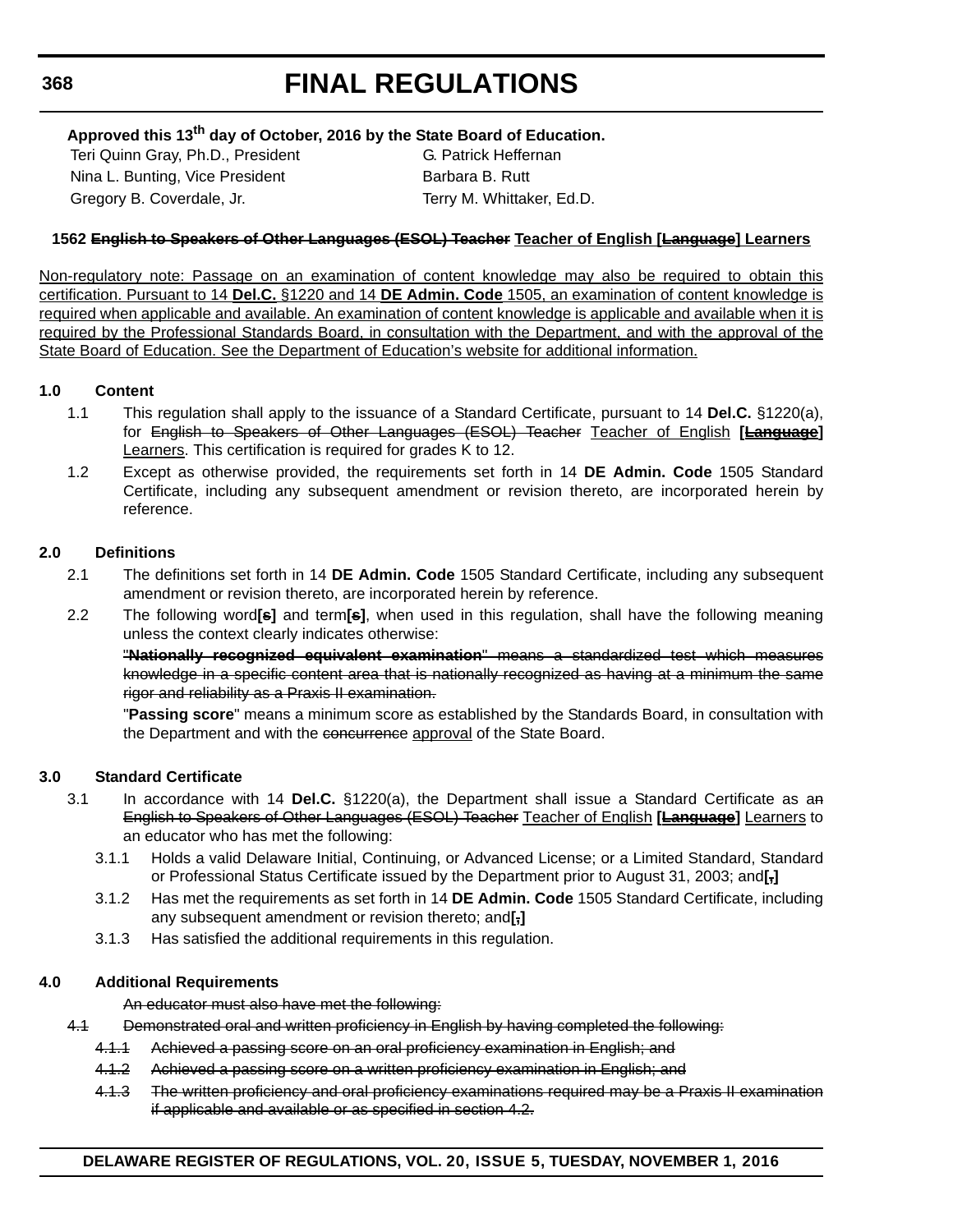- 4.2 If an examination of content knowledge such as Praxis II is not applicable and available for the Standard Certificate requested, an educator must also meet the following:
	- 4.2.1 Where no PRAXIS II examination is applicable and available, nationally recognized equivalent examinations may be substituted. The applicant shall achieve a passing score on the examination as established by the Standards Board, in consultation with the Department and with the concurrence of the State Board.
	- 4.2.2 For the purposes of this regulation, the following test shall be accepted as a nationally recognized equivalent examination: the American Council on the Teaching of Foreign Languages (ACTFL) Oral Proficiency Interview and the ACTFL Writing proficient test.
		- 4.2.2.1 For purposes of this regulation the following shall be considered a passing score:
			- 4.2.2.1.1 For tests of English, candidates are required to achieve as a minimum score an Advanced Low level of the oral skills and an Advanced Low level on the writing skills based on the ACTFL Proficiency Guidelines.
- 4.3 If the educator is applying for their first Standard certificate pursuant to 14 **DE Admin. Code** 1505 Standard Certificate 3.1.5.1 the required 15 credits or their equivalent in professional development required in 14 **DE Admin. Code** 3.1.5.1 that must be satisfactory completed for this standard certificate must at a minimum include the following areas;
	- 4.3.1 Methods of Teaching English as a Second Language (3 credits);
	- 4.3.2 Second Language Acquisition (3 credits);
	- 4.3.3 Teaching Literacy for English Language Learners (3 credits);
	- 4.3.4 Second Language Testing (3 credits);
	- 4.3.5 Structure of the English Language (3 credits).
- 4.4 If the educator is applying for their second standard Certificate pursuant to 14 **DE Admin. Code** 1505 Standard Certificate 3.1.5, the satisfactory completion of fifteen (15) credits or their equivalent in professional development in the areas of;
	- 4.4.1 Methods of Teaching English as a Second Language (3 credits);
	- 4.4.2 Second Language Acquisition (3 credits);
	- 4.4.3 Teaching Literacy for English Language Learners (3 credits);
	- 4.4.4 Second Language Testing (3 credits);
	- 4.4.5 Structure of the English Language (3 credits).
- 4.1 An educator shall also have satisfied each of the following requirements:
	- 4.1.1 Demonstrated oral and written proficiency in English by **[either]**:
		- 4.1.1.1 Completion of a bachelor's, master's, or doctoral degree from a regionally accredited college or university that is located in the United States or in a permanently inhabited territory of the United States; or
		- 4.1.1.2 Achieving a minimum level of Advanced Mid based on the American Council on the Teaching of Foreign Languages (ACTFL) Proficiency Guidelines on the ACTFL Oral Proficiency Interview (OPI) in English and the ACTFL Writing Proficiency Test (WPT) in English; and
	- **[4.1.2 Holding a bachelor's, master's, or doctoral degree from a regionally accredited college or university with a major or its equivalent in Teaching English Language Learners from a program approved or recognized as provided in subsection 4.1.2.1; or**
		- **4.1.2.1 Required Program Approval or Recognition**
			- **4.1.2.1.1 National Council for the Accreditation of Teacher Education (NCATE) recognized educator preparation program; or**
			- **4.1.2.1.2 The Council for the Accreditation of Educator Preparation (CAEP) specialty organization recognized educator preparation program; or**
			- **4.1.2.1.3 State-approved educator preparation program where the State approval body employed the appropriate standards.**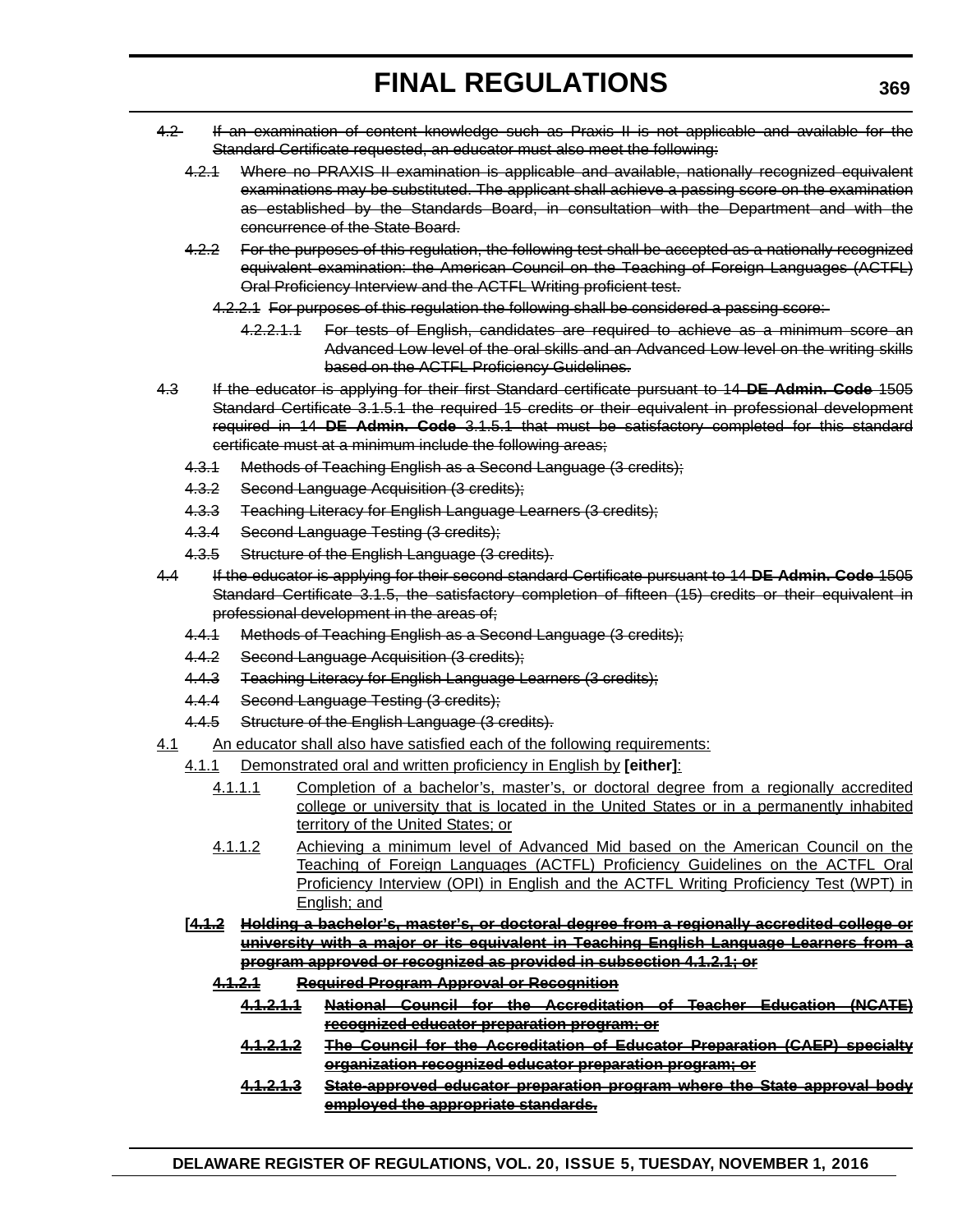- <span id="page-40-0"></span>**4.1.3 Completion of a minimum of fifteen (15) credits or the equivalent thereof in professional development as approved by the Department, with a focus in students who are English Language Learners in the following content areas:**
	- **4.1.3.1 Methods of Teaching English as a Second Language (3 credits);**
	- **4.1.3.2 Second Language Acquisition (3 credits);**
	- **4.1.3.3 Teaching Literacy for English Language Learners (3 credits);**
	- **4.1.3.4 Second Language Testing (3 credits); and**
	- **4.1.3.5 Structure of the English Language (3 credits).**
- **4.1.2 Completion of either:**
	- **4.1.2.1 A bachelor's, master's, or doctoral degree from a regionally accredited college or university with a major or its equivalent in Teaching English Learners from an educator preparation program approved or recognized by National Council for the Accreditation of Teacher Education (NCATE), the Council for Accreditation of Educator Preparation (CAEP), or a state where a state approval body employed the appropriate standards; or**
	- **4.1.2.2 A minimum of fifteen (15) credits or the equivalent thereof in professional development as approved by the Department in the following content areas:**
		- **4.1.2.2.1 Methods of Teaching English as a Second Language (3 credits);**
		- **4.1.2.2.2 Second Language Acquisition (3 credits);**
		- **4.1.2.2.3 Teaching Literacy for English Learners (3 credits);**
		- **4.1.2.2.4 Second Language Testing (3 credits); and**
		- **4.1.2.2.5 Structure of the English Language (3 credits).]**

### **5.0 Past Certification Recognized**

The Department shall recognize a Standard Certificate English to Speakers of Other Languages (ESOL) Teacher issued before January 1, 2017. A teacher holding such a Standard Certificate issued by the Department before January 1, 2017 shall be considered certified as **[an English to Speakers of Other Languages (ESOL) Teacher a Teacher of English Learners].**

### **6.0 Effective Date**

This regulation shall be effective on January 1, 2017.

# **[DEPARTMENT OF FINANCE](http://finance.delaware.gov/)**

### **OFFICE OF [THE STATE LOTTERY](http://www.delottery.com/index.asp)**

Statutory Authority: 29 Delaware Code, Sections 4805(a) and 10003 (29 **Del.C.** §§4805(a) and 10003)

### 10 **DE Admin. Code** 202

### **ORDER**

### **[202 Delaware Lottery Rules and Regulations](#page-3-0)**

#### **Policies and Procedures Regarding FOIA Requests**

AND NOW, this 1st day of November, 2016, in accordance with 29 **Del. C.** §§4805(a) and 10003, and for the reasons stated below, this ORDER is adopted to amend Section 28 of the Office of the State Lottery's regulations on the policies and procedures regarding Delaware Freedom of Information (FOIA) requests as set forth in its existing regulations, 10 **DE Admin. Code** 202-28.0.

**DELAWARE REGISTER OF REGULATIONS, VOL. 20, ISSUE 5, TUESDAY, NOVEMBER 1, 2016**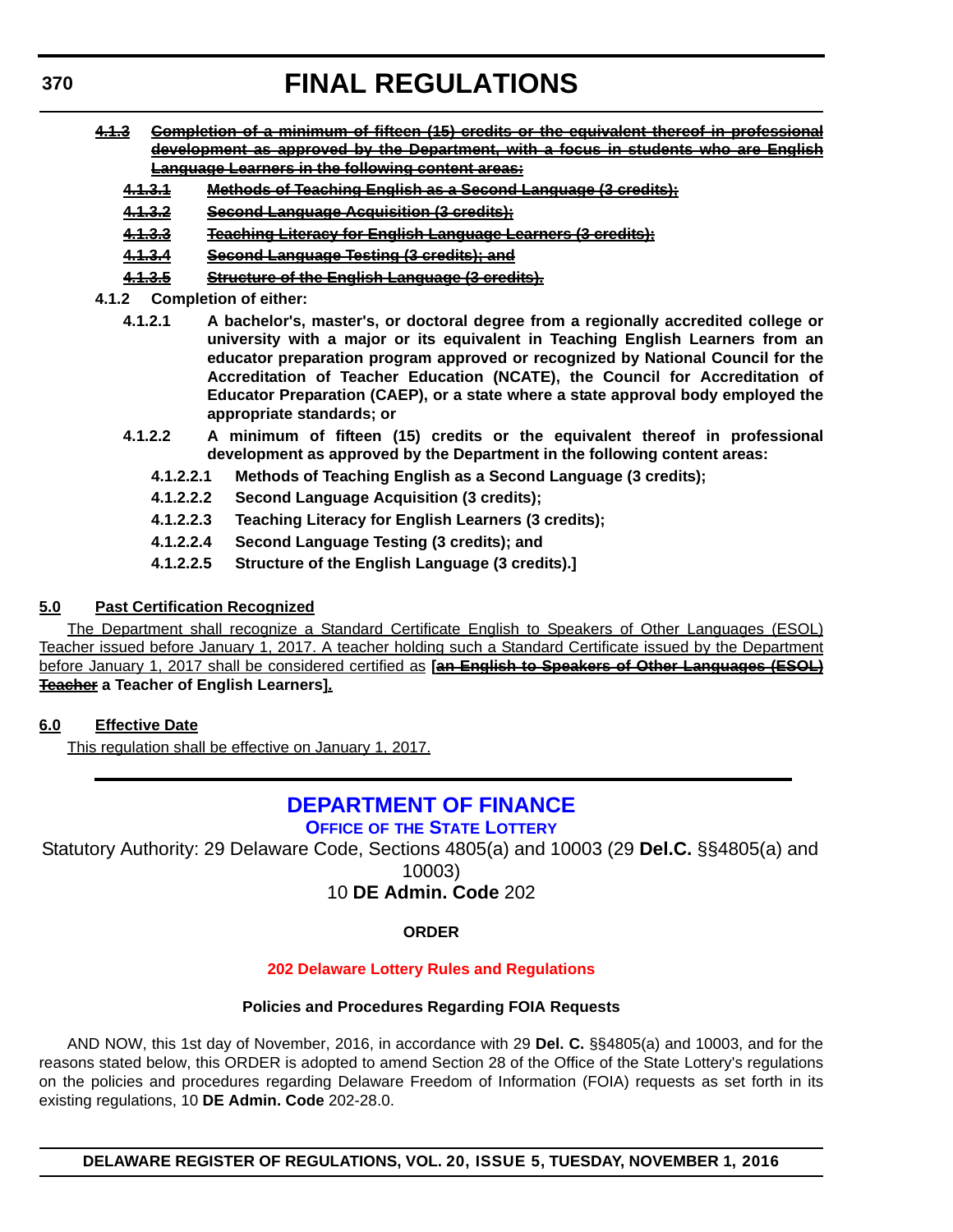### **NATURE OF PROCEEDINGS**

<span id="page-41-0"></span>On October 20, 2011, the Governor of the State of Delaware signed Executive Order Number 31, which directed each executive branch agency to implement and promulgate uniform Freedom of Information Act policies that are substantially compliant with the form attached to the Executive Order. On December 1, 2011, the Secretary of the Department of Finance issued a final order which promulgated regulations setting forth the policies and procedures regarding FOIA requests. Under 29 **Del.C.** §4802, the State Lottery Office exists as part of the Department of Finance. Hence, the regulations issued by the Department of Finance provide the FOIA policies and procedures for the Office of the State Lottery.

Pursuant to 29 **Del.C.** §10113(b)(1), regulations describing an agency's procedures for obtaining information are exempted from the notice and public comment requirements of 29 **Del.C.** Ch. 101.

In order to comply with 29 **Del. C.** §10003, and based on the authority of the Director of the Office of the State Lottery to make non-substantive changes to regulations to make them consistent with changes in law, the Director is adopting final changes to its regulations governing the policies and procedures regarding FOIA requests. Pursuant to 29 **Del.C.** §10113(b)(5), such changes are exempt from the notice and public comment requirements of 29 **Del.C.** Ch. 101.

The Office of the State Lottery follows the FOIA policy and procedures set forth in 8 **DE Admin. Code** 500. Hence, Section 28 of 10 **DE Admin. Code** 202 is hereby amended to rescind and remove Section 28 in its entirety.

### **DECISION AND ORDER CONCERNING THE REGULATIONS**

NOW THEREFORE, under the statutory authority and for the reasons set forth above, the Director of the Office of the State Lottery does hereby ORDER that the regulations be, and that they hereby are, amended as set forth below. The effective date of this Order is ten days from the date of its publication in the Delaware *Register of Regulations*, in accordance with 29 **Del.C.** §10118(g).

Vernon A. Kirk, Director Office of the State Lottery

**\*Please Note: Due to the size of the final regulation, it is not being published here. A copy of the regulation is available at:**

**[202 Delaware Lottery Rules and Regulations](http://regulations.delaware.gov/register/november2016/final/20 DE Reg 370 11-01-16.htm)**

# **[DEPARTMENT OF INSURANCE](http://www.delawareinsurance.gov/)**

**OFFICE OF [THE COMMISSIONER](http://www.delawareinsurance.gov/bio.shtml)**

Statutory Authority: 18 Delaware Code, Section 311, 519 and 520 (18 **Del.C.** §§311, 519 & 520) 18 **DE Admin. Code** 304

### **ORDER**

### **[304 Standards and Commissioner's Authority for Companies Deemed to be in Hazardous Financial](#page-4-0)  Condition**

Proposed amended Regulation 304 relating to Standards and Commissioner's Authority for Companies Deemed to be in Hazardous Financial Condition [Formerly Regulation 70] was published in the Delaware *Register of Regulations* on September 1, 2016. The comment period remained open until October 3, 2016. There was no public hearing on proposed amended Regulation 304. Public notice of the proposed amended Regulation 304 was published in the *Register of Regulations* in conformity with Delaware law.

### **SUMMARY OF THE EVIDENCE AND INFORMATION SUBMITTED**

Comments were not received on the proposed amended Regulation 304. No changes were made to the

### **DELAWARE REGISTER OF REGULATIONS, VOL. 20, ISSUE 5, TUESDAY, NOVEMBER 1, 2016**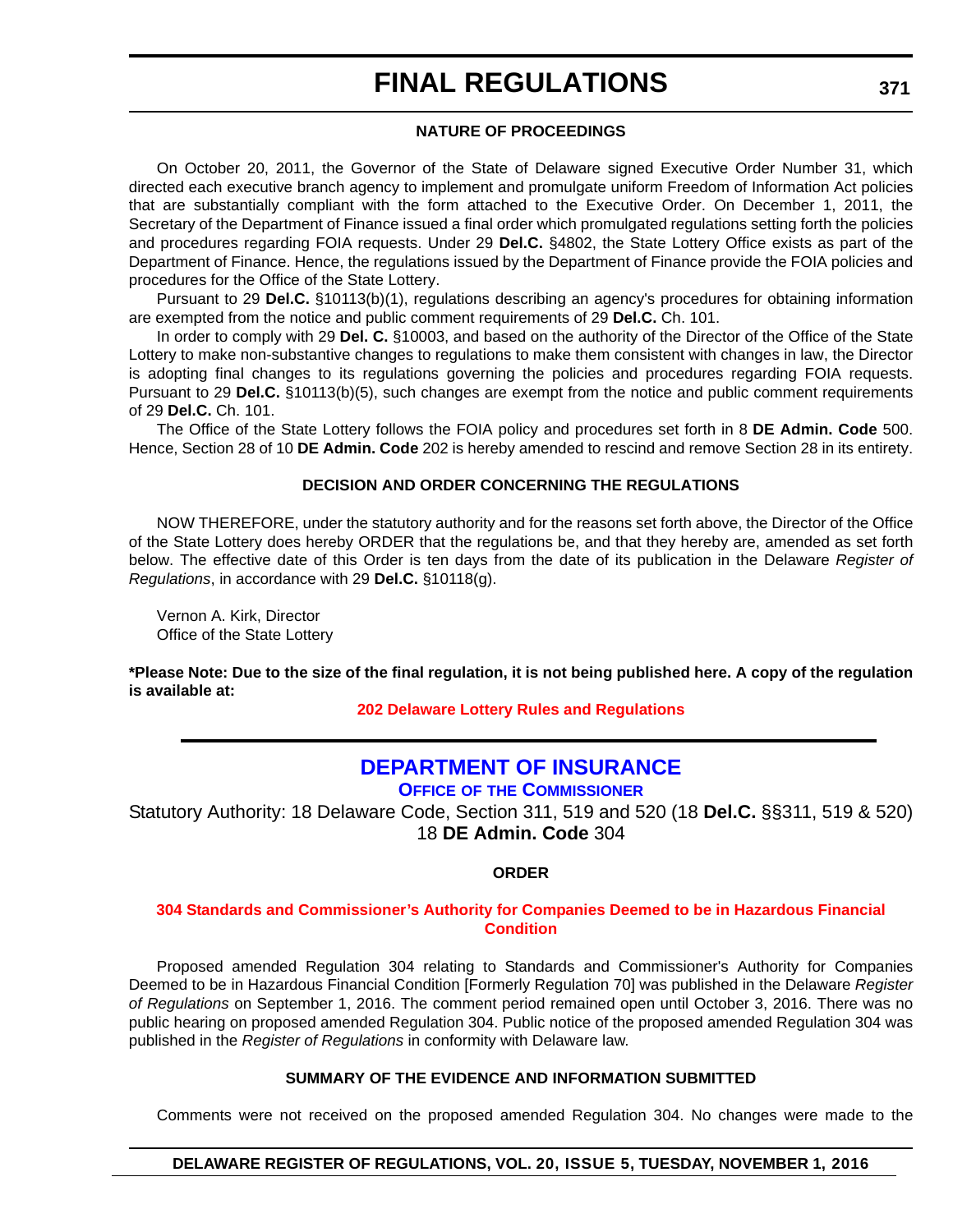<span id="page-42-0"></span>**372**

# **FINAL REGULATIONS**

proposed amended Regulation 304.

### **FINDINGS OF FACT**

Based on Delaware law and the record in this docket, I make the following findings of fact:

- 1. 18 **Del.C.** §§311, 519, 520, 5901 and 5905 require a regulation to set forth rules and procedural requirements which the Commissioner deems necessary to carry out the provisions of the Code.
- 2. The requirements of proposed amended Regulation 304 best serve the interests of the public and of insurers and comply with Delaware law.

### **DECISION AND EFFECTIVE DATE**

Based on the provisions of 18 **Del.C.** §§311, 519, 520, 5901 and 5905; and 29 **Del.C.** Ch. 101, and the record in this docket, I hereby adopt proposed amended Regulation 304 as may more fully and at large appear in the version attached hereto to be effective 10 days after being published as final.

### **TEXT AND CITATION**

The text of proposed amended Regulation 304 last appeared in the *Register of Regulations* Vol. 20, Issue 3, pages 146-149.

IT IS SO ORDERED this 1<sup>st</sup> day of November, 2016. Karen Weldin Stewart, CIR-ML Insurance Commissioner

**\*Please note that no changes were made to the regulation as originally proposed and published in the September 2016 issue of the** *Register* **at page 146 (20 DE Reg. 146). Therefore, the final regulation is not being republished. A copy of the final regulation is available at:**

**[304 Standards and Commissioner's Authority for Companies Deemed to be in Hazardous Financial](http://regulations.delaware.gov/register/november2016/final/20 DE Reg 371 11-01-16.htm)  Condition**

### **OFFICE OF [THE COMMISSIONER](http://www.delawareinsurance.gov/bio.shtml)**

Statutory Authority: 18 Delaware Code, Sections 311, 333, 3371, and 3571S (18 **Del.C.** §§311, 333, 3371 & 3571S) 18 **DE Admin. Code** 1313

### **ORDER**

### **[1313 Arbitration of Health Insurance Disputes Between Carriers and Providers](#page-4-0)**

Proposed amended Regulation 1313 relating to Arbitration of Health Insurance Disputes Between Carriers and Providers was published in the Delaware *Register of Regulations* on September 1, 2016. The comment period remained open until October 3, 2016. There was no public hearing on proposed amended Regulation 1313. Public notice of the proposed amended Regulation 1313 was published in the *Register of Regulations* in conformity with Delaware law.

### **SUMMARY OF THE EVIDENCE AND INFORMATION SUBMITTED**

Comments were received on the proposed amended Regulation 1313 from:

• Letter received from Peter J. Shanley, Esquire, on behalf of his clients Emergency Medicine Coalition of Delaware (EMCODE) and the Delaware Chapter of the American College of Emergency Physicians (Delaware ACEP).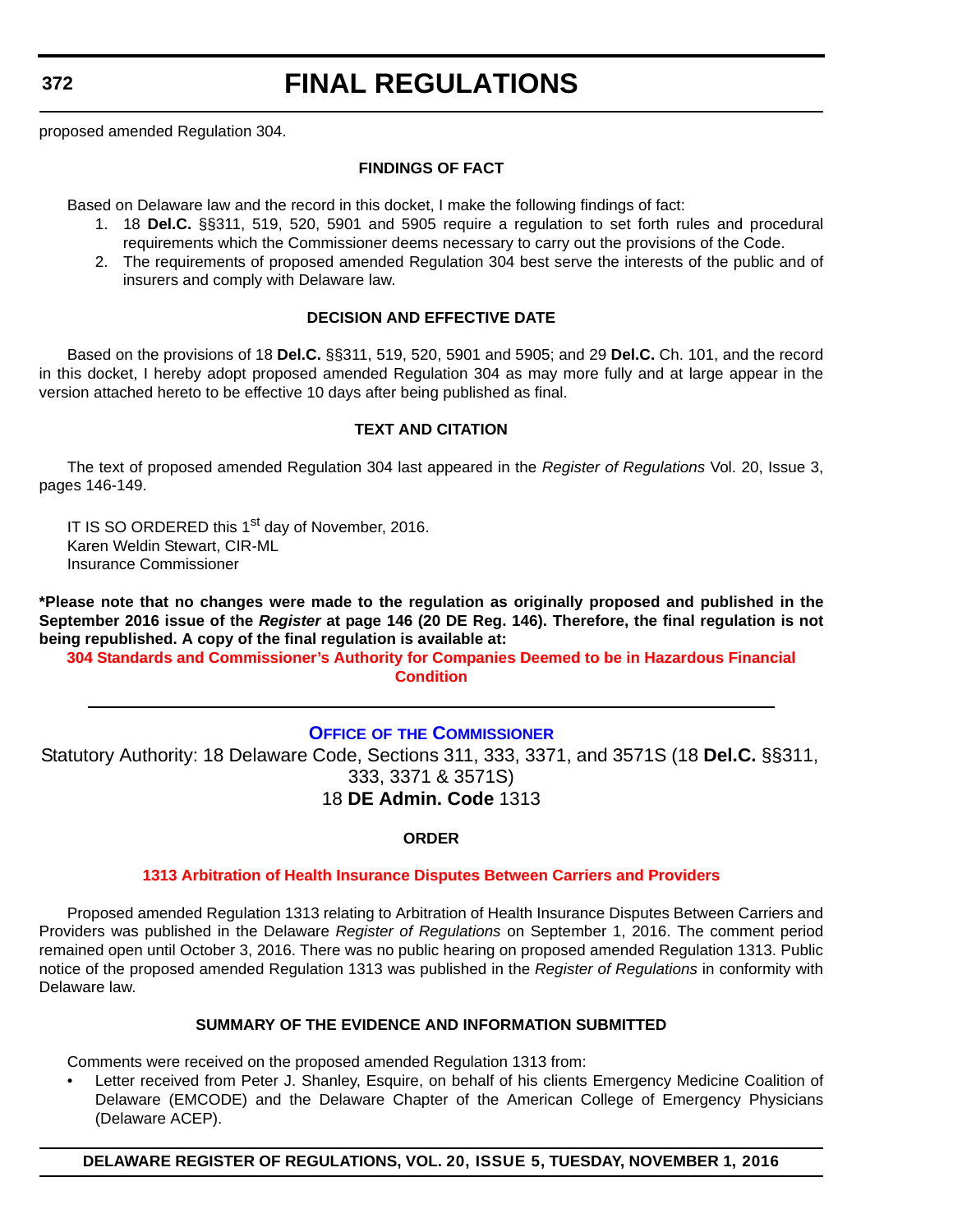The collective comments were reviewed and considered, with an additional amendment being suggested. Changes were made to the proposed amended Regulation 1313 by adding a new subsection 9.1.3 that clarifies arbitrations involving emergency care services are already governed by Administrative Code 1316; and those changes are not substantive.

### **FINDINGS OF FACT**

Based on Delaware law and the record in this docket, I make the following findings of fact:

1. 18 **Del.C.** §§311, 333, 3371 and 3571S require a regulation to set forth rules and procedural requirements which the Commissioner deems necessary to carry out the provisions of the Code.

2. The requirements of proposed amended Regulation 1313 best serve the interests of the public and of insurers and comply with Delaware law.

### **DECISION AND EFFECTIVE DATE**

Based on the provisions of 18 **Del.C.** §§311, 333, 3371 and 3571S; and 29 **Del.C.** Ch. 101, and the record in this docket, I hereby adopt proposed amended Regulation 1313 as may more fully and at large appear in the version attached hereto to be effective 10 days after being published as final.

### **TEXT AND CITATION**

The text of proposed amended Regulation 1313 last appeared in the *Register of Regulations* Vol. 20, Issue 3, pages 150-154.

IT IS SO ORDERED this 1<sup>st</sup> day of November, 2016.

Karen Weldin Stewart, CIR-ML Insurance Commissioner

### **1313 Arbitration of Health Insurance Disputes Between Carriers and Providers** *(Break in Continuity of Sections)*

#### **9.0 Additional Provisions for Arbitrations Conducted Pursuant to 18 Del.C. §§3371 and 3571S**

- 9.1 Arbitrations conducted pursuant to 18 **Del.C.** §§3371 and 3571S shall reflect the objectives of those statutory provisions of protecting consumers from surprise bills and not creating incentives for providers to be out-of-network.
	- 9.1.1 In addition to any other documentation required by this regulation, the parties to these arbitrations may present documentation or arguments during arbitration regarding how a particular award or request for reimbursement may incentivize providers to become out-of-network providers, and the Arbitrator shall consider such documentation and/or arguments in rendering a final decision.
	- 9.1.2 Notwithstanding anything herein to the contrary, an arbitration award in favor of a provider that exceeds the opposing carrier's in-network reimbursement rate shall not be considered prima facie evidence of an incentive for providers to be out-of-network.
	- **[9.1.3 The provisions of this Regulation 1313 shall not apply to arbitration which is subject to Regulation 1316 as authorized in 18 Del.C. §3349(b) and 18 Del.C. §3565(b).]**

**\*Please note that no additional changes were made to the regulation as originally proposed and published in the September 2016 issue of the** *Register* **at page 150 (20 DE Reg. 150). Therefore, the final regulation is not being republished here in its entirety. A copy of the final regulation is available at:**

**[1313 Arbitration of Health Insurance Disputes Between Carriers and Providers](http://regulations.delaware.gov/register/november2016/final/20 DE Reg 372 11-01-16.htm)**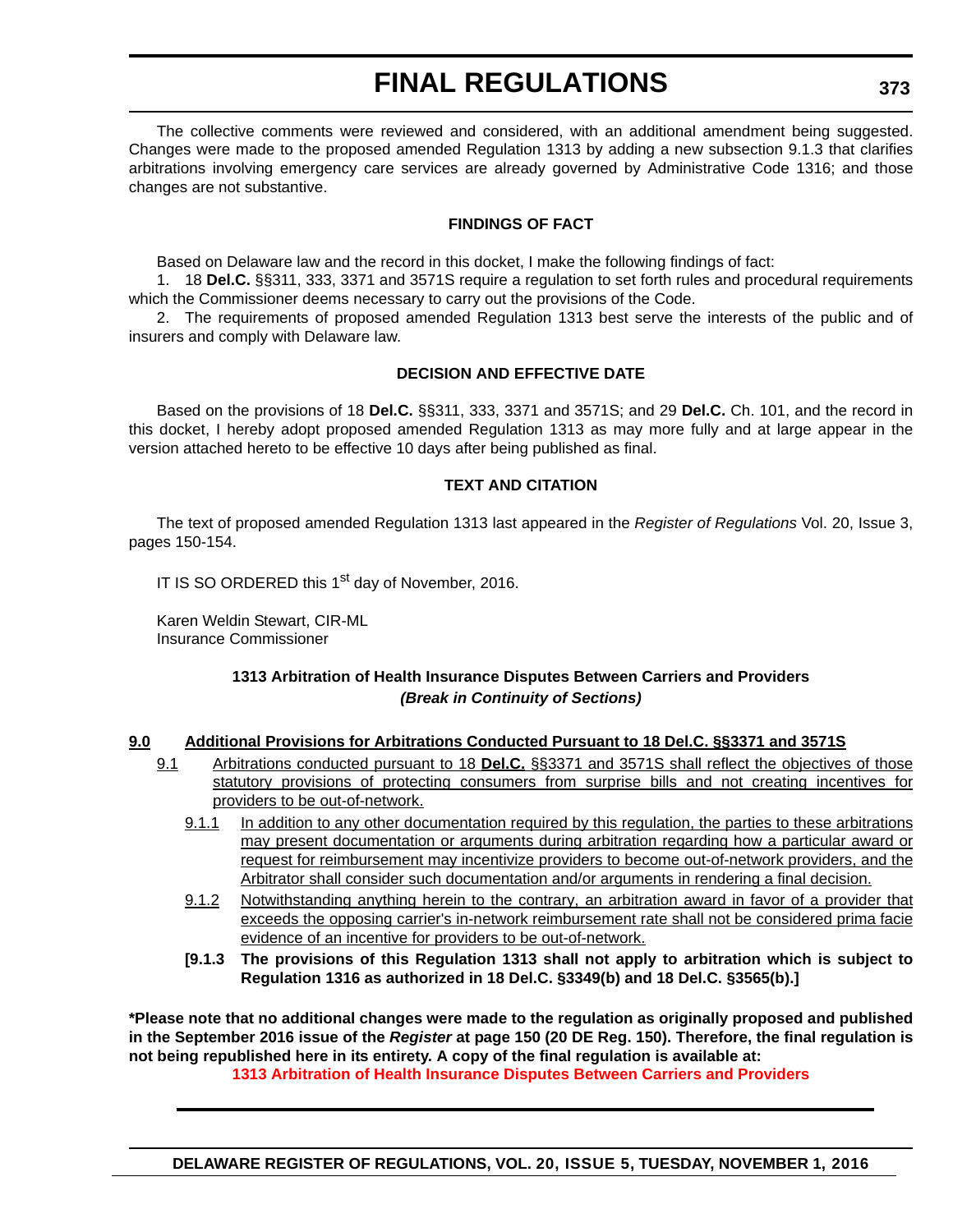# <span id="page-44-0"></span>**[DEPARTMENT OF NATURAL RESOURCES AND ENVIRONMENTAL](http://www.dnrec.delaware.gov/Pages/Portal.aspx)  CONTROL**

### **DIVISION [OF WATER](http://www.dnrec.delaware.gov/wr/Pages/Default.aspx)**

Statutory Authority: 7 Delaware Code, Sections 6003 and 6010 (7 **Del.C.** §§6003 & 6010) 7 **DE Admin. Code** 7301

**Secretary's Order No.: 2016-W-0042**

### **[7301 Regulations Governing the Construction and Use of Wells](#page-4-0)**

### **Date of Issuance: October 17, 2016 Effective Date of the Amendment: November 11, 2016**

Under the authority vested in the Secretary of the Department of Natural Resources and Environmental Control ("Department" or "DNREC") pursuant to 29 **Del.C.** §10113(b)(4), DNREC has revised Section 7301 of Title 7 of the Delaware Administrative Code to correct the technical errors found after the final adoption of this regulation (as set forth previously in Secretary's Order No. 2016-W-0033).

### **Findings of Fact**

Based on Delaware law and the record as reflected in the prior Secretary's Order referenced above, I make the following findings of fact:

- 1. The proposed regulation is not in conflict with Delaware law; and
- 2. The proposed regulation is an appropriate exercise of the Department's responsibilities and authority.

### **Decision and Order Concerning the Regulation**

**NOW THEREFORE,** under the above-described statutory authority, and for the reasons set forth above, the Secretary of the Delaware Department of Natural Resources and Environmental Control does hereby ORDER that the revisions to **7 DE Admin. Code §7301:** *Regulations Governing the Construction and Use of Wells*, be adopted and promulgated as follows, to wit:

1. Section 3.4 shall be corrected to reflect the proper reference to Section "3.1" instead of "3.1.2"; and

2. Section 5.8.3 shall be corrected to add the word "within" immediately following the word "grouted", so that the section reads: "All wells shall be grouted within 24 hours after the casing has been set."

The effective date of this Order is ten (10) days from the date of its publication in the Delaware *Register of Regulations,* in accordance with 29 **Del.C.** §10118(g).

David S. Small, Secretary

### **7301 Regulations Governing the Construction and Use of Wells** *(Break in Continuity of Sections)*

### **3.0 General Permitting Requirements And Procedures**

### *(Break in Continuity Within Section)*

3.4 Permit Preparers. All well permit applications shall be prepared and submitted by a Delaware licensed well driller or driver pursuant to subsection 3.1.2 3.1.

*(Break in Continuity of Sections)*

# **5.0 Well Construction Standards**

*(Break in Continuity Within Section)*

5.8 Well Grouting

**DELAWARE REGISTER OF REGULATIONS, VOL. 20, ISSUE 5, TUESDAY, NOVEMBER 1, 2016**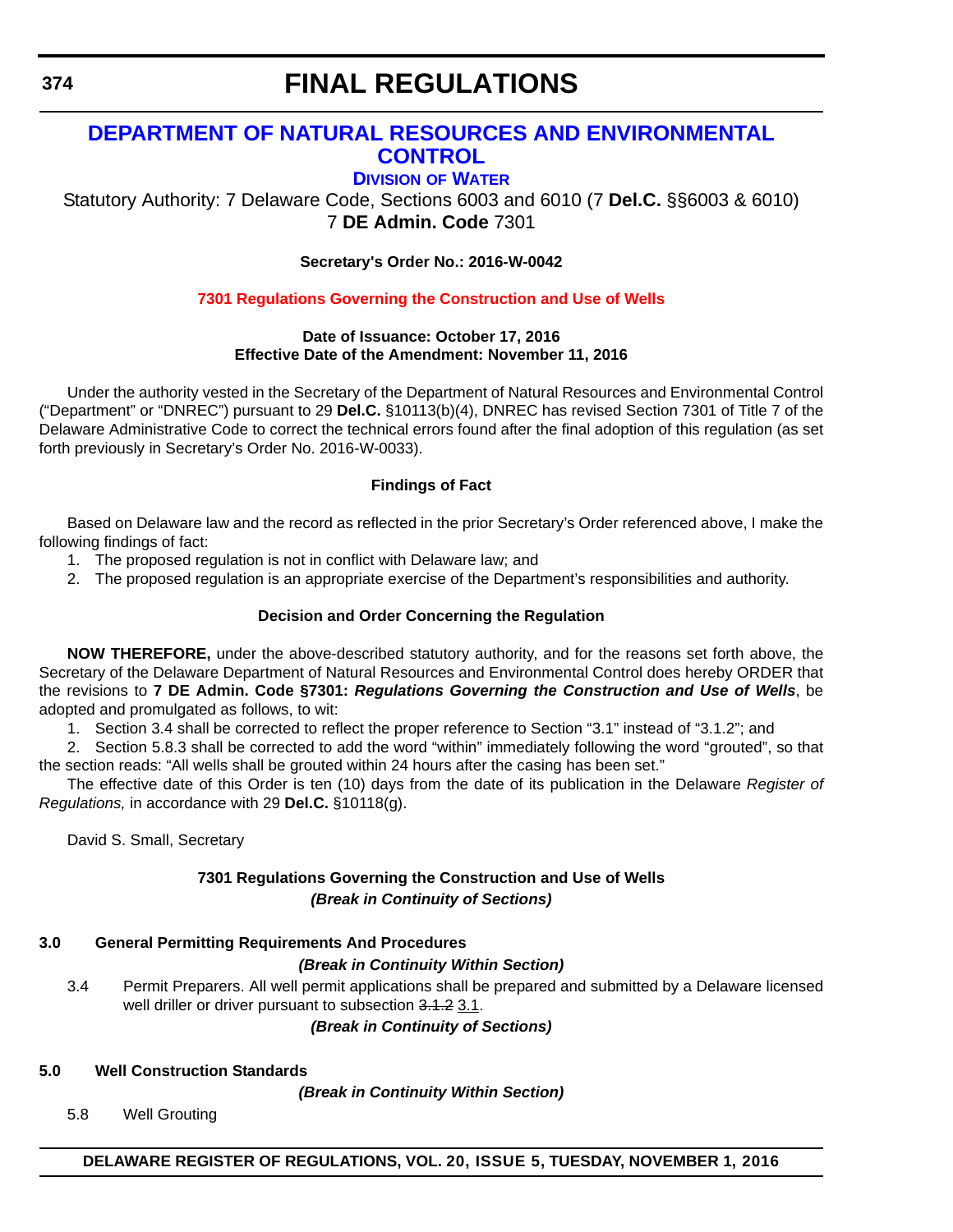### *(Break in Continuity Within Section)*

<span id="page-45-0"></span>5.8.3 All wells shall be grouted within 24 hours after the casing has been set.

**\*Please Note: As the rest of the sections were not amended, they are not being published. A copy of the regulation is available at:**

**[7301 Regulations Governing the Construction and Use of Wells](http://regulations.delaware.gov/register/november2016/final/20 DE Reg 374 11-01-16.htm)**

### **[DEPARTMENT OF STATE](http://sos.delaware.gov/) DIVISION [OF PROFESSIONAL REGULATION](http://dpr.delaware.gov/) 300 BOARD [OF ARCHITECTS](http://dpr.delaware.gov/boards/architects/index.shtml)**

Statutory Authority: 24 Delaware Code, Section 306(a)(1) (24 **Del.C.** §306(a)(1)) 24 **DE Admin. Code** 300

**ORDER**

### **[300 Board of Architects](#page-4-0)**

The Delaware Board of Architects pursuant to 24 **Del.C.** §306(a)(1), proposed to revise its regulations. The proposed amendments to the regulations seek to bring the regulations into conformity with current law and remove outdated and inconsistent provisions.

### **SUMMARY OF THE EVIDENCE AND INFORMATION SUBMITTED**

Following publication in the Delaware *Register of Regulations* on June 1, 2016 a public hearing was held on July 6, 2016. Written comment periods were held open for thirty days, and an additional fifteen days following the public hearing. At the hearing, the Board accepted as evidence and marked as the Board's Exhibits 1 and 2 documentation of publication of the notice of the public hearing in the *News Journal* and the *Delaware State News*. At the time of the deliberations, the Board considered the following documents:

**Board Exhibit 1** – Affidavit of publication of the public hearing notice in the *News Journal*;

**Board Exhibit 2** – Affidavit of publication of the public hearing notice in the *Delaware State News*;

There was no verbal testimony given at the public hearing on July 6, 2016. No written comments were received by the Board during the initial thirty-day public comment period; nor were any written comments received after the public hearing during the fifteen day 29 **Del.C.** §10118(a) second public comment period.

### **FINDINGS OF FACT AND CONCLUSIONS**

1. The public was given notice and an opportunity to provide the Board with comments in writing and by testimony at the public hearing on the proposed amendments to the Board's regulations.

2. There were no public comments provided to the Board during the two written public comment periods, or the public hearing.

3. Pursuant to 24 **Del.C.** §306(a)(1), the Board has statutory authority to promulgate rules and regulations clarifying specific statutory sections of its statute.

4. The proposed changes seek to bring the regulations into conformity with current law and remove outdated and inconsistent provisions. For example, the proposed changes eliminate unnecessary definitions; update the regulations pertaining to reciprocity and training in order to be consistent with recent changes in the statute pertaining to the same; changes the date of renewal from July 31st to January 31st; updates the language on the seal; and adds several drug crimes to the list of crimes related to the practice of architecture.

5. The public was given notice and an opportunity to provide the Board with comments in writing and by testimony at the public hearing on the proposed changes to the Board's rules and regulations.

6. Having received no public comments, the Board finds no reason to amend the regulations as proposed.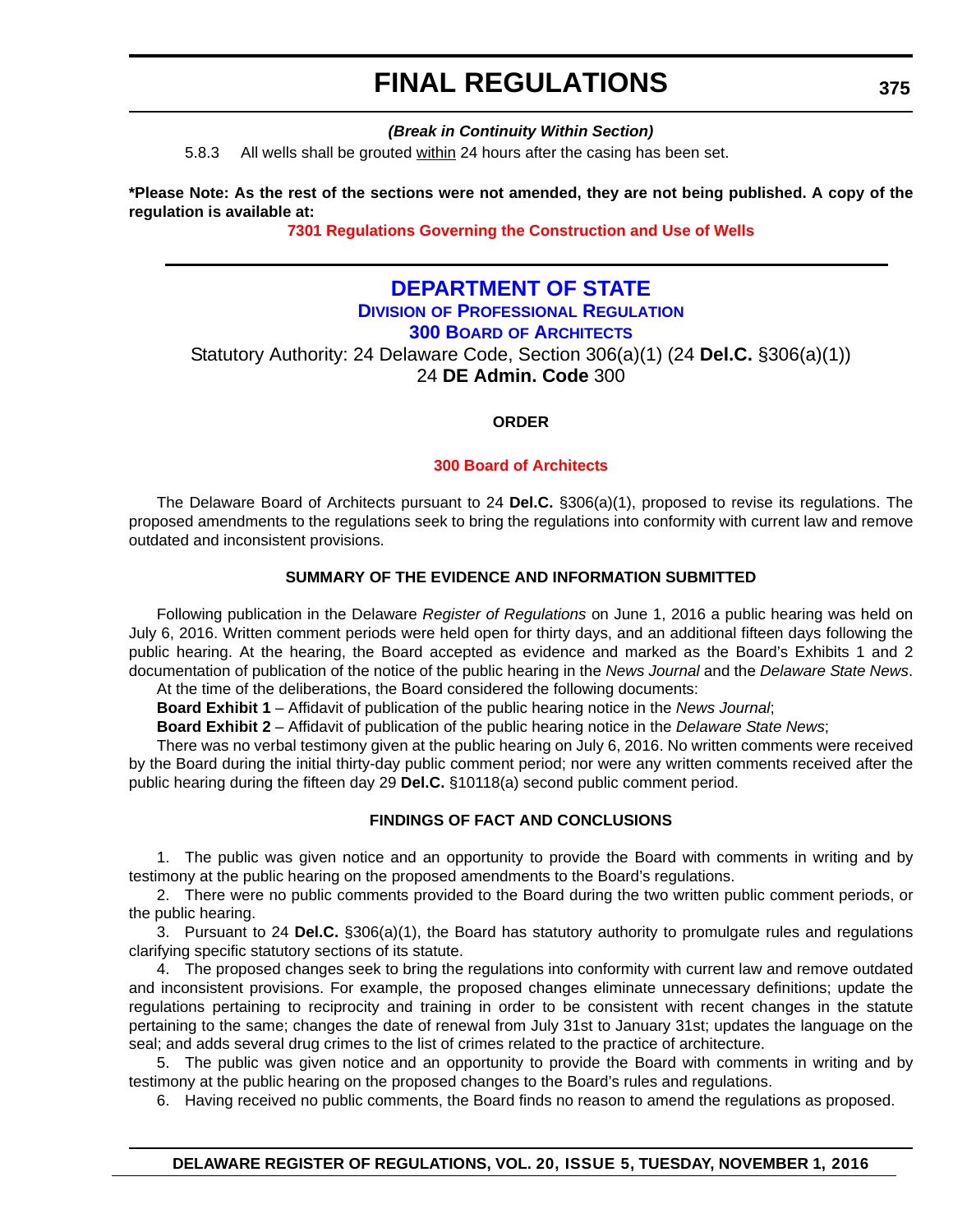### **DECISION AND ORDER CONCERNING THE REGULATIONS**

<span id="page-46-0"></span>Having found that the proposed changes to the regulations are necessary as outlined herein, the Board finds that the regulations shall be adopted as final in the form as proposed. The exact text of the regulations, as amended, are attached to this order as Exhibit A. These changes will become effective ten days following publication of this order in the Delaware *Register of Regulations* on November 1, 2016.

**IT IS SO ORDERED** this 7<sup>th</sup> day of September, 2016 by the Delaware Board of Architects.

| Kevin W. Wilson, President                 | Paul Guggenberger, RA, Secretary (absent) |
|--------------------------------------------|-------------------------------------------|
| Daniel Ridgely, RA                         | Donnell McNair, Public Member (absent)    |
| Robert Maffia, RA                          | Todd Breck. RA                            |
| Elizabeth Happoldt, Public Member (absent) | Rosemarie Vanderhoogt, Public Member      |

**\*Please note that no changes were made to the regulation as originally proposed and published in the June 2016 issue of the** *Register* **at page 1067 (19 DE Reg. 1067). Therefore, the final regulation is not being republished. A copy of the final regulation is available at:**

**[300 Board of Architects](http://regulations.delaware.gov/register/november2016/final/20 DE Reg 375 11-01-16.htm)**

### **DIVISION [OF PROFESSIONAL REGULATION](http://dpr.delaware.gov/) 3000 BOARD [OF PROFESSIONAL COUNSELORS](http://dpr.delaware.gov/boards/profcounselors/index.shtml) OF MENTAL HEALTH AND CHEMICAL DEPENDENCY PROFESSIONALS**

Statutory Authority: 24 Delaware Code, Section 3006(a)(1) (24 **Del.C.** §3006(a)(1)) 24 **DE Admin. Code** 3000

**ORDER**

**[3000 Board of Professional Counselors of Mental Health and Chemical Dependency Professionals](#page-4-0)**

### **NATURE AND STAGE OF THE PROCEEDINGS**

On July 1, 2016, the Delaware Board of Mental Health and Chemical Dependency Professionals published proposed changes to its regulations in the Delaware *Register of Regulations*, Volume 20, Issue 1. This notice further indicated that written comments would be accepted by the Board for thirty days, a public hearing would be held, and written comments would be accepted for fifteen days thereafter. After due notice in the *Register of Regulations* and two Delaware newspapers, a public hearing was held on August 24, 2016 at a regularly scheduled meeting of the Delaware Board of Mental Health and Chemical Dependency Professionals to receive verbal comments regarding the Board's proposed amendments to its regulations.

### **SUMMARY OF THE EVIDENCE AND INFORMATION SUBMITTED**

At the time of the deliberations, the Board considered the following documents:

**Board Exhibit 1** - Affidavit of publication of the public hearing notice in the *News Journal*; and **Board Exhibit 2** - Affidavit of publication of the public hearing notice in the *Delaware State News*.

There was no verbal testimony given at the public hearing on August 24, 2016. No written comments were received by the Board during the initial thirty-day public comment period; one public comment was submitted following the hearing in support of the proposed regulations during the fifteen day 29 **Del.C.** §10118(a) second public comment period.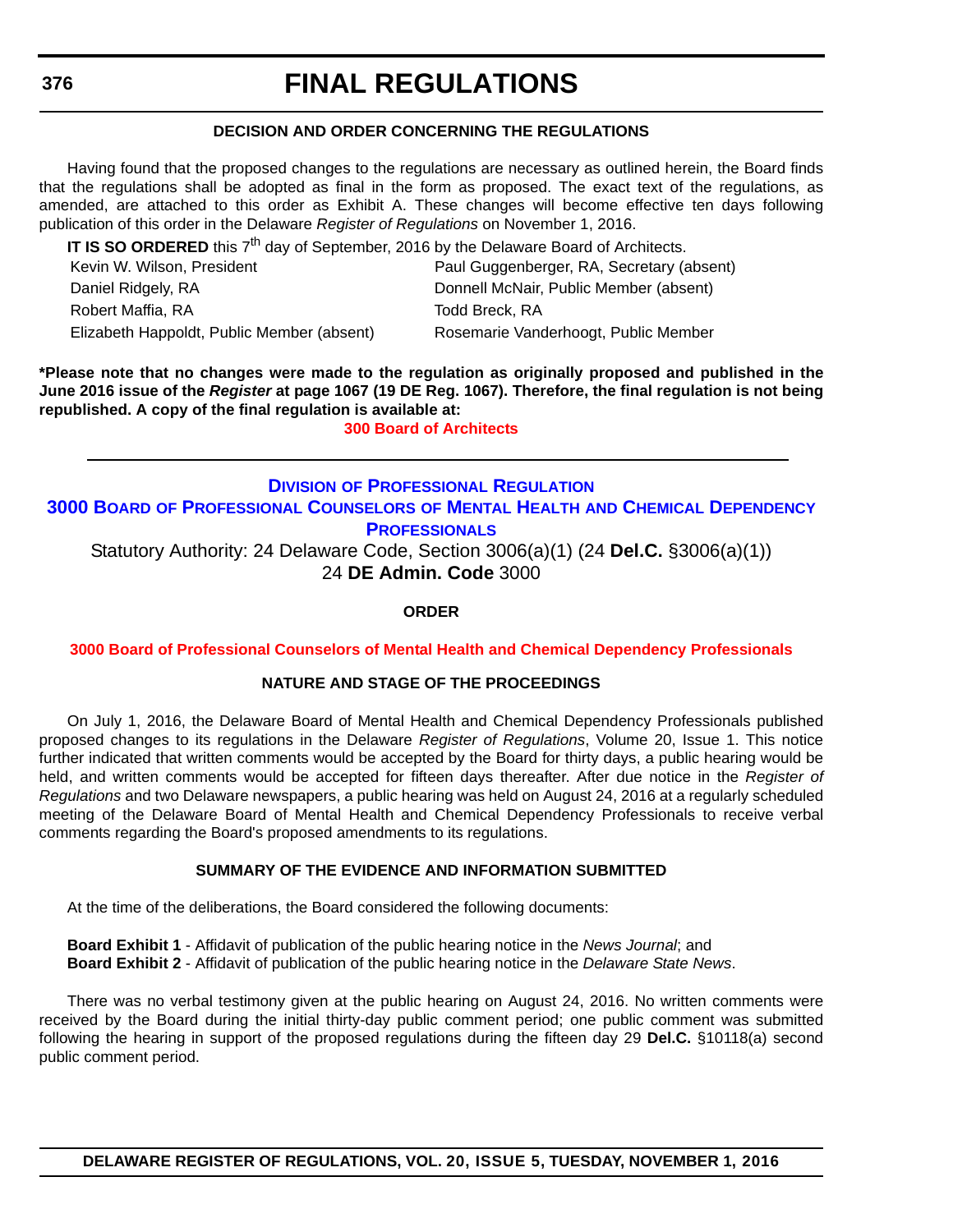### **FINDINGS OF FACT AND CONCLUSIONS**

1. The public was given notice and an opportunity to provide the Board with comments in writing and by testimony at the public hearing on the proposed amendments to the Board's regulations.

2. There were no public comments provided to the Board during the first written public comment period, or the public hearing. There was one public comment submitted following the hearing that supported the regulations as proposed.

3. Pursuant to 24 **Del.C.** §3006(a)(1), the Board has statutory authority to promulgate rules and regulations clarifying specific statutory sections of its statute.

4. The proposed changes seek to eliminate confusing provisions related to acceptable continuing education credits and amend the list of crimes substantially related to the practice of counseling.

5. The Board finds no reason to amend the regulations as proposed.

#### **DECISION AND EFFECTIVE DATE**

Having found that the proposed changes to the regulations are necessary as outlined herein, the Board finds that the regulations shall be adopted as final in the form as proposed. The exact text of the regulations, as amended, are attached to this order as Exhibit A.

**SO ORDERED** this 28<sup>th</sup> day of September, 2016.

#### **BY THE DELAWARE BOARD OF MENTAL HEALTH AND CHEMICAL DEPENDENCY PROFESSIONALS**

Dr. Rosemary Madl-Young, LCDP, (Secretary) Daniel Cooper, LPCMH James Elder, LCDP Ruth Banta, Public Member Dr. Julius Mullen, LPCMH Elizabeth Vassas, Public Member

Dr. Gregg Drevno, LPCMH (President) Irvin Bowers, Public Member (Vice President)

**\*Please note that no changes were made to the regulation as originally proposed and published in the July 2016 issue of the** *Register* **at page 25 (20 DE Reg. 25). Therefore, the final regulation is not being republished. A copy of the final regulation is available at:**

**[3000 Board of Professional Counselors of Mental Health and Chemical Dependency Professionals](http://regulations.delaware.gov/register/november2016/final/20 DE Reg 376 11-01-16.htm)**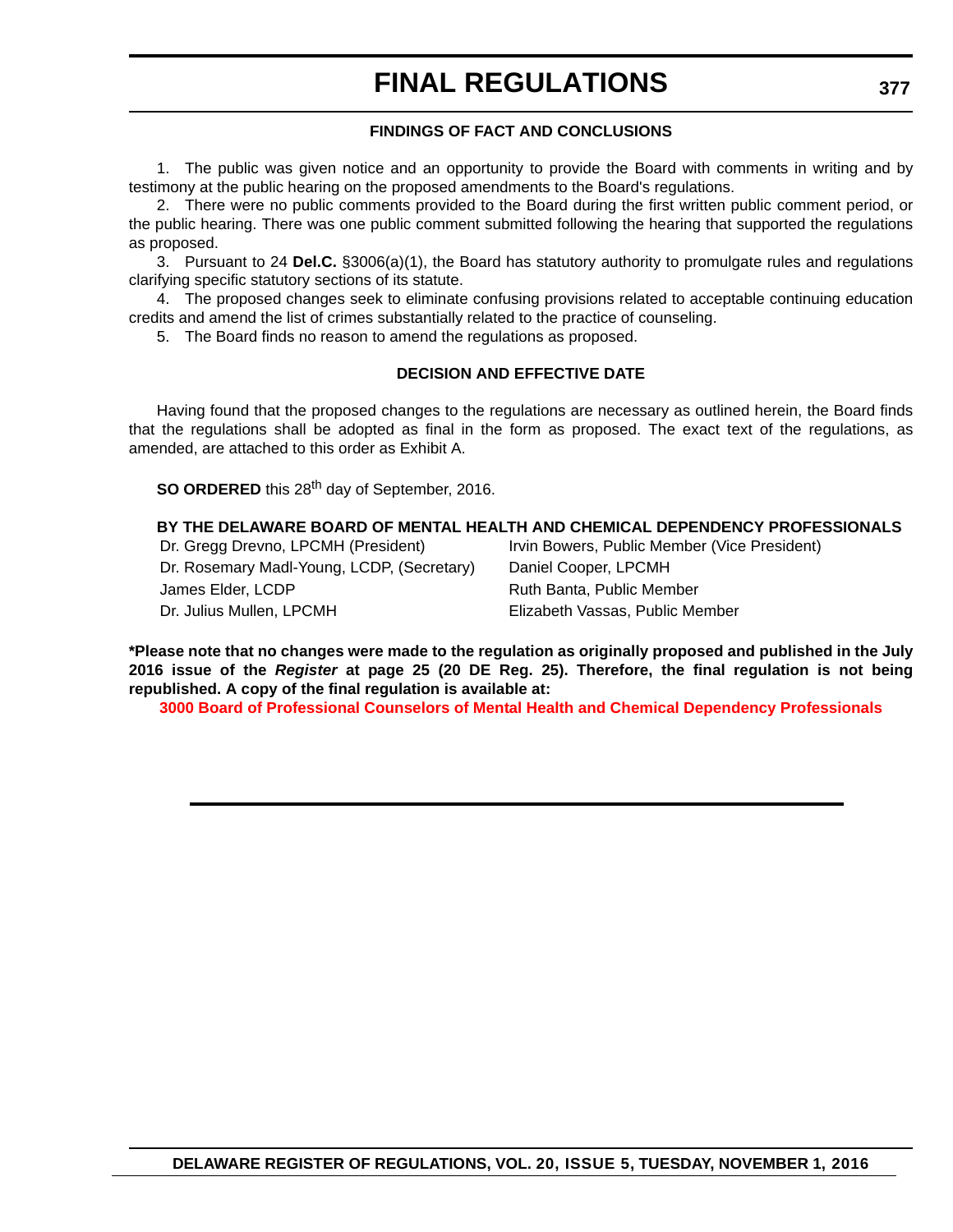<span id="page-48-0"></span>**378**

# **GENERAL NOTICES**

# **[DEPARTMENT OF HEALTH AND SOCIAL SERVICES](http://www.dhss.delaware.gov/dhss/index.html)**

**DIVISION OF MEDICAID [AND MEDICAL ASSISTANCE](http://www.dhss.delaware.gov/dhss/dmma/)**

Statutory Authority: 31 Delaware Code, Section 512 (31 **Del.C.** §512)

### **[Proposed Amendment to the DDDS HCBS Waiver to Create the Lifespan Waiver](#page-4-0)**

### **HOME AND COMMUNITY-BASED SERVICES WAIVER AMENDMENT**

In accordance with the public notice requirements of 42 CFR 441.304(e) and (f) and Title 29, Chapter 101 of the Delaware Code, Delaware Health and Social Services (DHSS)/Division of Medicaid and Medical Assistance (DMMA) gives notice related to an amendment to the DDDS HCBS Medicaid Waiver authorized under section 1915(c) of the Social Security Act.

### **Purpose**

The purpose of this posting is to provide public notice and elicit public input regarding Delaware's proposed amendment to its current HCBS Waiver that serves individuals with intellectual and developmental disabilities (IDD) to create the Lifespan Waiver.

### **Overview and Summary of Proposed Lifespan Waiver Amendment**

Delaware proposes to amend the 1915(c) DDDS Waiver to change the criteria for prioritizing entry into the waiver and to increase the waiver enrollment limits to include people with IDD living at home with their family. The amended waiver will be called the "Lifespan Waiver." Delaware also proposes to add new family support services designed to meet the needs of individuals living with their family to the current menu of waiver services. New services to be added to current waiver are:

- community living support (includes respite and other types of personal care) which includes a selfdirected option
- home and vehicle modifications
- assistive technology
- specialized equipment and supplies

All the services Delaware proposes adding to the current waiver are compliant with the CMS HCBS Rule. The current waiver services are covered under Delaware Statewide Transition Plan for the CMS Settings Rule that recently received initial approval from CMS. Delaware renames the "DDDS Waiver" to the "DDDS Lifespan Waiver" to reflect the continuum of waiver enrollment across the lifespan of the recipients.

The source of funds for the state share of the cost of this amendment will be state funds that are already appropriated to DDDS and to DMMA and that are currently being spent on services for this population. There will be no additional cost to the general fund for this amendment if it is approved by CMS.

#### **Background**

The Epilogue of the FY15 and 16 Budget Acts directed DDDS to plan for a "Family Support Waiver". During the planning phase, DDDS determined that it would be more efficient to amend the current DDDS HCBS Waiver to increase the enrollment cap and to add services targeted to individuals living in the family home rather than to create a new stand-alone waiver application.

### **Public Comment Submission Process**

As required by 42 CFR Part 441.304, DHSS/DMMA must establish and use a public input process for any changes in the services or operation of the waiver. Per Del. Code, Title 29, Ch. 101 §10118 (a), The opportunity for public comment shall be held open for a minimum of 30 days after the proposal is published in the *Register of Regulations*. The opportunity for public written comment shall be extended for a minimum of 15 days after the final public hearing when 1 or more public hearings are held on the proposal. The public is invited to review and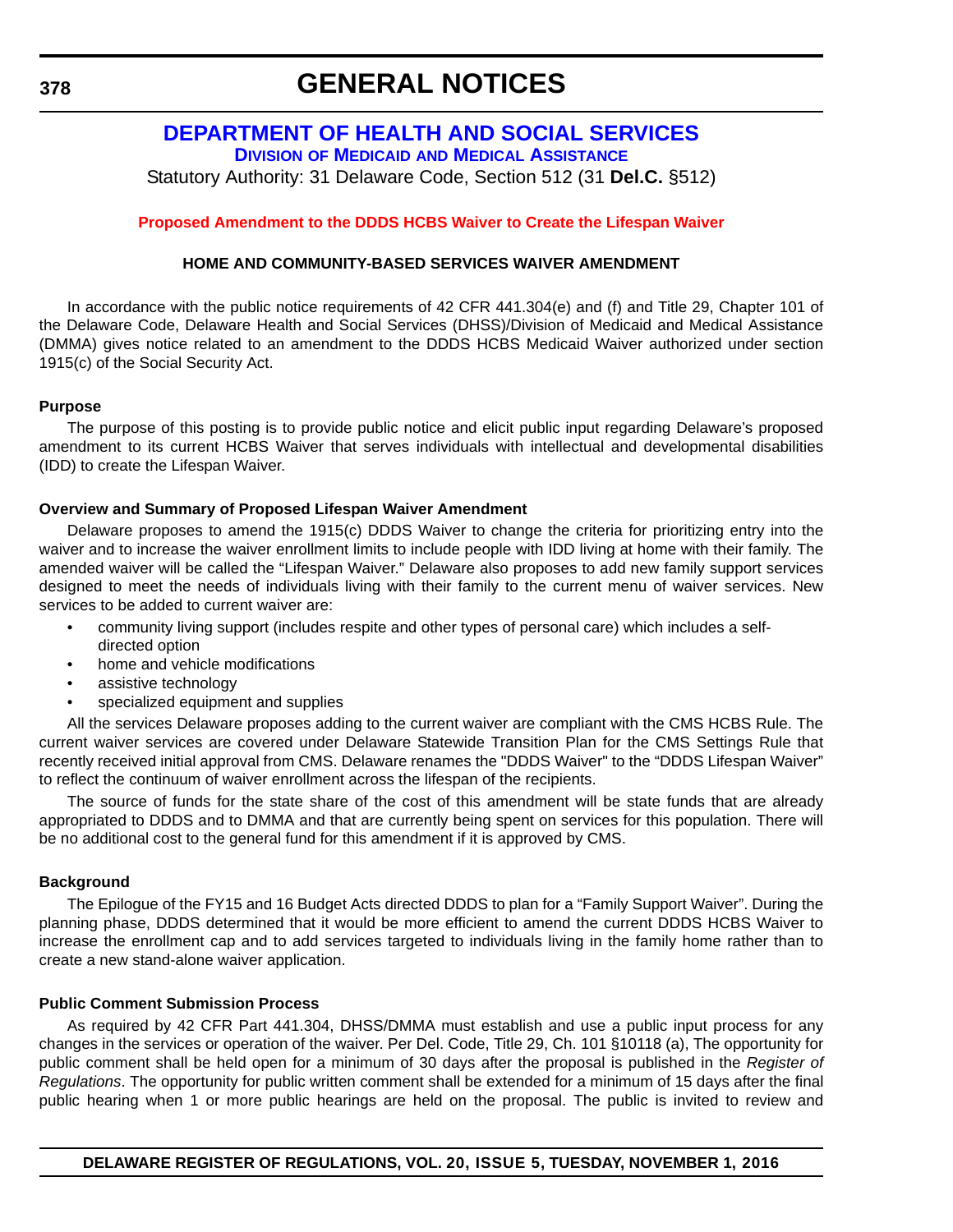# **GENERAL NOTICES**

comment on the proposed Lifespan Waiver Amendment. Comments must be received by 4:30 p.m. on December 19, 2016. Comments may be submitted in the following ways:

This public notice, the Amendment, and a summary of the Amendment are posted online at: http://www.dhss.delaware.gov/dhss/dmma/

and

### http://dhss.delaware.gov/dhss/ddds/index.html

The DDDS website will indicate the locations at which the hardcopy can be viewed.

Individuals may submit written comments using one or all of the following methods:

### By email: **DMMA\_PublicHearing@state.de.us**

(Please identify in the subject line: *DDDS Lifespan Waiver Amendment)*

By fax: 302-255-4481 to the attention of Glyne Williams By written comments sent to: DDDS Lifespan Waiver Amendment Division of Medicaid and Medical Assistance Planning, Policy & Quality Unit 1901 North DuPont Highway P.O. Box 906 New Castle, Delaware 19720-0906

The hardcopy waiver amendment will be available at the following locations from November 1 - December 19, 2016:

- DDDS Fox Run Office at: 2540 Wrangle Hill Road, Suite 200, Bear, DE 19701
- Thomas Collins Building at: 540 South Dupont Hwy, 1<sup>st</sup> Floor, Dover, DE 19901
- At the Woodbrook Office at: 1056 S. Governors Ave, Dover, DE 19904
- On the Stockley Center campus at: 26351 Patriots Way, Georgetown, DE 19947 101 Lloyd Lane and 101 Boyd Blvd.

### **Public Hearings**

**Notice will be published regarding the amendment in the November 1, 2016 Delaware** *Register of Regulations***. The comment period begins on November 1, 2016 and ends on December 19, 2016**.

This timeframe allows an additional period of 15 days for the public to comment after the last public meeting. The public will have the opportunity to comment using the process described in the *Register* notice. Following the comment period, the State reviews, considers, and responds to all comments received.

### **Dates and Locations for Public Meetings for the Lifespan Waiver Amendment**

### 1. **NEW CASTLE COUNTY**

**Monday, November 28, 2016, 6-7PM** Fox Run Large Training Conference Room 2nd floor 2540 Wrangle Hill road Suite 200 Bear, DE 19701

### 2. **Sussex County**

**Tuesday November 29, 2016, 1-2 pm**  Thurman Adams State Service Center Conference Room 100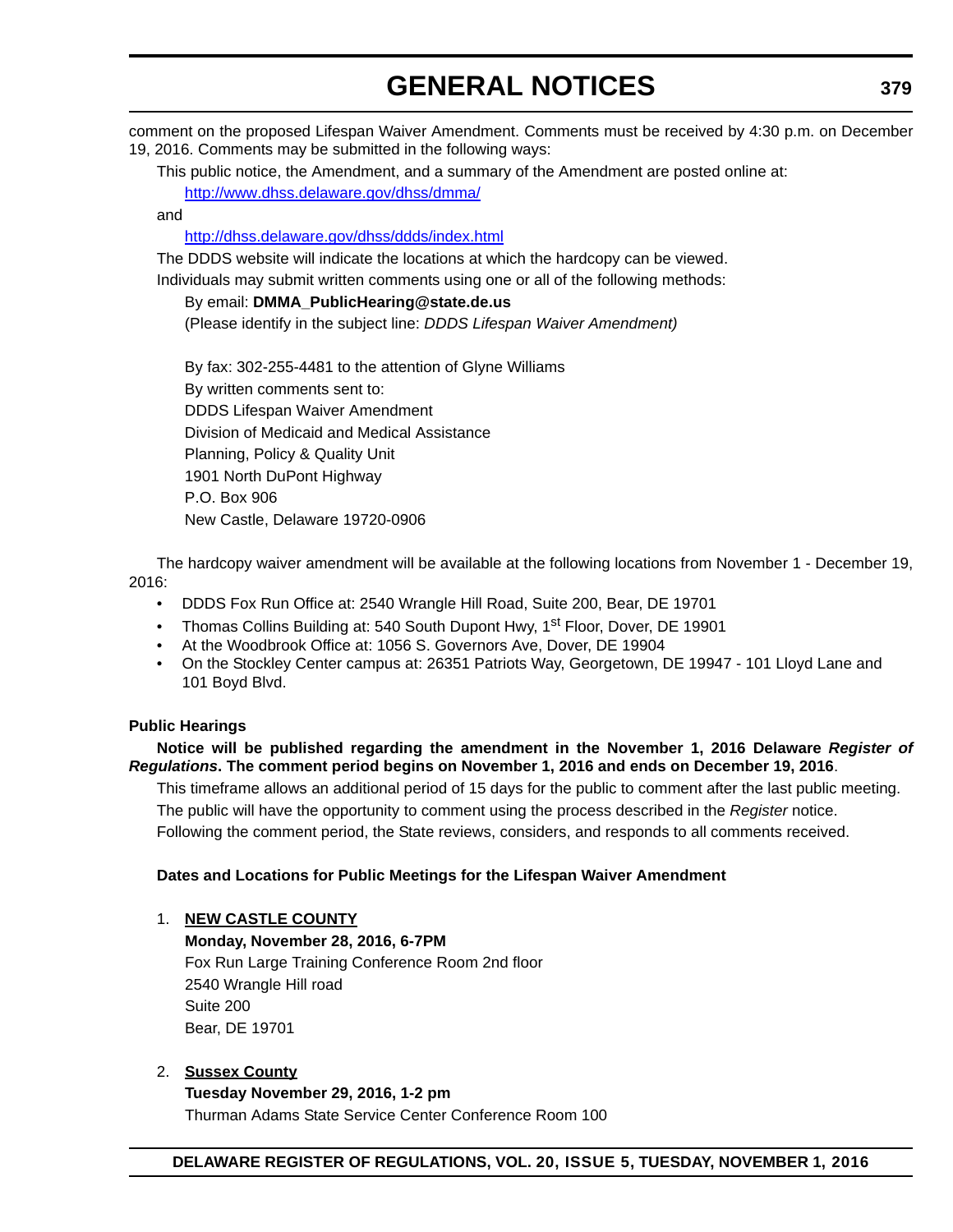# **GENERAL NOTICES**

544 South Bedford Street Georgetown, DE 19947

### 3. **KENT COUNTY**

**Wednesday, November 30, 2016, 3-4 pm** Dover Public Library Multi-Purpose Room A 15 Loockerman Plaza Dover, DE 19901

Any public feedback received will be summarized including any changes that will be made as a result of the public comment to the proposed Lifespan Waiver Amendment that will be submitted to CMS.

If you require special assistance or auxiliary aids and/or services to participate in the public hearing (e.g., sign language or wheelchair accessibility), please call or e-mail the following contact at least ten (10) days prior to the hearing for arrangements: Lauren Gunton at (302) 255-9561; lauren.gunton@state.de.us

The prompt submission of requests helps to ensure the availability of qualified individuals and appropriate accommodations in advance.

Stephen M. Groff, Director Division of Medicaid and Medical Assistance 10/5/2016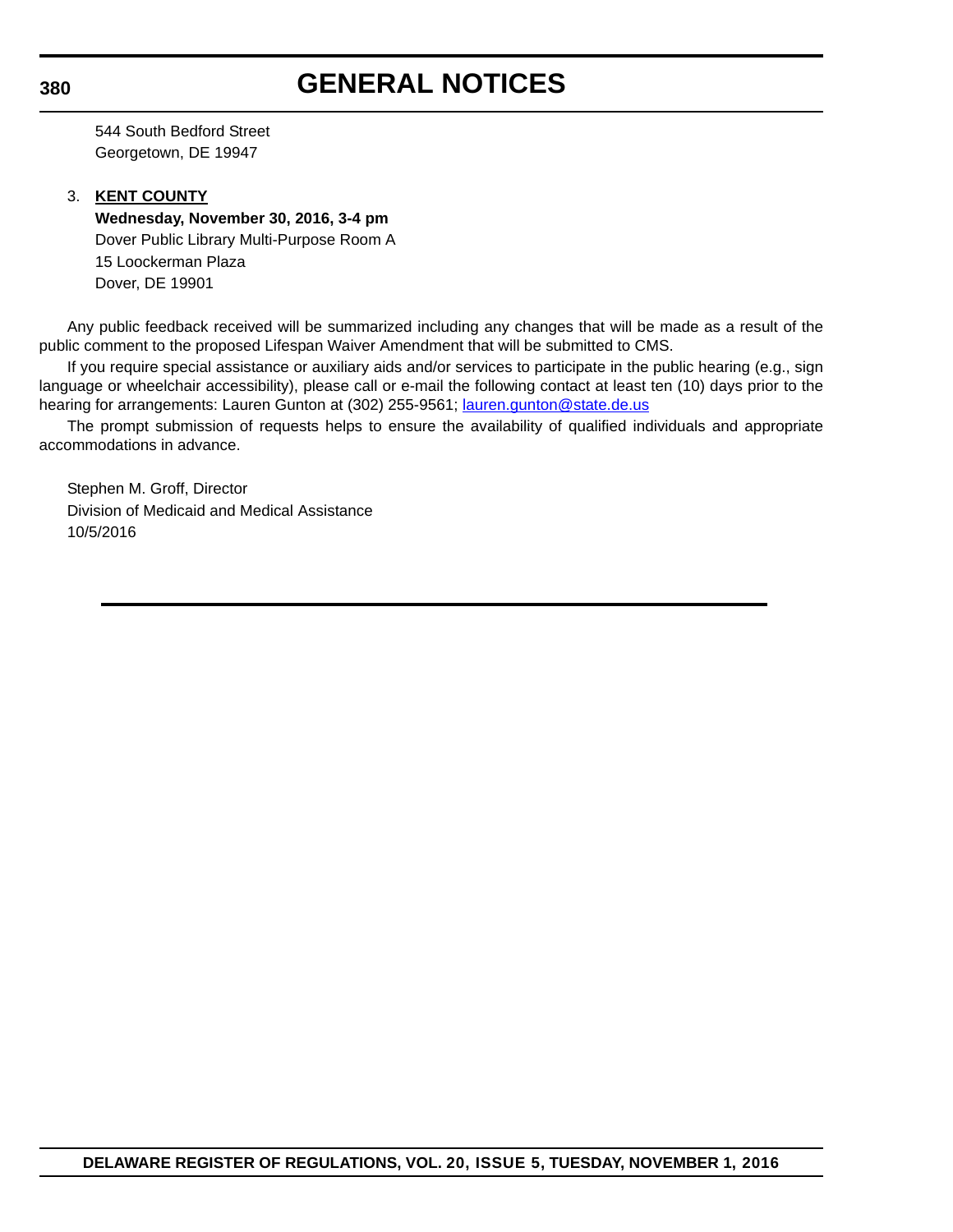# <span id="page-51-0"></span>**CALENDAR OF EVENTS/HEARING NOTICES**

## **[DELAWARE RIVER BASIN COMMISSION](http://www.nj.gov/drbc/) [PUBLIC NOTICE](#page-4-0)**

The Delaware River Basin Commission will hold a public hearing on **Wednesday, November 9, 2016** beginning at **1:30 p.m.** A business meeting will be held the following month on **Wednesday, December 14, 2016** beginning at **10:30 a.m.** The hearing and meeting are open to the public and will be held at the Washington Crossing Historic Park Visitor Center, 1112 River Road, Washington Crossing, Pennsylvania. For more information, visit the DRBC web site at [www.drbc.net](http://www.drbc.net) or contact Pamela M. Bush, Commission Secretary and Assistant General Counsel, at 609-883-9500 extension 203 and [pamela.bush@drbc.nj.gov.](mailto:pamela.bush@drbc.nj.gov)

### **[DEPARTMENT OF EDUCATION](http://www.doe.k12.de.us/) [PUBLIC NOTICE](#page-4-0)**

The State Board of Education will hold its monthly meeting on Thursday, November 17, 2016 at 1:00 p.m. in the Townsend Building, Dover, Delaware.

## **[DEPARTMENT OF HEALTH AND SOCIAL SERVICES](http://dhss.delaware.gov/dhcc/) DIVISION OF MEDICAID [AND MEDICAL ASSISTANCE](http://www.dhss.delaware.gov/dhss/dmma/) [PUBLIC NOTICE](#page-4-0)**

#### **Patient Pay Calculation for Division of Developmental Disabilities Services (DDDS) Waiver Recipients**

In compliance with the State's Administrative Procedures Act (APA - Title 29, Chapter 101 of the Delaware Code), 42 CFR §447.205, and under the authority of Title 31 of the Delaware Code, Chapter 5, Section 512, Delaware Health and Social Services (DHSS) / Division of Medicaid and Medical Assistance (DMMA) is proposing to amend, to revise and update, specifically, *to the Delaware Social Services Manual (DSSM)*.

Any person who wishes to make written suggestions, compilations of data, testimony, briefs or other written materials concerning the proposed new regulations must submit same to, Planning, Policy and Quality Unit, Division of Medicaid and Medical Assistance, 1901 North DuPont Highway, P.O. Box 906, New Castle, Delaware 19720-0906, by email to Kimberly.xavier@state.de.us, or by fax to 302-255-4425 by December 1, 2016. Please identify in the subject line: DDDS Waiver - Patient Pay.

The action concerning the determination of whether to adopt the proposed regulation will be based upon the results of Department and Division staff analysis and the consideration of the comments and written materials filed by other interested persons.

### **DIVISION OF MEDICAID [AND MEDICAL ASSISTANCE](http://www.dhss.delaware.gov/dhss/dmma/) [PUBLIC NOTICE](#page-4-0)**

#### **Pharmaceutical Services – Reimbursement of Covered Outpatient Drugs**

In compliance with the State's Administrative Procedures Act (APA - Title 29, Chapter 101 of the Delaware Code), 42 CFR §447.205, and under the authority of Title 31 of the Delaware Code, Chapter 5, Section 512, Delaware Health and Social Services (DHSS) / Division of Medicaid and Medical Assistance (DMMA) is proposing to amend the Title XIX Medicaid State Plan regarding Pharmaceutical Services, specifically, *to clarify reimbursement methodology for covered outpatient drugs.*

Any person who wishes to make written suggestions, compilations of data, testimony, briefs or other written materials concerning the proposed new regulations must submit same to, Planning, Policy and Quality Unit, Division of Medicaid and Medical Assistance, 1901 North DuPont Highway, P.O. Box 906, New Castle, Delaware 19720-0906, by email to Kimberly.Xavier@state.de.us, or by fax to 302-255-4425 by December 1, 2016. Please identify in the subject line: Pharmaceutical Services - Reimbursement of Covered Out-Patient Drugs

The action concerning the determination of whether to adopt the proposed regulation will be based upon the results of Department and Division staff analysis and the consideration of the comments and written materials filed

#### **DELAWARE REGISTER OF REGULATIONS, VOL. 20, ISSUE 5, TUESDAY, NOVEMBER 1, 2016**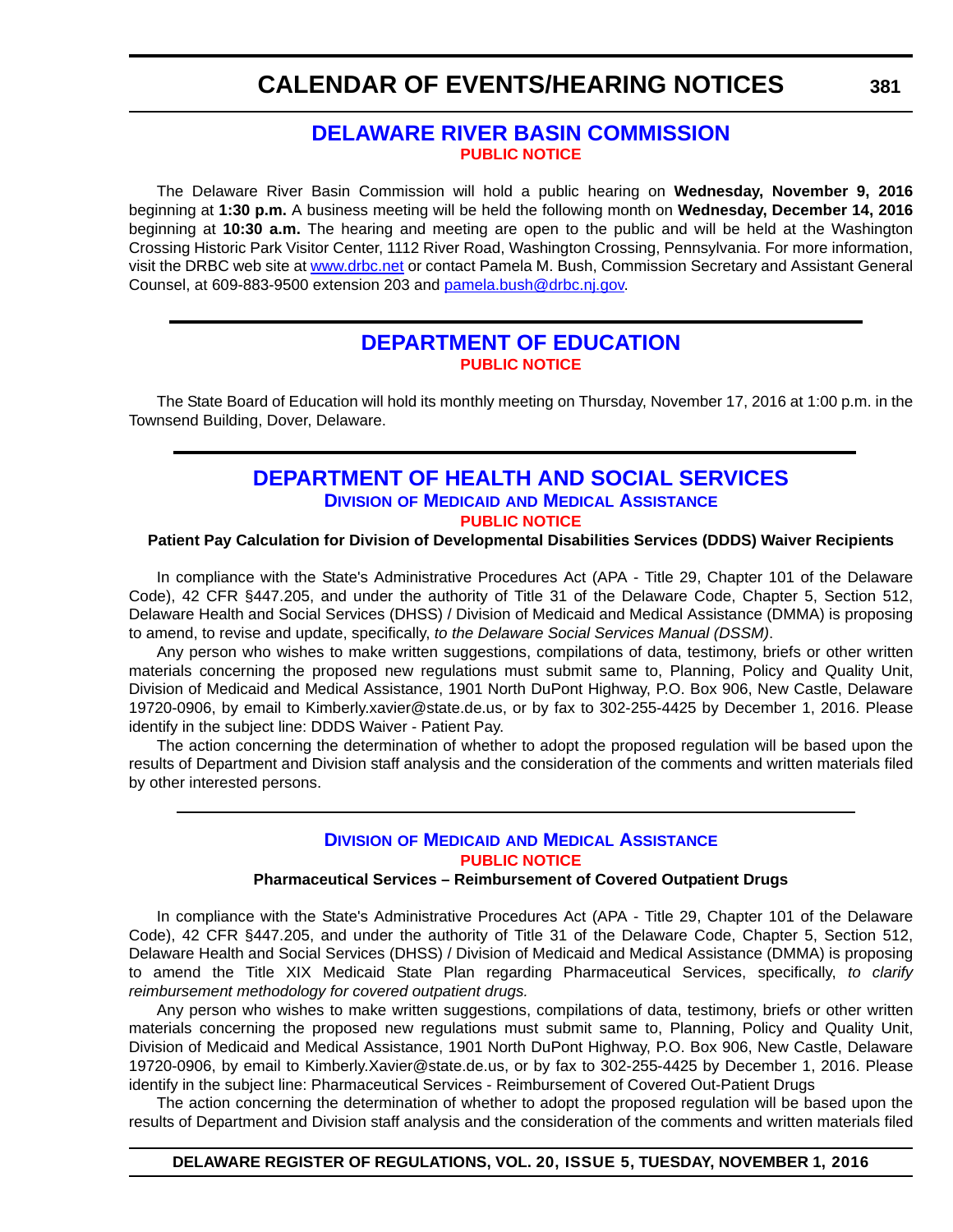<span id="page-52-0"></span>**382**

# **CALENDAR OF EVENTS/HEARING NOTICES**

by other interested persons.

### **DIVISION [OF PUBLIC HEALTH](http://www.dhss.delaware.gov/dhss/dph/index.html) [PUBLIC NOTICE](#page-4-0) 4205 Vital Statistics**

Office of Vital Statistics (OVS), Division of Public Health, Department of Health and Social Services, is proposing revisions to the regulations governing Vital Statistics (4205). The regulations are being revised to accommodate changes to the gender listed on an individual's birth certificate. On November 1, 2016, OVS plans to publish as proposed the amended regulations, and hold them out for public comment per Delaware law.

Copies of the proposed regulations are available for review in the November 1, 2016 edition of the Delaware *Register of Regulations*, accessible online at: http://regulations.delaware.gov or by calling the Division of Public Health at (302) 744-4951.

Any person who wishes to make written suggestions, testimony, briefs or other written materials concerning the proposed regulations must submit same to Jamie Mack by Monday, December 12, 2016, at:

Jamie Mack Division of Public Health 417 Federal Street Dover, DE 19901 Email: jamie.mack@state.de.us Phone: (302) 744-4951

### **[DELAWARE HEALTH CARE COMMISSION](http://dhss.delaware.gov/dhcc/) [DELAWARE HEALTH RESOURCES BOARD](http://dhss.delaware.gov/dhss/dhcc/hrb/dhrbhome.html) PUBLIC NOTICE [Delaware Health Resources Management Plan](#page-4-0)**

The Delaware Health Resources Board (DHRB) pursuant to Title 16 Chapter 93 of the Delaware Code proposes to revise its Health Resources Management Plan (HRMP) regulation 16 **Del.C.** §9303(d)(1). The purpose of the plan is to establish the core set of common review considerations for use in reviewing Certificate of Public Review (CPR) applications. The proposed amendment seeks to clarify detail and fully update the edition of the HRMP to promote alignment with Delaware's existing statewide policy aimed at improving health outcomes, health care quality and patient experience, lowering growth in per capital health care costs and enhancing provider satisfaction. As per recommendations of Joint Sunset Committee in 2012, this is the first full document revision of the HRMP.

The board will hold a public hearing on the proposed HRMP amendment on December 5, 2016 at 1:00 p.m. at Delaware Technical Community College Terry Campus, Corporate Training Center, Rooms 400 A and B, 100 Campus Drive, Dover DE. Written comments should be sent to Latoya Wright, Staff to the DHRB at Delaware Health Care Commission, 410 Federal Street, Suite 7, Margaret O'Neill Building, Third Floor, Dover, DE 19901. Written comments will be accepted until January 5, 2017.

### **[DEPARTMENT OF JUSTICE](http://attorneygeneral.delaware.gov/) FRAUD [AND CONSUMER PROTECTION DIVISION](http://attorneygeneral.delaware.gov/fraud/index.shtml) [INVESTOR PROTECTION UNIT](http://attorneygeneral.delaware.gov/fraud/index.shtml) [PUBLIC NOTICE](#page-4-0) Rules Pursuant to the Delaware Securities Act**

In compliance with the State's Administrative Procedures Act (APA -Title 29, Chapter 101 of the Delaware Code) and section 73-102(b) of Title 6 of the Delaware Code, the Investor Protection Unit of the Delaware Department of Justice ("the Unit") hereby publishes notice of a proposed revision to the Rules Pursuant to the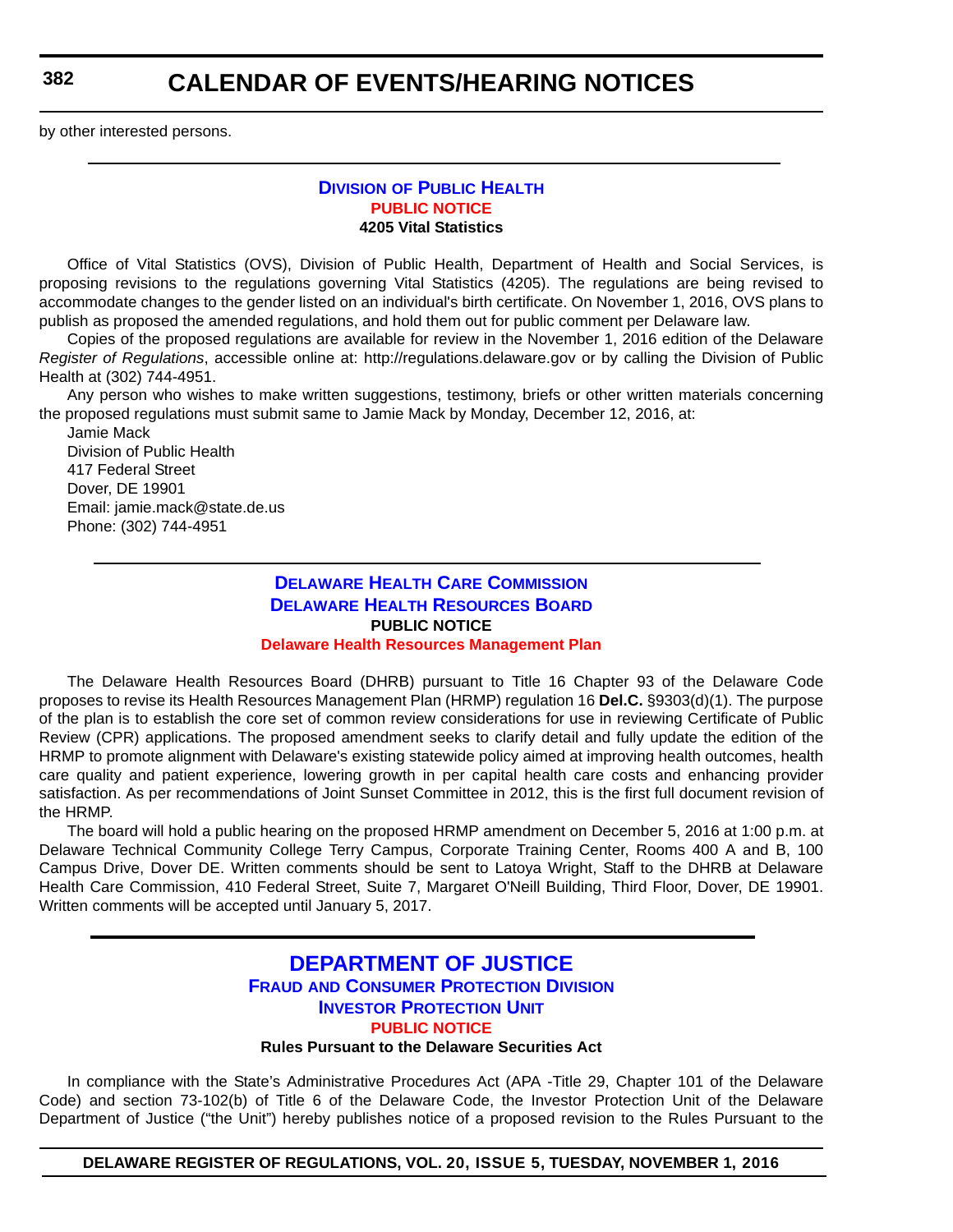# **CALENDAR OF EVENTS/HEARING NOTICES**

<span id="page-53-0"></span>Delaware Securities Act.

Persons wishing to comment on the proposed revision may submit their comments in writing to:

Gregory C. Strong Investor Protection Director Department of Justice, Investor Protection Unit State Office Building, 5th Floor 820 N. French Street

Wilmington, DE 19801

The comment period on the proposed revision will be held open for a period of thirty days from the date of the publication of this notice in the Delaware *Register of Regulations*.

### **[DEPARTMENT OF NATURAL RESOURCES AND ENVIRONMENTAL](http://www.dnrec.delaware.gov/Pages/Portal.aspx)  CONTROL**

### **DIVISION OF WASTE [AND HAZARDOUS SUBSTANCES](http://www.dnrec.delaware.gov/dwhs/Pages/default.aspx)**

**[PUBLIC NOTICE](#page-4-0)**

### **1305 Universal Recycling Regulations**

The purposes of the proposed regulations are to ensure: the proper programs and collection services for recyclable materials are implemented, maintained, and consistent with the law; the collected recycled materials are diverted from landfill disposal or incineration; the recyclable materials are otherwise properly processed and enter the marketplace; recycling in Delaware can be effectively measured; and that waste diversion is maximized through the reduction of solid waste deposited in our landfills.

The hearing record on the proposed Universal Recycling Regulations will be open on November 1, 2016. Individuals may submit written comments regarding the proposed changes via e-mail to Robert.Haynes@state.de.us or via the USPS to Robert Haynes, Hearing Officer, DNREC, 89 Kings Highway, Dover, DE. 19901, (302)739-9921. A public hearing on the proposed regulations will be held on November 21, 2016 beginning at 4:00 PM in the DNREC Auditorium, located in the Richardson & Robbins Building, 89 Kings Highway, Dover, DE 19901, (302)739-9003.

#### **DIVISION OF WASTE [AND HAZARDOUS SUBSTANCES](http://www.dnrec.delaware.gov/dwhs/Pages/default.aspx) [PUBLIC NOTICE](#page-4-0) 1352 Aboveground Storage Tanks**

The proposed regulations reflect changes to definitions needed to clarify technical requirements applicable to aboveground storage tank systems. The changes also clarify which version of industry-based reference standards, published by the American Petroleum Institute and other trade organizations, are applicable to aboveground storage tanks that are subject to regulation. Also proposed are minimum distances for locating new aboveground storage tanks near private and public wells that mirror those contained in the Department's Well Permitting Regulations. Lastly, the proposed changes address technical requirements associated with release reporting and corrective action needed when releases from aboveground storage tanks occur.

The hearing record on the proposed amendments to 7 **DE Admin Code** Section 1352 Regulations Governing Aboveground Storage Tanks will be open November 1, 2016. Individuals may submit written comments regarding the proposed changes via e-mail to [Lisa.Vest@state.de.us](mailto:Lisa.Vest@state.de.us) or via the USPS to Lisa Vest, Hearing Officer, DNREC, 89 Kings Highway, Dover, DE 19901 (302) 739-9042. A public hearing on the proposed amendments will be held on December 6, 2016 beginning at 6:00 PM at the DNREC New Castle Office, 391 Lukens Drive, New Castle, DE 19720.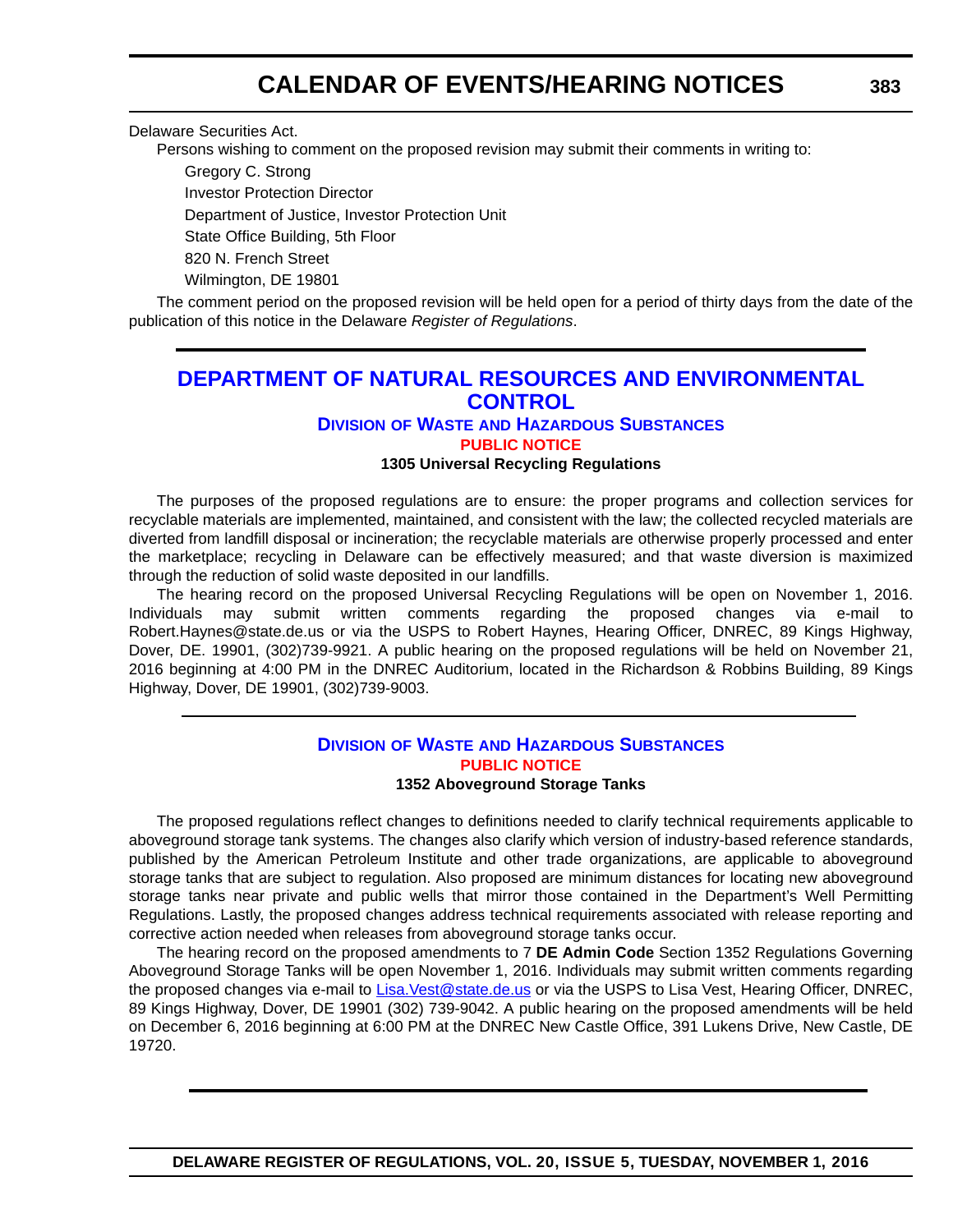### **[DEPARTMENT OF STATE](http://sos.delaware.gov/) DIVISION [OF PROFESSIONAL REGULATION](http://dpr.delaware.gov/) 1700 BOARD [OF MEDICAL LICENSURE](http://dpr.delaware.gov/boards/medicalpractice/index.shtml) AND DISCIPLINE [PUBLIC NOTICE](#page-4-0)**

<span id="page-54-0"></span>The Delaware Board of Medical Licensure and Discipline, pursuant to 24 **Del.C.** §§1713(a)(12) & 1769D, proposes to revise its regulations adding a new regulation clarifying the language in the Medical Practice Act pertaining to telemedicine and telehealth. The Board will hold a public hearing on the proposed regulation change on January 3, 2017 at 3:00 p.m., Second Floor Conference Room A, Cannon Building, 861 Silver Lake Blvd., Dover, DE 19904. Written comments should be sent to Devashree Brittingham, Executive Director of the Delaware Board of Medical Licensure and Discipline, Cannon Building, 861 Silver Lake Blvd., Dover, DE 19904. Written comments will be accepted until January 18, 2017 pursuant to 29 **Del.C.** §10118(a).

### **DIVISION [OF PROFESSIONAL REGULATION](http://dpr.delaware.gov/) [2900 REAL ESTATE COMMISSION](http://dpr.delaware.gov/boards/realestate/index.shtml) [PUBLIC NOTICE](#page-4-0)**

Pursuant to 24 **Del.C.** § 2906(a)(1), the Delaware Real Estate Commission has proposed revisions to its rules and regulations.

A public hearing will be held on December 8, 2016 at 9:00 a.m. in the second floor conference room A of the Cannon Building, 861 Silver Lake Boulevard, Dover, Delaware, where members of the public can offer comments. Anyone wishing to receive a copy of the proposed rules and regulations may obtain a copy from the Delaware Real Estate Commission, 861 Silver Lake Boulevard, Dover, Delaware 19904. Persons wishing to submit written comments may forward these to Nicole Williams, administrative specialist for the Commission, at the above address. Pursuant to 29 **Del.C.** §10118(a), the final date to receive written comments will be December 23, 2016, which is 15 days following the public hearing. The Commission will deliberate on all of the public comments at its regularly scheduled meeting, at which time the Commission will decide whether to adopt the revisions as proposed.

The Commission has proposed revisions to provide that licensees are required to update their addresses with the Division of Professional Regulation, and a licensee's failure to provide an updated address will not excuse that licensee from discipline for continuing education violations. Section 15.0 has been amended to remove crimes not related to the practice of real estate and thereby eliminate unjustified obstacles to licensure. Certain changes have been proposed in the interests of clarity.

### **[EXECUTIVE DEPARTMENT](http://dedo.delaware.gov/) [DELAWARE ECONOMIC DEVELOPMENT AUTHORITY](http://dedo.delaware.gov/) [PUBLIC NOTICE](#page-4-0) 401 Procedures Regarding Non-State Guaranteed Bonds**

The Delaware Economic Development Authority gives notice of a proposed amendment to the Procedures Governing Non-State Guaranteed Bonds. The purpose of this amendment is to provide guidelines for the review of Non-State Guaranteed bond offerings to protect the financial integrity of the State's authority to issue nonguaranteed and general obligation financing. This amendment is particularly focused on non-rated or below investment grade Non-State Guaranteed Bond offerings. The amendment will require the Secretary to consult a qualified independent investment advisor to assess the financial viability of applications for bonds. The Chairperson will have the discretion to waive this requirement if the proposed bond offering is projected or rated above BBB- by a nationally recognized rating agency, or a bank is underwriting the offering.

The Authority does not plan to hold a public hearing on the proposed amended regulation. The proposed amended regulation appears below and can also be viewed at the Delaware Economic Development Office's website at: http://dedo.delaware.gov. Any person can file written comments, suggestions, briefs, and compilations